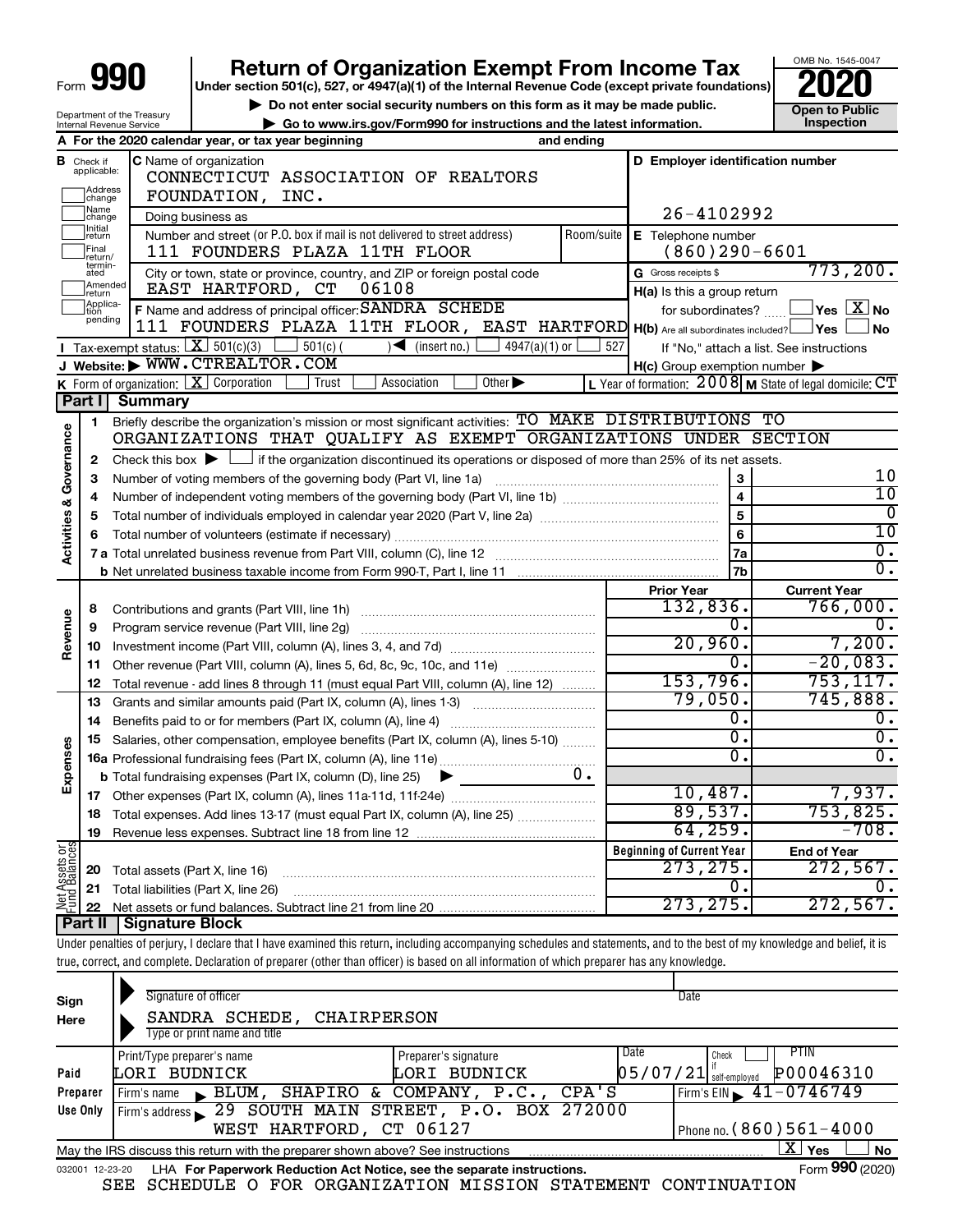|              | CONNECTICUT ASSOCIATION OF REALTORS<br>26-4102992<br>FOUNDATION, INC.<br>Page 2<br>Form 990 (2020)<br><b>Statement of Program Service Accomplishments</b><br>Part III I                                                                                                    |
|--------------|----------------------------------------------------------------------------------------------------------------------------------------------------------------------------------------------------------------------------------------------------------------------------|
|              | $\boxed{\textbf{X}}$                                                                                                                                                                                                                                                       |
| 1            | Briefly describe the organization's mission:<br>TO BE GOOD NEIGHBORS TO OUR MEMBERS, OUR COMMUNITIES, AND THE WORLD                                                                                                                                                        |
|              |                                                                                                                                                                                                                                                                            |
| $\mathbf{2}$ | Did the organization undertake any significant program services during the year which were not listed on the<br>$\boxed{\text{X}}$ Yes<br>⊥No<br>prior Form 990 or 990-EZ?                                                                                                 |
| 3            | If "Yes," describe these new services on Schedule O.<br>$\exists$ Yes $\sqrt{\mathrm{X}}$ No<br>Did the organization cease conducting, or make significant changes in how it conducts, any program services?                                                               |
| 4            | If "Yes," describe these changes on Schedule O.<br>Describe the organization's program service accomplishments for each of its three largest program services, as measured by expenses.                                                                                    |
|              | Section 501(c)(3) and 501(c)(4) organizations are required to report the amount of grants and allocations to others, the total expenses, and                                                                                                                               |
|              | revenue, if any, for each program service reported.<br>588, 250. ) (Revenue \$<br>588, 250.                                                                                                                                                                                |
| 4a           | including grants of \$<br>(Expenses \$<br>(Code:<br>OPIOID GRANTS: FOUNDATION DISTRIBUTED GRANTS TO 501(C)(3) ORGANIZATIONS<br>WHO ARE MITIGATING EFFECTS OF OPIOID MISUSE DISORDER IN THE STATE<br>THROUGH PREVENTION, TREATMENT, RECOVERY AND/OR REDUCING THE<br>STIGMA. |
|              |                                                                                                                                                                                                                                                                            |
|              |                                                                                                                                                                                                                                                                            |
|              |                                                                                                                                                                                                                                                                            |
|              |                                                                                                                                                                                                                                                                            |
|              |                                                                                                                                                                                                                                                                            |
| 4b           | 83,838.<br>$83, 838.$ ) (Revenue \$<br>including grants of \$<br>(Expenses \$<br>(Code:<br>SOLICITED AND DISTRIBUTED FUNDS<br>TO ORGANIZATIONS<br><b>ASSISTANCE AWARDS:</b><br>THAT ASSIST MEMBERS<br>OF THE COMMUNITY<br>CCEH,<br>ANIMAL<br>SHELTERS)                     |
|              |                                                                                                                                                                                                                                                                            |
|              |                                                                                                                                                                                                                                                                            |
|              |                                                                                                                                                                                                                                                                            |
|              |                                                                                                                                                                                                                                                                            |
|              |                                                                                                                                                                                                                                                                            |
|              |                                                                                                                                                                                                                                                                            |
| 4с           | $45,000.$ (Revenue \$<br>45,000. including grants of \$<br>(Code:<br>(Expenses \$                                                                                                                                                                                          |
|              | GATES SCHOLARSHIP FUND: SCHOLARSHIP FUND ESTABLISHED TO AWARD FINANCI<br><b>CONNECTICUT</b><br>REALTORS - PROCEDURES ATTACHED.<br><b>ASSISTANCE TO</b><br>CHILDREN OF                                                                                                      |
|              |                                                                                                                                                                                                                                                                            |
|              |                                                                                                                                                                                                                                                                            |
|              |                                                                                                                                                                                                                                                                            |
|              |                                                                                                                                                                                                                                                                            |
|              |                                                                                                                                                                                                                                                                            |
|              |                                                                                                                                                                                                                                                                            |
| 4d           | Other program services (Describe on Schedule O.)                                                                                                                                                                                                                           |
| 4е           | 28,800. including grants of \$<br>28,800.) (Revenue \$<br>(Expenses \$<br>745,888.<br>Total program service expenses                                                                                                                                                       |
|              | Form 990 (2020)                                                                                                                                                                                                                                                            |
|              | 032002 12-23-20<br>2<br>1 E A E A 7 E E 440 CONTADA<br>anan nanja<br>$\bigcap_{\alpha\in\mathbb{N}}\bigcap_{\alpha\in\mathbb{N}}\bigcap_{\alpha\in\mathbb{N}}$<br>$\bigcap \bigcap \mathcal{M}$                                                                            |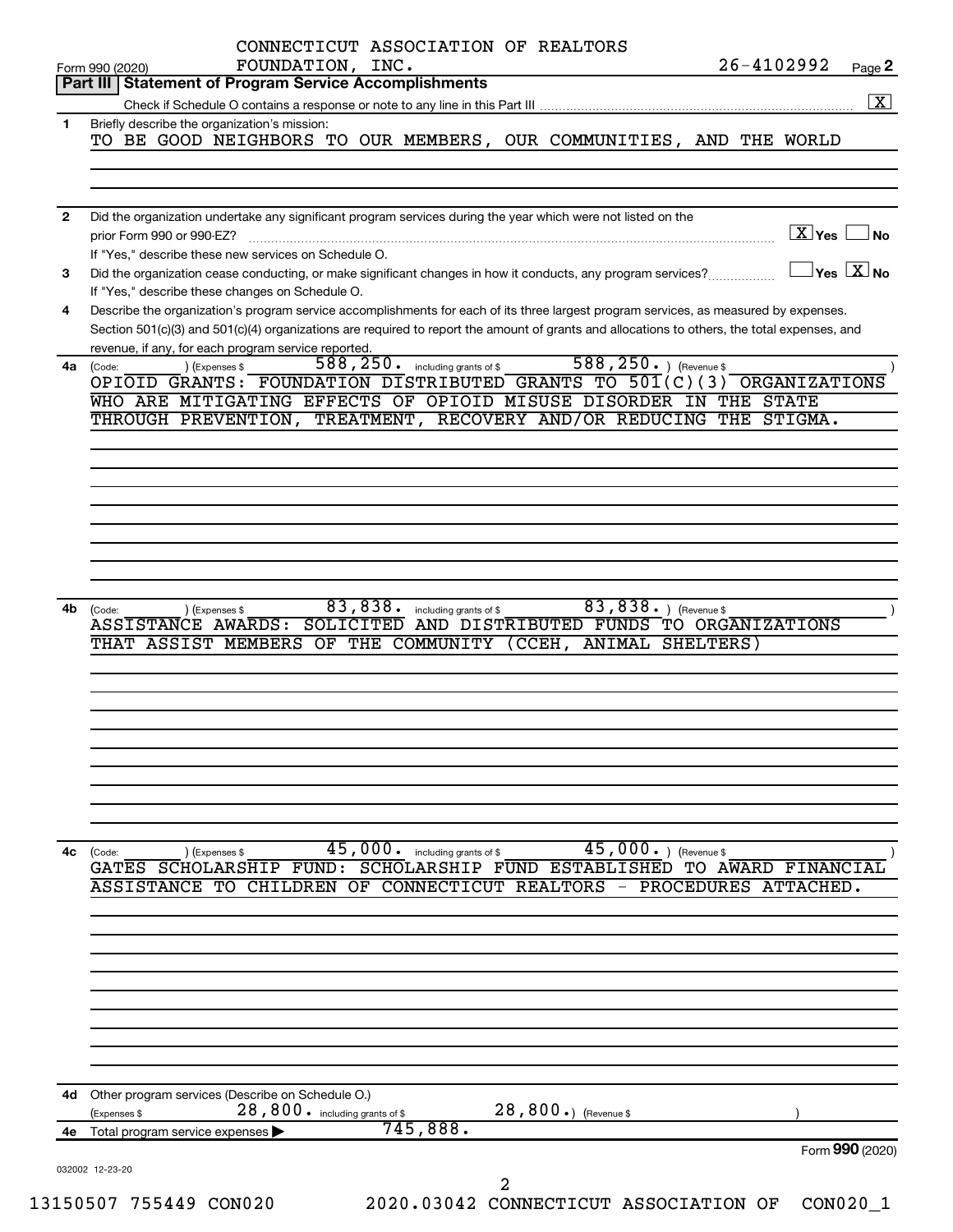**Part IV Checklist of Required Schedules**

|     |                                                                                                                                                                                                                                                                |                          | Yes                     | No                      |
|-----|----------------------------------------------------------------------------------------------------------------------------------------------------------------------------------------------------------------------------------------------------------------|--------------------------|-------------------------|-------------------------|
| 1.  | Is the organization described in section 501(c)(3) or 4947(a)(1) (other than a private foundation)?<br>If "Yes," complete Schedule A                                                                                                                           | 1                        | х                       |                         |
| 2   |                                                                                                                                                                                                                                                                | $\mathbf{2}$             | $\overline{\textbf{x}}$ |                         |
| 3   | Did the organization engage in direct or indirect political campaign activities on behalf of or in opposition to candidates for                                                                                                                                |                          |                         | x                       |
|     | Section 501(c)(3) organizations. Did the organization engage in lobbying activities, or have a section 501(h) election in effect                                                                                                                               | 3                        |                         |                         |
| 4   |                                                                                                                                                                                                                                                                | 4                        |                         | x                       |
| 5   | Is the organization a section 501(c)(4), 501(c)(5), or 501(c)(6) organization that receives membership dues, assessments, or                                                                                                                                   | 5                        |                         | x                       |
| 6   | Did the organization maintain any donor advised funds or any similar funds or accounts for which donors have the right to<br>provide advice on the distribution or investment of amounts in such funds or accounts? If "Yes," complete Schedule D, Part I      | 6                        |                         | x                       |
| 7   | Did the organization receive or hold a conservation easement, including easements to preserve open space,                                                                                                                                                      |                          |                         |                         |
|     |                                                                                                                                                                                                                                                                | $\overline{\phantom{a}}$ |                         | x                       |
| 8   | Did the organization maintain collections of works of art, historical treasures, or other similar assets? If "Yes," complete                                                                                                                                   | 8                        |                         | x                       |
| 9   | Did the organization report an amount in Part X, line 21, for escrow or custodial account liability, serve as a custodian for<br>amounts not listed in Part X; or provide credit counseling, debt management, credit repair, or debt negotiation services?     | 9                        |                         | х                       |
| 10  | Did the organization, directly or through a related organization, hold assets in donor-restricted endowments                                                                                                                                                   | 10                       |                         | x                       |
| 11  | If the organization's answer to any of the following questions is "Yes," then complete Schedule D, Parts VI, VII, VIII, IX, or X<br>as applicable.                                                                                                             |                          |                         |                         |
|     | a Did the organization report an amount for land, buildings, and equipment in Part X, line 10? If "Yes," complete Schedule D,<br>Part VI                                                                                                                       | 11a                      |                         | х                       |
|     | <b>b</b> Did the organization report an amount for investments - other securities in Part X, line 12, that is 5% or more of its total                                                                                                                          |                          |                         |                         |
|     |                                                                                                                                                                                                                                                                | 11b                      |                         | х                       |
|     | c Did the organization report an amount for investments - program related in Part X, line 13, that is 5% or more of its total                                                                                                                                  | 11c                      |                         | х                       |
|     | d Did the organization report an amount for other assets in Part X, line 15, that is 5% or more of its total assets reported in                                                                                                                                | 11d                      |                         | х                       |
|     |                                                                                                                                                                                                                                                                | 11e                      |                         | X                       |
| f   | Did the organization's separate or consolidated financial statements for the tax year include a footnote that addresses                                                                                                                                        |                          |                         |                         |
|     | the organization's liability for uncertain tax positions under FIN 48 (ASC 740)? If "Yes," complete Schedule D, Part X                                                                                                                                         | 11f                      |                         | x                       |
|     | 12a Did the organization obtain separate, independent audited financial statements for the tax year? If "Yes," complete                                                                                                                                        | 12a                      | х                       |                         |
|     | b Was the organization included in consolidated, independent audited financial statements for the tax year?                                                                                                                                                    |                          |                         |                         |
|     | If "Yes." and if the organization answered "No" to line 12a, then completing Schedule D. Parts XI and XII is optional                                                                                                                                          | 12 <sub>b</sub>          |                         | х                       |
| 13  |                                                                                                                                                                                                                                                                | 13                       |                         | $\overline{\textbf{x}}$ |
| 14a |                                                                                                                                                                                                                                                                | 14a                      |                         | х                       |
|     | <b>b</b> Did the organization have aggregate revenues or expenses of more than \$10,000 from grantmaking, fundraising, business,<br>investment, and program service activities outside the United States, or aggregate foreign investments valued at \$100,000 |                          |                         |                         |
|     |                                                                                                                                                                                                                                                                | 14b                      |                         | х                       |
| 15  | Did the organization report on Part IX, column (A), line 3, more than \$5,000 of grants or other assistance to or for any                                                                                                                                      | 15                       |                         | х                       |
| 16  | Did the organization report on Part IX, column (A), line 3, more than \$5,000 of aggregate grants or other assistance to                                                                                                                                       | 16                       |                         | х                       |
| 17  | Did the organization report a total of more than \$15,000 of expenses for professional fundraising services on Part IX,                                                                                                                                        |                          |                         | x                       |
|     | Did the organization report more than \$15,000 total of fundraising event gross income and contributions on Part VIII, lines                                                                                                                                   | 17                       |                         |                         |
| 18  |                                                                                                                                                                                                                                                                | 18                       | X                       |                         |
| 19  | Did the organization report more than \$15,000 of gross income from gaming activities on Part VIII, line 9a? If "Yes,"                                                                                                                                         | 19                       |                         | х                       |
|     |                                                                                                                                                                                                                                                                | 20a                      |                         | х                       |
|     |                                                                                                                                                                                                                                                                | 20 <sub>b</sub>          |                         |                         |
| 21  | Did the organization report more than \$5,000 of grants or other assistance to any domestic organization or                                                                                                                                                    |                          |                         |                         |
|     |                                                                                                                                                                                                                                                                | 21                       | X                       |                         |
|     | 032003 12-23-20                                                                                                                                                                                                                                                |                          |                         | Form 990 (2020)         |

13150507 755449 CON020 2020.03042 CONNECTICUT ASSOCIATION OF CON020\_1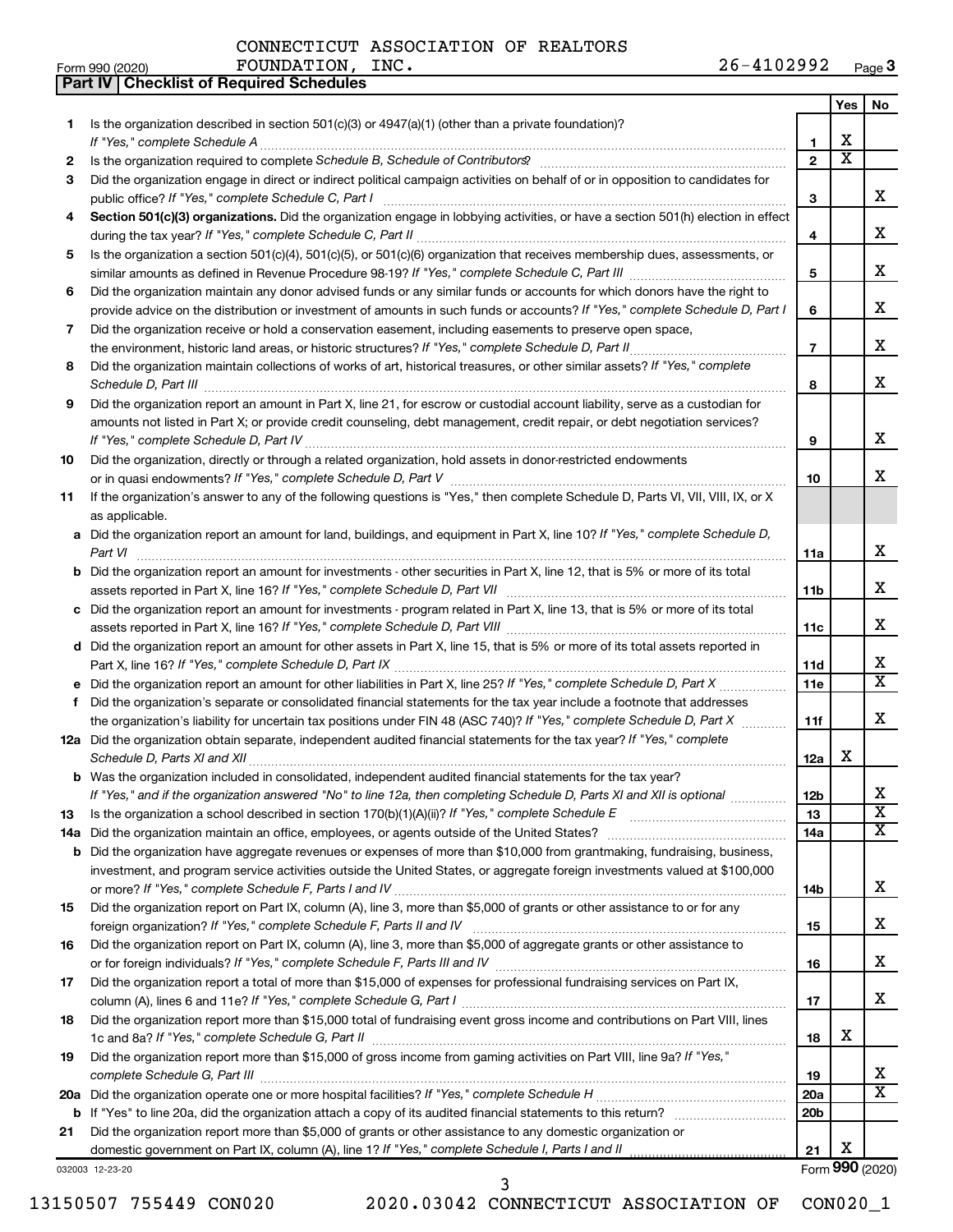*(continued)* **Part IV Checklist of Required Schedules**

|    |                                                                                                                                                                                                                 |                 | Yes | No                           |
|----|-----------------------------------------------------------------------------------------------------------------------------------------------------------------------------------------------------------------|-----------------|-----|------------------------------|
| 22 | Did the organization report more than \$5,000 of grants or other assistance to or for domestic individuals on                                                                                                   |                 |     |                              |
|    |                                                                                                                                                                                                                 | 22              | х   |                              |
| 23 | Did the organization answer "Yes" to Part VII, Section A, line 3, 4, or 5 about compensation of the organization's current                                                                                      |                 |     |                              |
|    | and former officers, directors, trustees, key employees, and highest compensated employees? If "Yes," complete                                                                                                  |                 |     |                              |
|    | Schedule J <b>www.communications.communications.communications.com</b>                                                                                                                                          | 23              | х   |                              |
|    | 24a Did the organization have a tax-exempt bond issue with an outstanding principal amount of more than \$100,000 as of the                                                                                     |                 |     |                              |
|    | last day of the year, that was issued after December 31, 2002? If "Yes," answer lines 24b through 24d and complete                                                                                              |                 |     |                              |
|    | Schedule K. If "No," go to line 25a                                                                                                                                                                             | 24a             |     | x                            |
|    |                                                                                                                                                                                                                 | 24 <sub>b</sub> |     |                              |
|    | Did the organization maintain an escrow account other than a refunding escrow at any time during the year to defease                                                                                            | 24c             |     |                              |
|    | any tax-exempt bonds?                                                                                                                                                                                           | 24d             |     |                              |
|    | 25a Section 501(c)(3), 501(c)(4), and 501(c)(29) organizations. Did the organization engage in an excess benefit                                                                                                |                 |     |                              |
|    | transaction with a disqualified person during the year? If "Yes," complete Schedule L, Part I manual content in the subsection with a disqualified person during the year? If Yes," complete Schedule L, Part I | 25a             |     | x                            |
|    | <b>b</b> Is the organization aware that it engaged in an excess benefit transaction with a disqualified person in a prior year, and                                                                             |                 |     |                              |
|    | that the transaction has not been reported on any of the organization's prior Forms 990 or 990-EZ? If "Yes," complete                                                                                           |                 |     |                              |
|    | Schedule L, Part I                                                                                                                                                                                              | 25b             |     | x                            |
| 26 | Did the organization report any amount on Part X, line 5 or 22, for receivables from or payables to any current                                                                                                 |                 |     |                              |
|    | or former officer, director, trustee, key employee, creator or founder, substantial contributor, or 35%                                                                                                         |                 |     |                              |
|    | controlled entity or family member of any of these persons? If "Yes," complete Schedule L, Part II                                                                                                              | 26              |     | x                            |
| 27 | Did the organization provide a grant or other assistance to any current or former officer, director, trustee, key employee,                                                                                     |                 |     |                              |
|    | creator or founder, substantial contributor or employee thereof, a grant selection committee member, or to a 35% controlled                                                                                     |                 |     |                              |
|    | entity (including an employee thereof) or family member of any of these persons? If "Yes," complete Schedule L, Part III                                                                                        | 27              |     | х                            |
| 28 | Was the organization a party to a business transaction with one of the following parties (see Schedule L, Part IV                                                                                               |                 |     |                              |
|    | instructions, for applicable filing thresholds, conditions, and exceptions):                                                                                                                                    |                 |     |                              |
|    | a A current or former officer, director, trustee, key employee, creator or founder, or substantial contributor? If                                                                                              |                 |     |                              |
|    | "Yes," complete Schedule L, Part IV [111] [12] www.marrows.com/marrows.com/marrows.com/marrows.com/marrows.com/                                                                                                 | 28a             |     | х<br>$\overline{\textbf{x}}$ |
|    |                                                                                                                                                                                                                 | 28b             |     |                              |
|    | c A 35% controlled entity of one or more individuals and/or organizations described in lines 28a or 28b?/f                                                                                                      | 28c             |     | х                            |
| 29 |                                                                                                                                                                                                                 | 29              |     | $\overline{\mathbf{X}}$      |
| 30 | Did the organization receive contributions of art, historical treasures, or other similar assets, or qualified conservation                                                                                     |                 |     |                              |
|    |                                                                                                                                                                                                                 | 30              |     | x                            |
| 31 | Did the organization liquidate, terminate, or dissolve and cease operations? If "Yes," complete Schedule N, Part I                                                                                              | 31              |     | $\overline{\mathbf{X}}$      |
| 32 | Did the organization sell, exchange, dispose of, or transfer more than 25% of its net assets? If "Yes," complete                                                                                                |                 |     |                              |
|    |                                                                                                                                                                                                                 | 32              |     | х                            |
| 33 | Did the organization own 100% of an entity disregarded as separate from the organization under Regulations                                                                                                      |                 |     |                              |
|    |                                                                                                                                                                                                                 | 33              |     | х                            |
| 34 | Was the organization related to any tax-exempt or taxable entity? If "Yes," complete Schedule R, Part II, III, or IV, and                                                                                       |                 |     |                              |
|    | Part V, line 1                                                                                                                                                                                                  | 34              | х   |                              |
|    | 35a Did the organization have a controlled entity within the meaning of section 512(b)(13)?                                                                                                                     | 35a             |     | x                            |
|    | b If "Yes" to line 35a, did the organization receive any payment from or engage in any transaction with a controlled entity                                                                                     |                 |     |                              |
|    |                                                                                                                                                                                                                 | 35b             |     |                              |
| 36 | Section 501(c)(3) organizations. Did the organization make any transfers to an exempt non-charitable related organization?                                                                                      |                 |     | x                            |
|    | Did the organization conduct more than 5% of its activities through an entity that is not a related organization                                                                                                | 36              |     |                              |
| 37 | and that is treated as a partnership for federal income tax purposes? If "Yes," complete Schedule R, Part VI                                                                                                    | 37              |     | х                            |
| 38 | Did the organization complete Schedule O and provide explanations in Schedule O for Part VI, lines 11b and 19?                                                                                                  |                 |     |                              |
|    |                                                                                                                                                                                                                 | 38              | x   |                              |
|    | <b>Statements Regarding Other IRS Filings and Tax Compliance</b><br><b>Part V</b>                                                                                                                               |                 |     |                              |
|    | Check if Schedule O contains a response or note to any line in this Part V [11] [12] Check if Schedule O contains a response or note to any line in this Part V                                                 |                 |     |                              |
|    |                                                                                                                                                                                                                 |                 | Yes | No                           |
|    | 1a                                                                                                                                                                                                              |                 |     |                              |
| b  | Enter the number of Forms W-2G included in line 1a. Enter -0- if not applicable<br>1b                                                                                                                           |                 |     |                              |
| c  | Did the organization comply with backup withholding rules for reportable payments to vendors and reportable gaming                                                                                              |                 |     |                              |
|    |                                                                                                                                                                                                                 | 1c              | x   |                              |
|    | 032004 12-23-20                                                                                                                                                                                                 |                 |     | Form 990 (2020)              |
|    | 4                                                                                                                                                                                                               |                 |     |                              |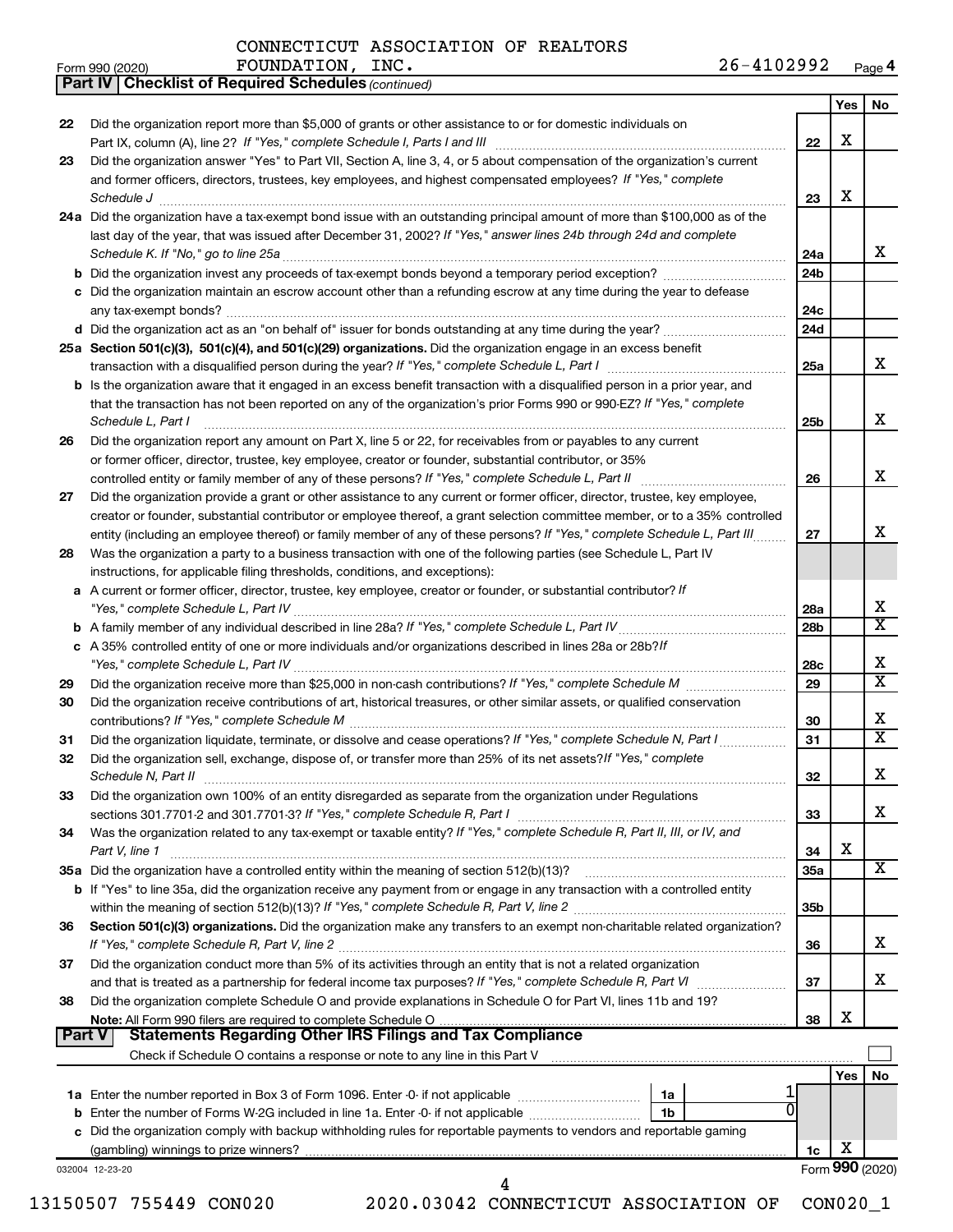|    |                                                                                                                                                                                                                                                                                                                                                                                                                                                                                                                                                                                                                                                                                                                                                                                                                                                                                                                                                                                                                                                                                                                                                                                                                                                                                                                                                                                                                                                                                                                                                                                                                                                                                                                                                                                                                                                                                                                                                                                                                                                                                                                                                                                                                                                                                                                                                                                                                                                                                                                                                                                                                                                                                                                                                                                                                                                                                                                                                |     | Yes                     | No                           |  |  |  |  |
|----|------------------------------------------------------------------------------------------------------------------------------------------------------------------------------------------------------------------------------------------------------------------------------------------------------------------------------------------------------------------------------------------------------------------------------------------------------------------------------------------------------------------------------------------------------------------------------------------------------------------------------------------------------------------------------------------------------------------------------------------------------------------------------------------------------------------------------------------------------------------------------------------------------------------------------------------------------------------------------------------------------------------------------------------------------------------------------------------------------------------------------------------------------------------------------------------------------------------------------------------------------------------------------------------------------------------------------------------------------------------------------------------------------------------------------------------------------------------------------------------------------------------------------------------------------------------------------------------------------------------------------------------------------------------------------------------------------------------------------------------------------------------------------------------------------------------------------------------------------------------------------------------------------------------------------------------------------------------------------------------------------------------------------------------------------------------------------------------------------------------------------------------------------------------------------------------------------------------------------------------------------------------------------------------------------------------------------------------------------------------------------------------------------------------------------------------------------------------------------------------------------------------------------------------------------------------------------------------------------------------------------------------------------------------------------------------------------------------------------------------------------------------------------------------------------------------------------------------------------------------------------------------------------------------------------------------------|-----|-------------------------|------------------------------|--|--|--|--|
|    |                                                                                                                                                                                                                                                                                                                                                                                                                                                                                                                                                                                                                                                                                                                                                                                                                                                                                                                                                                                                                                                                                                                                                                                                                                                                                                                                                                                                                                                                                                                                                                                                                                                                                                                                                                                                                                                                                                                                                                                                                                                                                                                                                                                                                                                                                                                                                                                                                                                                                                                                                                                                                                                                                                                                                                                                                                                                                                                                                |     |                         |                              |  |  |  |  |
|    | 2a                                                                                                                                                                                                                                                                                                                                                                                                                                                                                                                                                                                                                                                                                                                                                                                                                                                                                                                                                                                                                                                                                                                                                                                                                                                                                                                                                                                                                                                                                                                                                                                                                                                                                                                                                                                                                                                                                                                                                                                                                                                                                                                                                                                                                                                                                                                                                                                                                                                                                                                                                                                                                                                                                                                                                                                                                                                                                                                                             |     |                         |                              |  |  |  |  |
| b  |                                                                                                                                                                                                                                                                                                                                                                                                                                                                                                                                                                                                                                                                                                                                                                                                                                                                                                                                                                                                                                                                                                                                                                                                                                                                                                                                                                                                                                                                                                                                                                                                                                                                                                                                                                                                                                                                                                                                                                                                                                                                                                                                                                                                                                                                                                                                                                                                                                                                                                                                                                                                                                                                                                                                                                                                                                                                                                                                                | 2b  |                         |                              |  |  |  |  |
|    |                                                                                                                                                                                                                                                                                                                                                                                                                                                                                                                                                                                                                                                                                                                                                                                                                                                                                                                                                                                                                                                                                                                                                                                                                                                                                                                                                                                                                                                                                                                                                                                                                                                                                                                                                                                                                                                                                                                                                                                                                                                                                                                                                                                                                                                                                                                                                                                                                                                                                                                                                                                                                                                                                                                                                                                                                                                                                                                                                |     |                         |                              |  |  |  |  |
| За |                                                                                                                                                                                                                                                                                                                                                                                                                                                                                                                                                                                                                                                                                                                                                                                                                                                                                                                                                                                                                                                                                                                                                                                                                                                                                                                                                                                                                                                                                                                                                                                                                                                                                                                                                                                                                                                                                                                                                                                                                                                                                                                                                                                                                                                                                                                                                                                                                                                                                                                                                                                                                                                                                                                                                                                                                                                                                                                                                | За  |                         | х                            |  |  |  |  |
| b  |                                                                                                                                                                                                                                                                                                                                                                                                                                                                                                                                                                                                                                                                                                                                                                                                                                                                                                                                                                                                                                                                                                                                                                                                                                                                                                                                                                                                                                                                                                                                                                                                                                                                                                                                                                                                                                                                                                                                                                                                                                                                                                                                                                                                                                                                                                                                                                                                                                                                                                                                                                                                                                                                                                                                                                                                                                                                                                                                                | 3b  |                         |                              |  |  |  |  |
|    |                                                                                                                                                                                                                                                                                                                                                                                                                                                                                                                                                                                                                                                                                                                                                                                                                                                                                                                                                                                                                                                                                                                                                                                                                                                                                                                                                                                                                                                                                                                                                                                                                                                                                                                                                                                                                                                                                                                                                                                                                                                                                                                                                                                                                                                                                                                                                                                                                                                                                                                                                                                                                                                                                                                                                                                                                                                                                                                                                |     |                         |                              |  |  |  |  |
|    |                                                                                                                                                                                                                                                                                                                                                                                                                                                                                                                                                                                                                                                                                                                                                                                                                                                                                                                                                                                                                                                                                                                                                                                                                                                                                                                                                                                                                                                                                                                                                                                                                                                                                                                                                                                                                                                                                                                                                                                                                                                                                                                                                                                                                                                                                                                                                                                                                                                                                                                                                                                                                                                                                                                                                                                                                                                                                                                                                | 4a  |                         | х                            |  |  |  |  |
|    |                                                                                                                                                                                                                                                                                                                                                                                                                                                                                                                                                                                                                                                                                                                                                                                                                                                                                                                                                                                                                                                                                                                                                                                                                                                                                                                                                                                                                                                                                                                                                                                                                                                                                                                                                                                                                                                                                                                                                                                                                                                                                                                                                                                                                                                                                                                                                                                                                                                                                                                                                                                                                                                                                                                                                                                                                                                                                                                                                |     |                         |                              |  |  |  |  |
|    | Statements Regarding Other IRS Filings and Tax Compliance (continued)<br> 0 <br>filed for the calendar year ending with or within the year covered by this return<br>If at least one is reported on line 2a, did the organization file all required federal employment tax returns?<br>Note: If the sum of lines 1a and 2a is greater than 250, you may be required to e-file (see instructions) <i>marroummann</i><br>Did the organization have unrelated business gross income of \$1,000 or more during the year?<br>financial account in a foreign country (such as a bank account, securities account, or other financial account)?<br>See instructions for filing requirements for FinCEN Form 114, Report of Foreign Bank and Financial Accounts (FBAR).<br>5b<br>any contributions that were not tax deductible as charitable contributions?<br>If "Yes," did the organization include with every solicitation an express statement that such contributions or gifts<br>were not tax deductible?<br>Organizations that may receive deductible contributions under section 170(c).<br>Did the organization receive a payment in excess of \$75 made partly as a contribution and partly for goods and services provided to the payor?<br>Did the organization sell, exchange, or otherwise dispose of tangible personal property for which it was required<br>7d<br>Did the organization receive any funds, directly or indirectly, to pay premiums on a personal benefit contract?<br>7f<br>If the organization received a contribution of qualified intellectual property, did the organization file Form 8899 as required?<br>7g<br>7h<br>If the organization received a contribution of cars, boats, airplanes, or other vehicles, did the organization file a Form 1098-C?<br>Sponsoring organizations maintaining donor advised funds. Did a donor advised fund maintained by the<br>Sponsoring organizations maintaining donor advised funds.<br>Did the sponsoring organization make any taxable distributions under section 4966?<br>Section 501(c)(7) organizations. Enter:<br>10a<br>Gross receipts, included on Form 990, Part VIII, line 12, for public use of club facilities<br>10b<br>Section 501(c)(12) organizations. Enter:<br>11a<br>Gross income from other sources (Do not net amounts due or paid to other sources against<br>amounts due or received from them.)<br>11b<br>12b<br>Section 501(c)(29) qualified nonprofit health insurance issuers.<br><b>Note:</b> See the instructions for additional information the organization must report on Schedule O.<br>Enter the amount of reserves the organization is required to maintain by the states in which the<br>13b<br>13c<br>Is the organization subject to the section 4960 tax on payment(s) of more than \$1,000,000 in remuneration or<br>excess parachute payment(s) during the year?<br>If "Yes," see instructions and file Form 4720, Schedule N. |     |                         |                              |  |  |  |  |
| 5a |                                                                                                                                                                                                                                                                                                                                                                                                                                                                                                                                                                                                                                                                                                                                                                                                                                                                                                                                                                                                                                                                                                                                                                                                                                                                                                                                                                                                                                                                                                                                                                                                                                                                                                                                                                                                                                                                                                                                                                                                                                                                                                                                                                                                                                                                                                                                                                                                                                                                                                                                                                                                                                                                                                                                                                                                                                                                                                                                                | 5a  |                         | х                            |  |  |  |  |
| b  | <b>Part V</b><br>2a Enter the number of employees reported on Form W-3, Transmittal of Wage and Tax Statements,<br>4a At any time during the calendar year, did the organization have an interest in, or a signature or other authority over, a<br><b>b</b> If "Yes," enter the name of the foreign country $\blacktriangleright$<br>6a Does the organization have annual gross receipts that are normally greater than \$100,000, and did the organization solicit<br>b<br>a<br>b<br>d<br>f<br>g<br>h<br>а<br>b<br>а<br>а<br>b<br>12a Section 4947(a)(1) non-exempt charitable trusts. Is the organization filing Form 990 in lieu of Form 1041?<br>b If "Yes," enter the amount of tax-exempt interest received or accrued during the year<br>a Is the organization licensed to issue qualified health plans in more than one state?<br>b<br>с<br>14a Did the organization receive any payments for indoor tanning services during the tax year?<br><b>b</b> If "Yes," has it filed a Form 720 to report these payments? If "No," provide an explanation on Schedule O                                                                                                                                                                                                                                                                                                                                                                                                                                                                                                                                                                                                                                                                                                                                                                                                                                                                                                                                                                                                                                                                                                                                                                                                                                                                                                                                                                                                                                                                                                                                                                                                                                                                                                                                                                                                                                                                       |     |                         | $\overline{\mathbf{X}}$      |  |  |  |  |
|    |                                                                                                                                                                                                                                                                                                                                                                                                                                                                                                                                                                                                                                                                                                                                                                                                                                                                                                                                                                                                                                                                                                                                                                                                                                                                                                                                                                                                                                                                                                                                                                                                                                                                                                                                                                                                                                                                                                                                                                                                                                                                                                                                                                                                                                                                                                                                                                                                                                                                                                                                                                                                                                                                                                                                                                                                                                                                                                                                                | 5с  |                         |                              |  |  |  |  |
|    |                                                                                                                                                                                                                                                                                                                                                                                                                                                                                                                                                                                                                                                                                                                                                                                                                                                                                                                                                                                                                                                                                                                                                                                                                                                                                                                                                                                                                                                                                                                                                                                                                                                                                                                                                                                                                                                                                                                                                                                                                                                                                                                                                                                                                                                                                                                                                                                                                                                                                                                                                                                                                                                                                                                                                                                                                                                                                                                                                |     |                         |                              |  |  |  |  |
|    |                                                                                                                                                                                                                                                                                                                                                                                                                                                                                                                                                                                                                                                                                                                                                                                                                                                                                                                                                                                                                                                                                                                                                                                                                                                                                                                                                                                                                                                                                                                                                                                                                                                                                                                                                                                                                                                                                                                                                                                                                                                                                                                                                                                                                                                                                                                                                                                                                                                                                                                                                                                                                                                                                                                                                                                                                                                                                                                                                | 6a  |                         | х                            |  |  |  |  |
|    |                                                                                                                                                                                                                                                                                                                                                                                                                                                                                                                                                                                                                                                                                                                                                                                                                                                                                                                                                                                                                                                                                                                                                                                                                                                                                                                                                                                                                                                                                                                                                                                                                                                                                                                                                                                                                                                                                                                                                                                                                                                                                                                                                                                                                                                                                                                                                                                                                                                                                                                                                                                                                                                                                                                                                                                                                                                                                                                                                |     |                         |                              |  |  |  |  |
|    |                                                                                                                                                                                                                                                                                                                                                                                                                                                                                                                                                                                                                                                                                                                                                                                                                                                                                                                                                                                                                                                                                                                                                                                                                                                                                                                                                                                                                                                                                                                                                                                                                                                                                                                                                                                                                                                                                                                                                                                                                                                                                                                                                                                                                                                                                                                                                                                                                                                                                                                                                                                                                                                                                                                                                                                                                                                                                                                                                | 6b  |                         |                              |  |  |  |  |
| 7  |                                                                                                                                                                                                                                                                                                                                                                                                                                                                                                                                                                                                                                                                                                                                                                                                                                                                                                                                                                                                                                                                                                                                                                                                                                                                                                                                                                                                                                                                                                                                                                                                                                                                                                                                                                                                                                                                                                                                                                                                                                                                                                                                                                                                                                                                                                                                                                                                                                                                                                                                                                                                                                                                                                                                                                                                                                                                                                                                                |     |                         |                              |  |  |  |  |
|    |                                                                                                                                                                                                                                                                                                                                                                                                                                                                                                                                                                                                                                                                                                                                                                                                                                                                                                                                                                                                                                                                                                                                                                                                                                                                                                                                                                                                                                                                                                                                                                                                                                                                                                                                                                                                                                                                                                                                                                                                                                                                                                                                                                                                                                                                                                                                                                                                                                                                                                                                                                                                                                                                                                                                                                                                                                                                                                                                                | 7a  | х                       |                              |  |  |  |  |
|    |                                                                                                                                                                                                                                                                                                                                                                                                                                                                                                                                                                                                                                                                                                                                                                                                                                                                                                                                                                                                                                                                                                                                                                                                                                                                                                                                                                                                                                                                                                                                                                                                                                                                                                                                                                                                                                                                                                                                                                                                                                                                                                                                                                                                                                                                                                                                                                                                                                                                                                                                                                                                                                                                                                                                                                                                                                                                                                                                                | 7b  | $\overline{\textbf{x}}$ |                              |  |  |  |  |
|    |                                                                                                                                                                                                                                                                                                                                                                                                                                                                                                                                                                                                                                                                                                                                                                                                                                                                                                                                                                                                                                                                                                                                                                                                                                                                                                                                                                                                                                                                                                                                                                                                                                                                                                                                                                                                                                                                                                                                                                                                                                                                                                                                                                                                                                                                                                                                                                                                                                                                                                                                                                                                                                                                                                                                                                                                                                                                                                                                                |     |                         |                              |  |  |  |  |
|    |                                                                                                                                                                                                                                                                                                                                                                                                                                                                                                                                                                                                                                                                                                                                                                                                                                                                                                                                                                                                                                                                                                                                                                                                                                                                                                                                                                                                                                                                                                                                                                                                                                                                                                                                                                                                                                                                                                                                                                                                                                                                                                                                                                                                                                                                                                                                                                                                                                                                                                                                                                                                                                                                                                                                                                                                                                                                                                                                                | 7c  |                         | х                            |  |  |  |  |
|    |                                                                                                                                                                                                                                                                                                                                                                                                                                                                                                                                                                                                                                                                                                                                                                                                                                                                                                                                                                                                                                                                                                                                                                                                                                                                                                                                                                                                                                                                                                                                                                                                                                                                                                                                                                                                                                                                                                                                                                                                                                                                                                                                                                                                                                                                                                                                                                                                                                                                                                                                                                                                                                                                                                                                                                                                                                                                                                                                                |     |                         |                              |  |  |  |  |
|    |                                                                                                                                                                                                                                                                                                                                                                                                                                                                                                                                                                                                                                                                                                                                                                                                                                                                                                                                                                                                                                                                                                                                                                                                                                                                                                                                                                                                                                                                                                                                                                                                                                                                                                                                                                                                                                                                                                                                                                                                                                                                                                                                                                                                                                                                                                                                                                                                                                                                                                                                                                                                                                                                                                                                                                                                                                                                                                                                                | 7e  |                         | х<br>$\overline{\textbf{X}}$ |  |  |  |  |
|    |                                                                                                                                                                                                                                                                                                                                                                                                                                                                                                                                                                                                                                                                                                                                                                                                                                                                                                                                                                                                                                                                                                                                                                                                                                                                                                                                                                                                                                                                                                                                                                                                                                                                                                                                                                                                                                                                                                                                                                                                                                                                                                                                                                                                                                                                                                                                                                                                                                                                                                                                                                                                                                                                                                                                                                                                                                                                                                                                                |     |                         |                              |  |  |  |  |
|    |                                                                                                                                                                                                                                                                                                                                                                                                                                                                                                                                                                                                                                                                                                                                                                                                                                                                                                                                                                                                                                                                                                                                                                                                                                                                                                                                                                                                                                                                                                                                                                                                                                                                                                                                                                                                                                                                                                                                                                                                                                                                                                                                                                                                                                                                                                                                                                                                                                                                                                                                                                                                                                                                                                                                                                                                                                                                                                                                                |     |                         |                              |  |  |  |  |
|    |                                                                                                                                                                                                                                                                                                                                                                                                                                                                                                                                                                                                                                                                                                                                                                                                                                                                                                                                                                                                                                                                                                                                                                                                                                                                                                                                                                                                                                                                                                                                                                                                                                                                                                                                                                                                                                                                                                                                                                                                                                                                                                                                                                                                                                                                                                                                                                                                                                                                                                                                                                                                                                                                                                                                                                                                                                                                                                                                                |     |                         |                              |  |  |  |  |
| 8  |                                                                                                                                                                                                                                                                                                                                                                                                                                                                                                                                                                                                                                                                                                                                                                                                                                                                                                                                                                                                                                                                                                                                                                                                                                                                                                                                                                                                                                                                                                                                                                                                                                                                                                                                                                                                                                                                                                                                                                                                                                                                                                                                                                                                                                                                                                                                                                                                                                                                                                                                                                                                                                                                                                                                                                                                                                                                                                                                                |     |                         |                              |  |  |  |  |
|    |                                                                                                                                                                                                                                                                                                                                                                                                                                                                                                                                                                                                                                                                                                                                                                                                                                                                                                                                                                                                                                                                                                                                                                                                                                                                                                                                                                                                                                                                                                                                                                                                                                                                                                                                                                                                                                                                                                                                                                                                                                                                                                                                                                                                                                                                                                                                                                                                                                                                                                                                                                                                                                                                                                                                                                                                                                                                                                                                                | 8   |                         |                              |  |  |  |  |
| 9  |                                                                                                                                                                                                                                                                                                                                                                                                                                                                                                                                                                                                                                                                                                                                                                                                                                                                                                                                                                                                                                                                                                                                                                                                                                                                                                                                                                                                                                                                                                                                                                                                                                                                                                                                                                                                                                                                                                                                                                                                                                                                                                                                                                                                                                                                                                                                                                                                                                                                                                                                                                                                                                                                                                                                                                                                                                                                                                                                                |     |                         |                              |  |  |  |  |
|    |                                                                                                                                                                                                                                                                                                                                                                                                                                                                                                                                                                                                                                                                                                                                                                                                                                                                                                                                                                                                                                                                                                                                                                                                                                                                                                                                                                                                                                                                                                                                                                                                                                                                                                                                                                                                                                                                                                                                                                                                                                                                                                                                                                                                                                                                                                                                                                                                                                                                                                                                                                                                                                                                                                                                                                                                                                                                                                                                                | 9а  |                         |                              |  |  |  |  |
|    |                                                                                                                                                                                                                                                                                                                                                                                                                                                                                                                                                                                                                                                                                                                                                                                                                                                                                                                                                                                                                                                                                                                                                                                                                                                                                                                                                                                                                                                                                                                                                                                                                                                                                                                                                                                                                                                                                                                                                                                                                                                                                                                                                                                                                                                                                                                                                                                                                                                                                                                                                                                                                                                                                                                                                                                                                                                                                                                                                | 9b  |                         |                              |  |  |  |  |
| 10 |                                                                                                                                                                                                                                                                                                                                                                                                                                                                                                                                                                                                                                                                                                                                                                                                                                                                                                                                                                                                                                                                                                                                                                                                                                                                                                                                                                                                                                                                                                                                                                                                                                                                                                                                                                                                                                                                                                                                                                                                                                                                                                                                                                                                                                                                                                                                                                                                                                                                                                                                                                                                                                                                                                                                                                                                                                                                                                                                                |     |                         |                              |  |  |  |  |
|    |                                                                                                                                                                                                                                                                                                                                                                                                                                                                                                                                                                                                                                                                                                                                                                                                                                                                                                                                                                                                                                                                                                                                                                                                                                                                                                                                                                                                                                                                                                                                                                                                                                                                                                                                                                                                                                                                                                                                                                                                                                                                                                                                                                                                                                                                                                                                                                                                                                                                                                                                                                                                                                                                                                                                                                                                                                                                                                                                                |     |                         |                              |  |  |  |  |
|    |                                                                                                                                                                                                                                                                                                                                                                                                                                                                                                                                                                                                                                                                                                                                                                                                                                                                                                                                                                                                                                                                                                                                                                                                                                                                                                                                                                                                                                                                                                                                                                                                                                                                                                                                                                                                                                                                                                                                                                                                                                                                                                                                                                                                                                                                                                                                                                                                                                                                                                                                                                                                                                                                                                                                                                                                                                                                                                                                                |     |                         |                              |  |  |  |  |
| 11 |                                                                                                                                                                                                                                                                                                                                                                                                                                                                                                                                                                                                                                                                                                                                                                                                                                                                                                                                                                                                                                                                                                                                                                                                                                                                                                                                                                                                                                                                                                                                                                                                                                                                                                                                                                                                                                                                                                                                                                                                                                                                                                                                                                                                                                                                                                                                                                                                                                                                                                                                                                                                                                                                                                                                                                                                                                                                                                                                                |     |                         |                              |  |  |  |  |
|    |                                                                                                                                                                                                                                                                                                                                                                                                                                                                                                                                                                                                                                                                                                                                                                                                                                                                                                                                                                                                                                                                                                                                                                                                                                                                                                                                                                                                                                                                                                                                                                                                                                                                                                                                                                                                                                                                                                                                                                                                                                                                                                                                                                                                                                                                                                                                                                                                                                                                                                                                                                                                                                                                                                                                                                                                                                                                                                                                                |     |                         |                              |  |  |  |  |
|    |                                                                                                                                                                                                                                                                                                                                                                                                                                                                                                                                                                                                                                                                                                                                                                                                                                                                                                                                                                                                                                                                                                                                                                                                                                                                                                                                                                                                                                                                                                                                                                                                                                                                                                                                                                                                                                                                                                                                                                                                                                                                                                                                                                                                                                                                                                                                                                                                                                                                                                                                                                                                                                                                                                                                                                                                                                                                                                                                                |     |                         |                              |  |  |  |  |
|    |                                                                                                                                                                                                                                                                                                                                                                                                                                                                                                                                                                                                                                                                                                                                                                                                                                                                                                                                                                                                                                                                                                                                                                                                                                                                                                                                                                                                                                                                                                                                                                                                                                                                                                                                                                                                                                                                                                                                                                                                                                                                                                                                                                                                                                                                                                                                                                                                                                                                                                                                                                                                                                                                                                                                                                                                                                                                                                                                                |     |                         |                              |  |  |  |  |
|    |                                                                                                                                                                                                                                                                                                                                                                                                                                                                                                                                                                                                                                                                                                                                                                                                                                                                                                                                                                                                                                                                                                                                                                                                                                                                                                                                                                                                                                                                                                                                                                                                                                                                                                                                                                                                                                                                                                                                                                                                                                                                                                                                                                                                                                                                                                                                                                                                                                                                                                                                                                                                                                                                                                                                                                                                                                                                                                                                                | 12a |                         |                              |  |  |  |  |
|    |                                                                                                                                                                                                                                                                                                                                                                                                                                                                                                                                                                                                                                                                                                                                                                                                                                                                                                                                                                                                                                                                                                                                                                                                                                                                                                                                                                                                                                                                                                                                                                                                                                                                                                                                                                                                                                                                                                                                                                                                                                                                                                                                                                                                                                                                                                                                                                                                                                                                                                                                                                                                                                                                                                                                                                                                                                                                                                                                                |     |                         |                              |  |  |  |  |
| 13 |                                                                                                                                                                                                                                                                                                                                                                                                                                                                                                                                                                                                                                                                                                                                                                                                                                                                                                                                                                                                                                                                                                                                                                                                                                                                                                                                                                                                                                                                                                                                                                                                                                                                                                                                                                                                                                                                                                                                                                                                                                                                                                                                                                                                                                                                                                                                                                                                                                                                                                                                                                                                                                                                                                                                                                                                                                                                                                                                                |     |                         |                              |  |  |  |  |
|    |                                                                                                                                                                                                                                                                                                                                                                                                                                                                                                                                                                                                                                                                                                                                                                                                                                                                                                                                                                                                                                                                                                                                                                                                                                                                                                                                                                                                                                                                                                                                                                                                                                                                                                                                                                                                                                                                                                                                                                                                                                                                                                                                                                                                                                                                                                                                                                                                                                                                                                                                                                                                                                                                                                                                                                                                                                                                                                                                                | 13a |                         |                              |  |  |  |  |
|    |                                                                                                                                                                                                                                                                                                                                                                                                                                                                                                                                                                                                                                                                                                                                                                                                                                                                                                                                                                                                                                                                                                                                                                                                                                                                                                                                                                                                                                                                                                                                                                                                                                                                                                                                                                                                                                                                                                                                                                                                                                                                                                                                                                                                                                                                                                                                                                                                                                                                                                                                                                                                                                                                                                                                                                                                                                                                                                                                                |     |                         |                              |  |  |  |  |
|    |                                                                                                                                                                                                                                                                                                                                                                                                                                                                                                                                                                                                                                                                                                                                                                                                                                                                                                                                                                                                                                                                                                                                                                                                                                                                                                                                                                                                                                                                                                                                                                                                                                                                                                                                                                                                                                                                                                                                                                                                                                                                                                                                                                                                                                                                                                                                                                                                                                                                                                                                                                                                                                                                                                                                                                                                                                                                                                                                                |     |                         |                              |  |  |  |  |
|    |                                                                                                                                                                                                                                                                                                                                                                                                                                                                                                                                                                                                                                                                                                                                                                                                                                                                                                                                                                                                                                                                                                                                                                                                                                                                                                                                                                                                                                                                                                                                                                                                                                                                                                                                                                                                                                                                                                                                                                                                                                                                                                                                                                                                                                                                                                                                                                                                                                                                                                                                                                                                                                                                                                                                                                                                                                                                                                                                                |     |                         |                              |  |  |  |  |
|    |                                                                                                                                                                                                                                                                                                                                                                                                                                                                                                                                                                                                                                                                                                                                                                                                                                                                                                                                                                                                                                                                                                                                                                                                                                                                                                                                                                                                                                                                                                                                                                                                                                                                                                                                                                                                                                                                                                                                                                                                                                                                                                                                                                                                                                                                                                                                                                                                                                                                                                                                                                                                                                                                                                                                                                                                                                                                                                                                                | 14a |                         | Χ                            |  |  |  |  |
|    |                                                                                                                                                                                                                                                                                                                                                                                                                                                                                                                                                                                                                                                                                                                                                                                                                                                                                                                                                                                                                                                                                                                                                                                                                                                                                                                                                                                                                                                                                                                                                                                                                                                                                                                                                                                                                                                                                                                                                                                                                                                                                                                                                                                                                                                                                                                                                                                                                                                                                                                                                                                                                                                                                                                                                                                                                                                                                                                                                | 14b |                         |                              |  |  |  |  |
| 15 |                                                                                                                                                                                                                                                                                                                                                                                                                                                                                                                                                                                                                                                                                                                                                                                                                                                                                                                                                                                                                                                                                                                                                                                                                                                                                                                                                                                                                                                                                                                                                                                                                                                                                                                                                                                                                                                                                                                                                                                                                                                                                                                                                                                                                                                                                                                                                                                                                                                                                                                                                                                                                                                                                                                                                                                                                                                                                                                                                |     |                         |                              |  |  |  |  |
|    |                                                                                                                                                                                                                                                                                                                                                                                                                                                                                                                                                                                                                                                                                                                                                                                                                                                                                                                                                                                                                                                                                                                                                                                                                                                                                                                                                                                                                                                                                                                                                                                                                                                                                                                                                                                                                                                                                                                                                                                                                                                                                                                                                                                                                                                                                                                                                                                                                                                                                                                                                                                                                                                                                                                                                                                                                                                                                                                                                | 15  |                         | х                            |  |  |  |  |
|    |                                                                                                                                                                                                                                                                                                                                                                                                                                                                                                                                                                                                                                                                                                                                                                                                                                                                                                                                                                                                                                                                                                                                                                                                                                                                                                                                                                                                                                                                                                                                                                                                                                                                                                                                                                                                                                                                                                                                                                                                                                                                                                                                                                                                                                                                                                                                                                                                                                                                                                                                                                                                                                                                                                                                                                                                                                                                                                                                                |     |                         |                              |  |  |  |  |
| 16 | Is the organization an educational institution subject to the section 4968 excise tax on net investment income?                                                                                                                                                                                                                                                                                                                                                                                                                                                                                                                                                                                                                                                                                                                                                                                                                                                                                                                                                                                                                                                                                                                                                                                                                                                                                                                                                                                                                                                                                                                                                                                                                                                                                                                                                                                                                                                                                                                                                                                                                                                                                                                                                                                                                                                                                                                                                                                                                                                                                                                                                                                                                                                                                                                                                                                                                                | 16  |                         | x                            |  |  |  |  |
|    | If "Yes," complete Form 4720, Schedule O.                                                                                                                                                                                                                                                                                                                                                                                                                                                                                                                                                                                                                                                                                                                                                                                                                                                                                                                                                                                                                                                                                                                                                                                                                                                                                                                                                                                                                                                                                                                                                                                                                                                                                                                                                                                                                                                                                                                                                                                                                                                                                                                                                                                                                                                                                                                                                                                                                                                                                                                                                                                                                                                                                                                                                                                                                                                                                                      |     |                         |                              |  |  |  |  |
|    |                                                                                                                                                                                                                                                                                                                                                                                                                                                                                                                                                                                                                                                                                                                                                                                                                                                                                                                                                                                                                                                                                                                                                                                                                                                                                                                                                                                                                                                                                                                                                                                                                                                                                                                                                                                                                                                                                                                                                                                                                                                                                                                                                                                                                                                                                                                                                                                                                                                                                                                                                                                                                                                                                                                                                                                                                                                                                                                                                |     |                         |                              |  |  |  |  |

Form (2020) **990**

032005 12-23-20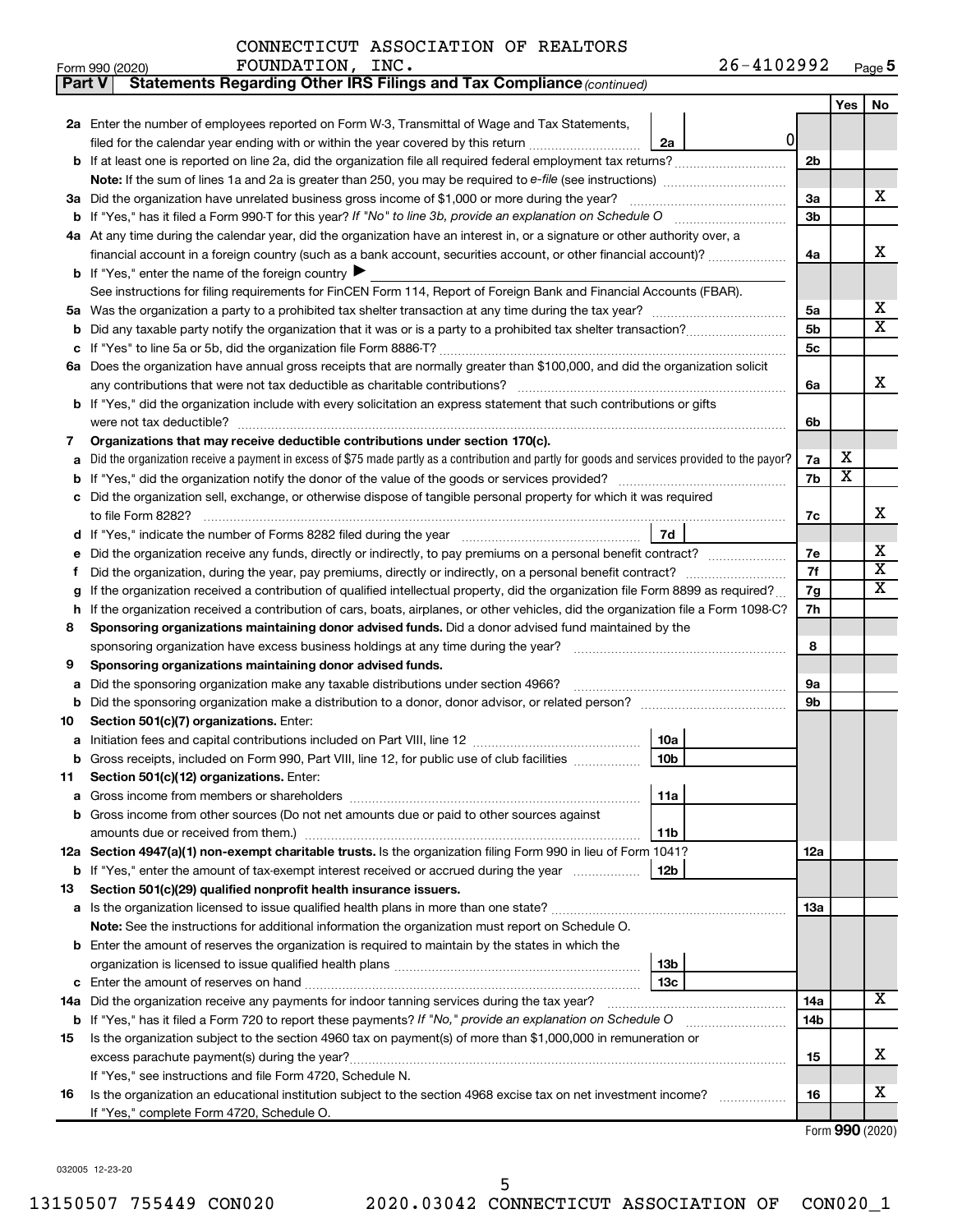**Part VI** Governance, Management, and Disclosure For each "Yes" response to lines 2 through 7b below, and for a "No" response

Form 990 (2020)  $\qquad \qquad \text{FOUNDATION}$ ,  $\text{INC.} \qquad \qquad \qquad \text{26--4102992} \qquad \text{Page}$ 26-4102992 Page 6

|     | Check if Schedule O contains a response or note to any line in this Part VI [11] [12] [12] Check if Schedule O contains a response or note to any line in this Part VI<br><b>Section A. Governing Body and Management</b> |    |       |                 |                 |                         | $\boxed{\text{X}}$      |
|-----|---------------------------------------------------------------------------------------------------------------------------------------------------------------------------------------------------------------------------|----|-------|-----------------|-----------------|-------------------------|-------------------------|
|     |                                                                                                                                                                                                                           |    |       |                 |                 | Yes                     | No                      |
|     | 1a Enter the number of voting members of the governing body at the end of the tax year                                                                                                                                    | 1a |       | 10 <sub>l</sub> |                 |                         |                         |
|     | If there are material differences in voting rights among members of the governing body, or if the governing                                                                                                               |    |       |                 |                 |                         |                         |
|     | body delegated broad authority to an executive committee or similar committee, explain on Schedule O.                                                                                                                     |    |       |                 |                 |                         |                         |
|     | Enter the number of voting members included on line 1a, above, who are independent                                                                                                                                        | 1b |       | 10              |                 |                         |                         |
| 2   | Did any officer, director, trustee, or key employee have a family relationship or a business relationship with any other                                                                                                  |    |       |                 |                 |                         |                         |
|     |                                                                                                                                                                                                                           |    |       |                 | $\mathbf{2}$    |                         | х                       |
| З   | Did the organization delegate control over management duties customarily performed by or under the direct supervision                                                                                                     |    |       |                 |                 |                         |                         |
|     |                                                                                                                                                                                                                           |    |       |                 | 3               |                         | X                       |
| 4   | Did the organization make any significant changes to its governing documents since the prior Form 990 was filed?                                                                                                          |    |       |                 | 4               |                         | $\overline{\textbf{X}}$ |
| 5   |                                                                                                                                                                                                                           |    |       |                 | 5               |                         | X                       |
| 6   |                                                                                                                                                                                                                           |    |       |                 | 6               |                         | х                       |
| 7a  | Did the organization have members, stockholders, or other persons who had the power to elect or appoint one or                                                                                                            |    |       |                 |                 |                         |                         |
|     |                                                                                                                                                                                                                           |    |       |                 | 7a              |                         | X                       |
|     | <b>b</b> Are any governance decisions of the organization reserved to (or subject to approval by) members, stockholders, or                                                                                               |    |       |                 |                 |                         |                         |
|     | persons other than the governing body?                                                                                                                                                                                    |    |       |                 | 7b              |                         | х                       |
| 8   | Did the organization contemporaneously document the meetings held or written actions undertaken during the year by the following:                                                                                         |    |       |                 |                 |                         |                         |
| a   |                                                                                                                                                                                                                           |    |       |                 | 8a              | х                       |                         |
|     |                                                                                                                                                                                                                           |    |       |                 | 8b              | $\overline{\textbf{x}}$ |                         |
| 9   | Is there any officer, director, trustee, or key employee listed in Part VII, Section A, who cannot be reached at the                                                                                                      |    |       |                 |                 |                         |                         |
|     |                                                                                                                                                                                                                           |    |       |                 | 9               |                         | X                       |
|     | <b>Section B. Policies</b> (This Section B requests information about policies not required by the Internal Revenue Code.)                                                                                                |    |       |                 |                 |                         |                         |
|     |                                                                                                                                                                                                                           |    |       |                 |                 | Yes                     | No                      |
|     |                                                                                                                                                                                                                           |    |       |                 | 10a             |                         | х                       |
|     | <b>b</b> If "Yes," did the organization have written policies and procedures governing the activities of such chapters, affiliates,                                                                                       |    |       |                 |                 |                         |                         |
|     |                                                                                                                                                                                                                           |    |       |                 | 10 <sub>b</sub> |                         |                         |
|     | 11a Has the organization provided a complete copy of this Form 990 to all members of its governing body before filing the form?                                                                                           |    |       |                 | 11a             | X                       |                         |
|     | <b>b</b> Describe in Schedule O the process, if any, used by the organization to review this Form 990.                                                                                                                    |    |       |                 |                 |                         |                         |
| 12a |                                                                                                                                                                                                                           |    |       |                 | 12a             | Х                       |                         |
|     | Were officers, directors, or trustees, and key employees required to disclose annually interests that could give rise to conflicts?                                                                                       |    |       |                 | 12 <sub>b</sub> | $\overline{\textbf{x}}$ |                         |
|     | c Did the organization regularly and consistently monitor and enforce compliance with the policy? If "Yes," describe                                                                                                      |    |       |                 |                 |                         |                         |
|     | in Schedule O how this was done <b>construction and construction</b> construction of the schedule O how this was done                                                                                                     |    |       |                 | 12c             | Х                       |                         |
| 13  |                                                                                                                                                                                                                           |    |       |                 | 13              | $\overline{\mathbf{X}}$ |                         |
| 14  | Did the organization have a written document retention and destruction policy? [11] manufaction manufaction in                                                                                                            |    |       |                 | 14              | $\overline{\mathbf{X}}$ |                         |
| 15  | Did the process for determining compensation of the following persons include a review and approval by independent                                                                                                        |    |       |                 |                 |                         |                         |
|     | persons, comparability data, and contemporaneous substantiation of the deliberation and decision?                                                                                                                         |    |       |                 |                 |                         |                         |
|     |                                                                                                                                                                                                                           |    |       |                 | 15a             |                         | х                       |
| a   |                                                                                                                                                                                                                           |    |       |                 | 15 <sub>b</sub> |                         | $\overline{\textbf{x}}$ |
|     | If "Yes" to line 15a or 15b, describe the process in Schedule O (see instructions).                                                                                                                                       |    |       |                 |                 |                         |                         |
|     |                                                                                                                                                                                                                           |    |       |                 |                 |                         |                         |
|     | 16a Did the organization invest in, contribute assets to, or participate in a joint venture or similar arrangement with a                                                                                                 |    |       |                 |                 |                         | х                       |
|     | taxable entity during the year?                                                                                                                                                                                           |    |       |                 | 16a             |                         |                         |
|     | b If "Yes," did the organization follow a written policy or procedure requiring the organization to evaluate its participation                                                                                            |    |       |                 |                 |                         |                         |
|     | in joint venture arrangements under applicable federal tax law, and take steps to safeguard the organization's                                                                                                            |    |       |                 |                 |                         |                         |
|     | exempt status with respect to such arrangements?                                                                                                                                                                          |    |       |                 | 16b             |                         |                         |
|     | <b>Section C. Disclosure</b>                                                                                                                                                                                              |    |       |                 |                 |                         |                         |
| 17  | List the states with which a copy of this Form 990 is required to be filed $\blacktriangleright C T$                                                                                                                      |    |       |                 |                 |                         |                         |
| 18  | Section 6104 requires an organization to make its Forms 1023 (1024 or 1024-A, if applicable), 990, and 990-T (Section 501(c)(3)s only) available                                                                          |    |       |                 |                 |                         |                         |
|     | for public inspection. Indicate how you made these available. Check all that apply.                                                                                                                                       |    |       |                 |                 |                         |                         |
|     | $\lfloor x \rfloor$ Upon request<br><b>X</b> Own website<br>Another's website<br>Other (explain on Schedule O)                                                                                                            |    |       |                 |                 |                         |                         |
| 19  | Describe on Schedule O whether (and if so, how) the organization made its governing documents, conflict of interest policy, and financial                                                                                 |    |       |                 |                 |                         |                         |
|     | statements available to the public during the tax year.                                                                                                                                                                   |    |       |                 |                 |                         |                         |
| 20  | State the name, address, and telephone number of the person who possesses the organization's books and records $\blacktriangleright$                                                                                      |    |       |                 |                 |                         |                         |
|     | CYNTHIA BUTTS - (860)290-6601                                                                                                                                                                                             |    |       |                 |                 |                         |                         |
|     | 111 FOUNDERS PLAZA 11TH FLOOR, EAST HARTFORD,<br>CT                                                                                                                                                                       |    | 06108 |                 |                 |                         |                         |
|     | 032006 12-23-20                                                                                                                                                                                                           |    |       |                 |                 | Form 990 (2020)         |                         |
|     | 6<br>2020.03042 CONNECTICUT ASSOCIATION OF<br>13150507 755449 CON020                                                                                                                                                      |    |       |                 |                 |                         |                         |
|     |                                                                                                                                                                                                                           |    |       |                 |                 | CON020_1                |                         |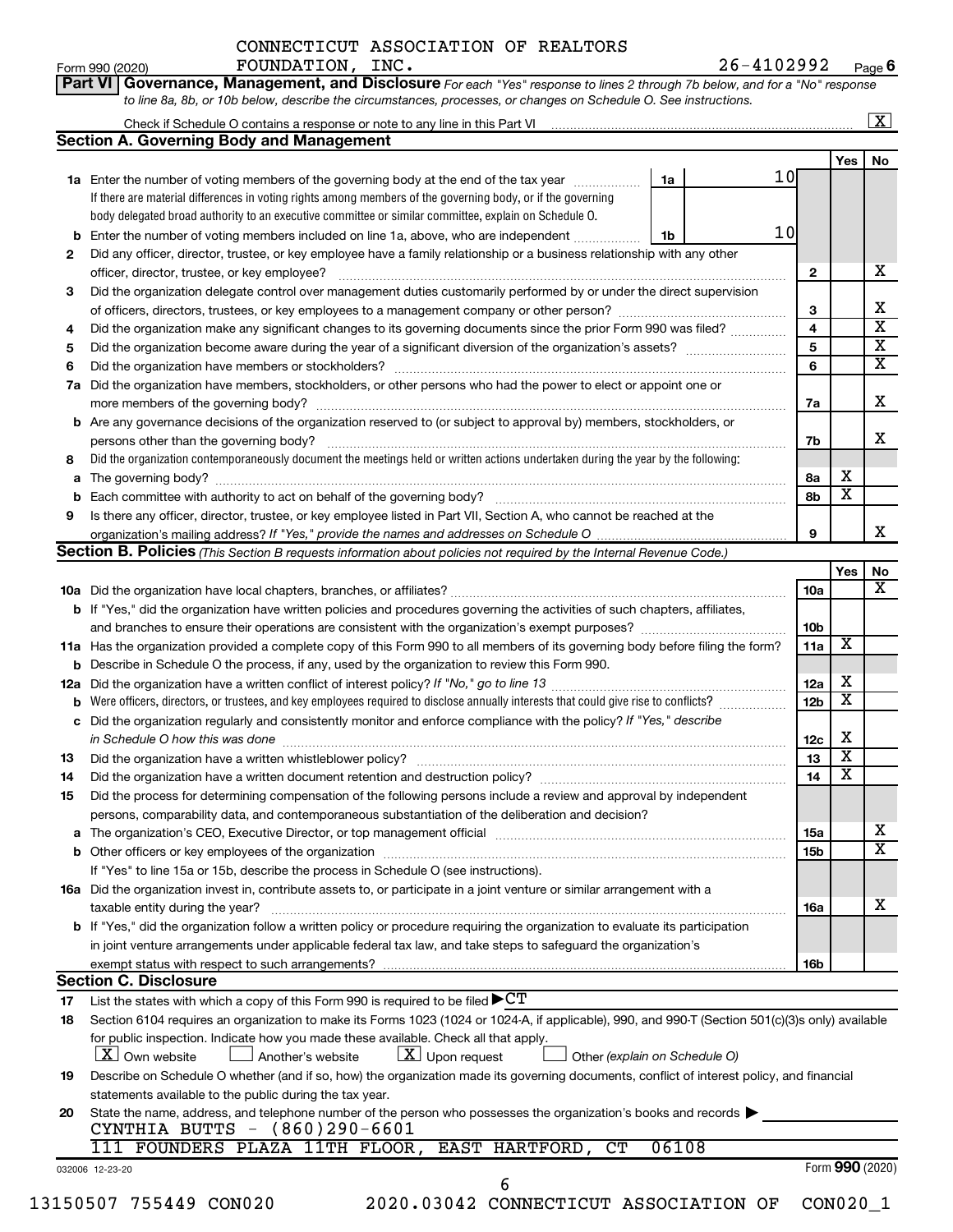$\Box$ 

| --------------- |                                                                                            |  |  |
|-----------------|--------------------------------------------------------------------------------------------|--|--|
|                 | Part VII Compensation of Officers, Directors, Trustees, Key Employees, Highest Compensated |  |  |
|                 | <b>Employees, and Independent Contractors</b>                                              |  |  |

Check if Schedule O contains a response or note to any line in this Part VII

**Section A. Officers, Directors, Trustees, Key Employees, and Highest Compensated Employees**

**1a**  Complete this table for all persons required to be listed. Report compensation for the calendar year ending with or within the organization's tax year.  $\bullet$  List all of the organization's current officers, directors, trustees (whether individuals or organizations), regardless of amount of compensation.

Enter -0- in columns (D), (E), and (F) if no compensation was paid.

**•** List all of the organization's current key employees, if any. See instructions for definition of "key employee."

• List the organization's five *current* highest compensated employees (other than an officer, director, trustee, or key employee) who received reportable compensation (Box 5 of Form W-2 and/or Box 7 of Form 1099-MISC) of more than \$100,000 from the organization and any related organizations.

 $\bullet$  List all of the organization's former officers, key employees, and highest compensated employees who received more than \$100,000 of reportable compensation from the organization and any related organizations.

**•** List all of the organization's former directors or trustees that received, in the capacity as a former director or trustee of the organization, more than \$10,000 of reportable compensation from the organization and any related organizations.

See instructions for the order in which to list the persons above.

Check this box if neither the organization nor any related organization compensated any current officer, director, or trustee.  $\Box$ 

| (A)                       | (B)                    | (C)                            |                                                                  |             |              |                                 |        | (D)                 | (E)                              | (F)                      |  |  |
|---------------------------|------------------------|--------------------------------|------------------------------------------------------------------|-------------|--------------|---------------------------------|--------|---------------------|----------------------------------|--------------------------|--|--|
| Name and title            | Average                |                                | (do not check more than one                                      | Position    |              |                                 |        | Reportable          | Reportable                       | Estimated                |  |  |
|                           | hours per              |                                | box, unless person is both an<br>officer and a director/trustee) |             |              |                                 |        | compensation        | compensation                     | amount of                |  |  |
|                           | week                   |                                |                                                                  |             |              |                                 |        | from                | from related                     | other                    |  |  |
|                           | (list any<br>hours for |                                |                                                                  |             |              |                                 |        | the<br>organization | organizations<br>(W-2/1099-MISC) | compensation<br>from the |  |  |
|                           | related                |                                |                                                                  |             |              |                                 |        | (W-2/1099-MISC)     |                                  | organization             |  |  |
|                           | organizations          |                                |                                                                  |             |              |                                 |        |                     |                                  | and related              |  |  |
|                           | below                  | Individual trustee or director | Institutional trustee                                            |             | Key employee | Highest compensated<br>employee |        |                     |                                  | organizations            |  |  |
|                           | line)                  |                                |                                                                  | Officer     |              |                                 | Former |                     |                                  |                          |  |  |
| (1) BUTTS, CYNTHIA        | 5.00                   |                                |                                                                  |             |              |                                 |        |                     |                                  |                          |  |  |
| EX-OFFICIO TRUSTEE        |                        | $\mathbf X$                    |                                                                  |             |              |                                 |        | 0.                  | 279,548.                         | 21,313.                  |  |  |
| (2)<br>KEUNE, DAN         | 2.00                   |                                |                                                                  |             |              |                                 |        |                     |                                  |                          |  |  |
| TRUSTEE                   |                        | $\mathbf X$                    |                                                                  |             |              |                                 |        | $\mathbf 0$ .       | 9,500.                           | $\mathbf 0$ .            |  |  |
| (3) BARBARO, MICHAEL      | 2.00                   |                                |                                                                  |             |              |                                 |        |                     |                                  |                          |  |  |
| TRUSTEE                   |                        | X                              |                                                                  |             |              |                                 |        | 0.                  | 750.                             | $\boldsymbol{0}$ .       |  |  |
| KOELLMER, MARGARET<br>(4) | 2.00                   |                                |                                                                  |             |              |                                 |        |                     |                                  |                          |  |  |
| TRUSTEE                   |                        | $\mathbf X$                    |                                                                  |             |              |                                 |        | 0.                  | 750.                             | $\mathbf 0$ .            |  |  |
| SCHEDE, SANDRA<br>(5)     | 5.00                   |                                |                                                                  |             |              |                                 |        |                     |                                  |                          |  |  |
| <b>CHAIR</b>              |                        | $\mathbf X$                    |                                                                  | $\mathbf X$ |              |                                 |        | $\mathbf 0$ .       | 0.                               | $\boldsymbol{0}$ .       |  |  |
| (6)<br>HERBERT, MARY ANN  | 5.00                   |                                |                                                                  |             |              |                                 |        |                     |                                  |                          |  |  |
| TREASURER                 |                        | $\mathbf X$                    |                                                                  | $\mathbf X$ |              |                                 |        | $\mathbf 0$         | 0.                               | $\mathbf 0$ .            |  |  |
| (7) GRASSO, MARY BETH     | 5.00                   |                                |                                                                  |             |              |                                 |        |                     |                                  |                          |  |  |
| <b>SECRETARY</b>          |                        | X                              |                                                                  | $\mathbf X$ |              |                                 |        | $\mathbf 0$         | $\mathbf 0$ .                    | $\mathbf 0$ .            |  |  |
| CHAMBERLAIN, DEBRA<br>(8) | 2.00                   |                                |                                                                  |             |              |                                 |        |                     |                                  |                          |  |  |
| TRUSTEE                   |                        | $\mathbf X$                    |                                                                  |             |              |                                 |        | 0.                  | $\mathbf 0$ .                    | $\mathbf 0$ .            |  |  |
| (9) FELDMAN, MICHAEL      | 2.00                   |                                |                                                                  |             |              |                                 |        |                     |                                  |                          |  |  |
| TRUSTEE                   |                        | $\mathbf X$                    |                                                                  |             |              |                                 |        | $\mathbf 0$         | 0.                               | $\mathbf 0$ .            |  |  |
| (10) KARNES, DONNA        | 2.00                   |                                |                                                                  |             |              |                                 |        |                     |                                  |                          |  |  |
| <b>TRUSTEE</b>            |                        | $\mathbf X$                    |                                                                  |             |              |                                 |        | 0.                  | 0.                               | $0$ .                    |  |  |
|                           |                        |                                |                                                                  |             |              |                                 |        |                     |                                  |                          |  |  |
|                           |                        |                                |                                                                  |             |              |                                 |        |                     |                                  |                          |  |  |
|                           |                        |                                |                                                                  |             |              |                                 |        |                     |                                  |                          |  |  |
|                           |                        |                                |                                                                  |             |              |                                 |        |                     |                                  |                          |  |  |
|                           |                        |                                |                                                                  |             |              |                                 |        |                     |                                  |                          |  |  |
|                           |                        |                                |                                                                  |             |              |                                 |        |                     |                                  |                          |  |  |
|                           |                        |                                |                                                                  |             |              |                                 |        |                     |                                  |                          |  |  |
|                           |                        |                                |                                                                  |             |              |                                 |        |                     |                                  |                          |  |  |
|                           |                        |                                |                                                                  |             |              |                                 |        |                     |                                  |                          |  |  |
|                           |                        |                                |                                                                  |             |              |                                 |        |                     |                                  |                          |  |  |
|                           |                        |                                |                                                                  |             |              |                                 |        |                     |                                  |                          |  |  |
|                           |                        |                                |                                                                  |             |              |                                 |        |                     |                                  |                          |  |  |
|                           |                        |                                |                                                                  |             |              |                                 |        |                     |                                  |                          |  |  |
|                           |                        |                                |                                                                  |             |              |                                 |        |                     |                                  |                          |  |  |

032007 12-23-20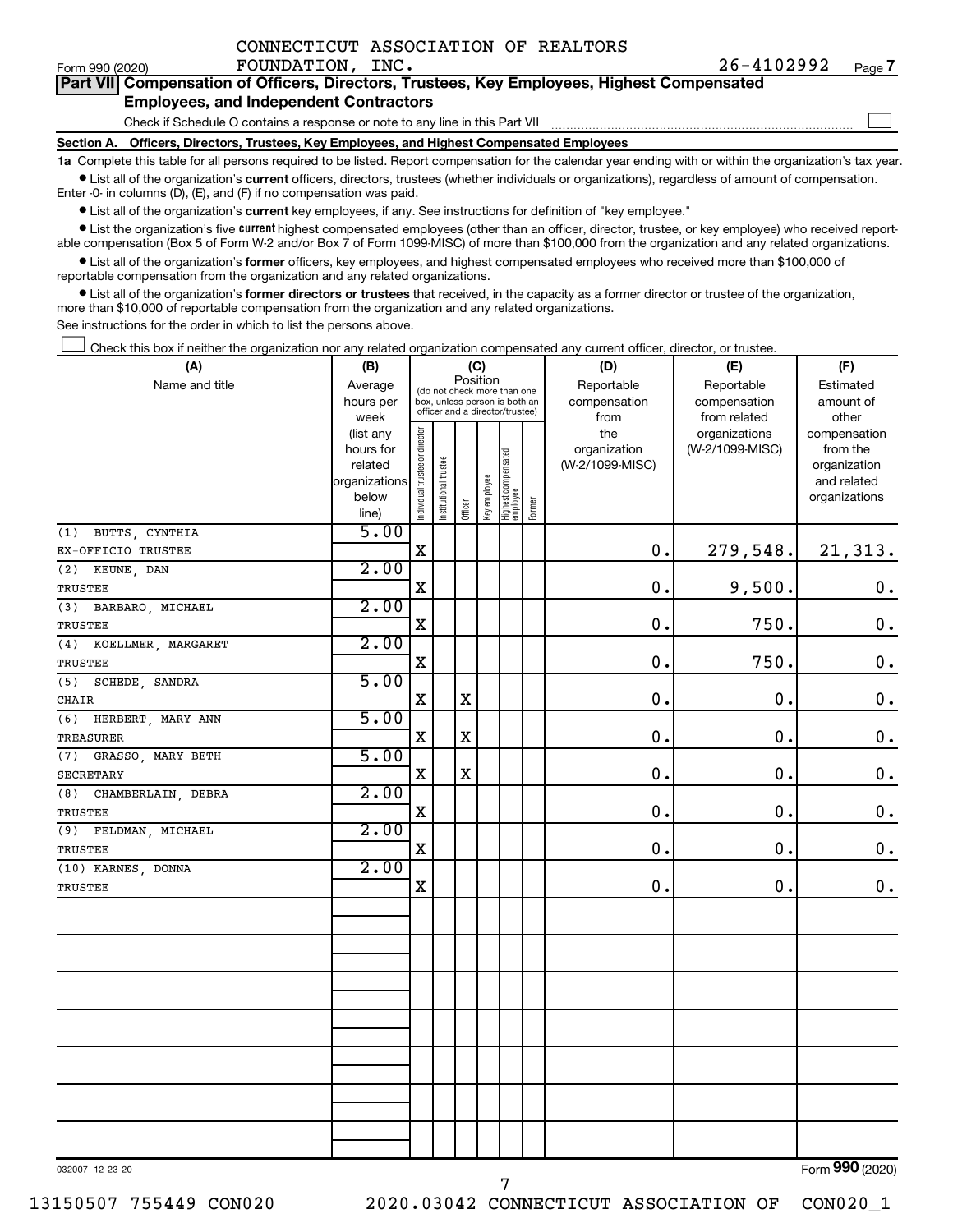|              | CONNECTICUT ASSOCIATION OF REALTORS                                                                                                                                             |                                                                      |                                |                       |         |                 |                                                                                                 |        |                                           |                                                   |                  |                                        |                                                                          |
|--------------|---------------------------------------------------------------------------------------------------------------------------------------------------------------------------------|----------------------------------------------------------------------|--------------------------------|-----------------------|---------|-----------------|-------------------------------------------------------------------------------------------------|--------|-------------------------------------------|---------------------------------------------------|------------------|----------------------------------------|--------------------------------------------------------------------------|
|              | FOUNDATION, INC.<br>Form 990 (2020)                                                                                                                                             |                                                                      |                                |                       |         |                 |                                                                                                 |        |                                           | 26-4102992                                        |                  |                                        | Page 8                                                                   |
|              | Part VII Section A. Officers, Directors, Trustees, Key Employees, and Highest Compensated Employees (continued)                                                                 |                                                                      |                                |                       |         |                 |                                                                                                 |        |                                           |                                                   |                  |                                        |                                                                          |
|              | (A)<br>Name and title                                                                                                                                                           | (B)<br>Average<br>hours per<br>week                                  |                                |                       |         | (C)<br>Position | (do not check more than one<br>box, unless person is both an<br>officer and a director/trustee) |        | (D)<br>Reportable<br>compensation<br>from | (E)<br>Reportable<br>compensation<br>from related |                  | (F)<br>Estimated<br>amount of<br>other |                                                                          |
|              |                                                                                                                                                                                 | (list any<br>hours for<br>related<br>organizations<br>below<br>line) | Individual trustee or director | Institutional trustee | Officer | Key employee    | Highest compensated<br>employee                                                                 | Former | the<br>organization<br>(W-2/1099-MISC)    | organizations<br>(W-2/1099-MISC)                  |                  |                                        | compensation<br>from the<br>organization<br>and related<br>organizations |
|              |                                                                                                                                                                                 |                                                                      |                                |                       |         |                 |                                                                                                 |        |                                           |                                                   |                  |                                        |                                                                          |
|              |                                                                                                                                                                                 |                                                                      |                                |                       |         |                 |                                                                                                 |        |                                           |                                                   |                  |                                        |                                                                          |
|              |                                                                                                                                                                                 |                                                                      |                                |                       |         |                 |                                                                                                 |        |                                           |                                                   |                  |                                        |                                                                          |
|              |                                                                                                                                                                                 |                                                                      |                                |                       |         |                 |                                                                                                 |        |                                           |                                                   |                  |                                        |                                                                          |
|              |                                                                                                                                                                                 |                                                                      |                                |                       |         |                 |                                                                                                 |        |                                           |                                                   |                  |                                        |                                                                          |
|              | 1b Subtotal                                                                                                                                                                     |                                                                      |                                |                       |         |                 |                                                                                                 |        | σ.<br>$\overline{0}$ .<br>σ.              | 290,548.<br>290,548.                              | $\overline{0}$ . |                                        | 21,313.<br>$0$ .<br>21,313.                                              |
| $\mathbf{2}$ | Total number of individuals (including but not limited to those listed above) who received more than \$100,000 of reportable                                                    |                                                                      |                                |                       |         |                 |                                                                                                 |        |                                           |                                                   |                  |                                        |                                                                          |
|              | compensation from the organization $\blacktriangleright$                                                                                                                        |                                                                      |                                |                       |         |                 |                                                                                                 |        |                                           |                                                   |                  |                                        | 0<br>Yes<br>No                                                           |
| з            | Did the organization list any former officer, director, trustee, key employee, or highest compensated employee on<br>line 1a? If "Yes," complete Schedule J for such individual |                                                                      |                                |                       |         |                 |                                                                                                 |        |                                           |                                                   |                  | З                                      | $\overline{\text{X}}$                                                    |
| 4            | For any individual listed on line 1a, is the sum of reportable compensation and other compensation from the organization                                                        |                                                                      |                                |                       |         |                 |                                                                                                 |        |                                           |                                                   |                  | 4                                      | х                                                                        |
| 5            | Did any person listed on line 1a receive or accrue compensation from any unrelated organization or individual for services                                                      |                                                                      |                                |                       |         |                 |                                                                                                 |        |                                           |                                                   |                  |                                        |                                                                          |
|              | <b>Section B. Independent Contractors</b>                                                                                                                                       |                                                                      |                                |                       |         |                 |                                                                                                 |        |                                           |                                                   |                  | 5                                      | x                                                                        |
| 1            | Complete this table for your five highest compensated independent contractors that received more than \$100,000 of compensation from                                            |                                                                      |                                |                       |         |                 |                                                                                                 |        |                                           |                                                   |                  |                                        |                                                                          |
|              | the organization. Report compensation for the calendar year ending with or within the organization's tax year.<br>(A)                                                           |                                                                      |                                |                       |         |                 |                                                                                                 |        |                                           |                                                   |                  | (C)                                    |                                                                          |
|              | Name and business address                                                                                                                                                       |                                                                      |                                | <b>NONE</b>           |         |                 |                                                                                                 |        | (B)<br>Description of services            |                                                   |                  | Compensation                           |                                                                          |
|              |                                                                                                                                                                                 |                                                                      |                                |                       |         |                 |                                                                                                 |        |                                           |                                                   |                  |                                        |                                                                          |
|              |                                                                                                                                                                                 |                                                                      |                                |                       |         |                 |                                                                                                 |        |                                           |                                                   |                  |                                        |                                                                          |
|              |                                                                                                                                                                                 |                                                                      |                                |                       |         |                 |                                                                                                 |        |                                           |                                                   |                  |                                        |                                                                          |
|              |                                                                                                                                                                                 |                                                                      |                                |                       |         |                 |                                                                                                 |        |                                           |                                                   |                  |                                        |                                                                          |
|              |                                                                                                                                                                                 |                                                                      |                                |                       |         |                 |                                                                                                 |        |                                           |                                                   |                  |                                        |                                                                          |
|              |                                                                                                                                                                                 |                                                                      |                                |                       |         |                 |                                                                                                 |        |                                           |                                                   |                  |                                        |                                                                          |
| 2            | Total number of independent contractors (including but not limited to those listed above) who received more than<br>\$100,000 of compensation from the organization             |                                                                      |                                |                       |         | U               |                                                                                                 |        |                                           |                                                   |                  |                                        | $F_{\text{c}}$ 000 (2020)                                                |

032008 12-23-20

Form (2020) **990**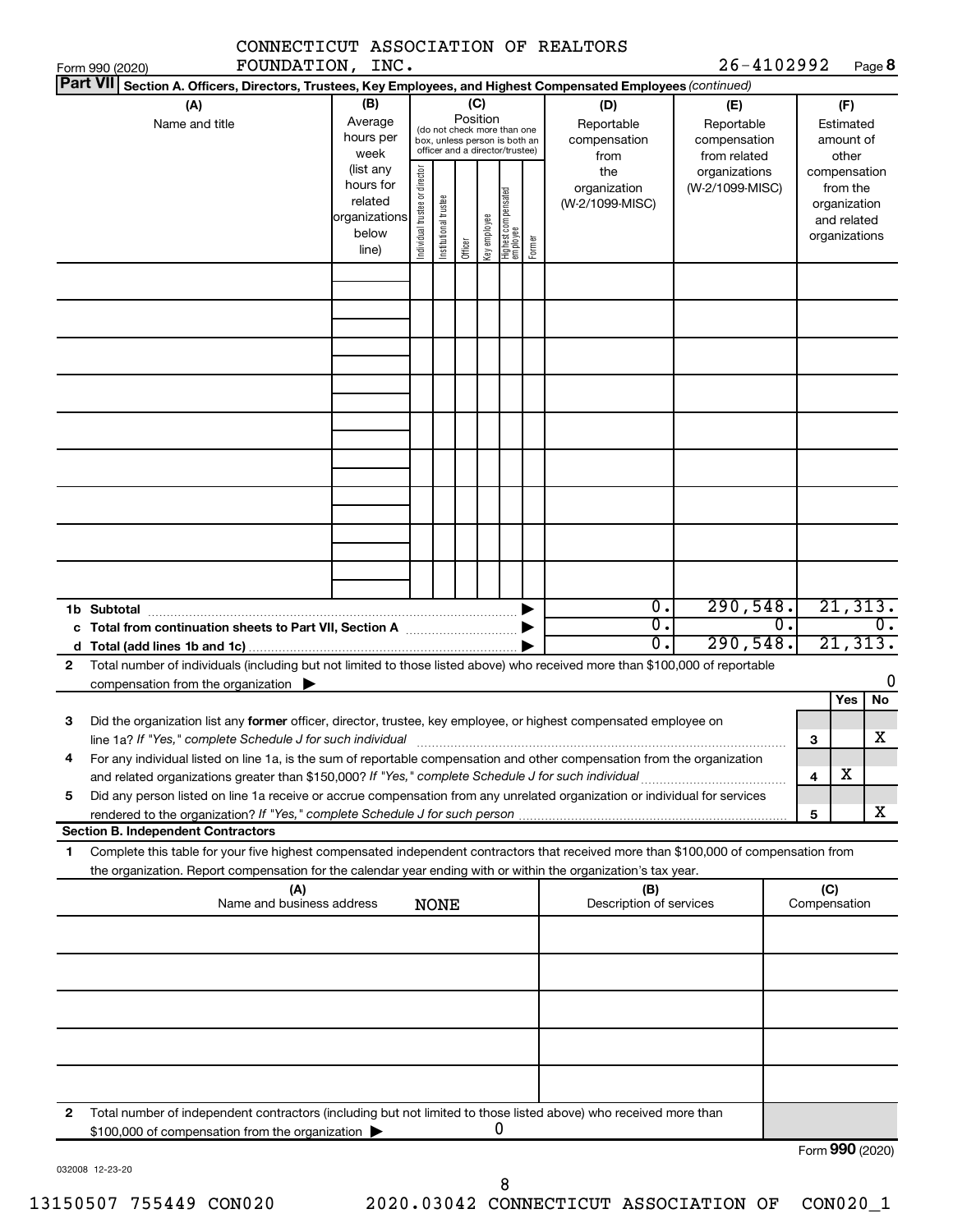Form 990 (2020)  $\qquad \qquad$   $\qquad \qquad$   $\qquad \qquad$   $\qquad \qquad$   $\qquad \qquad$   $\qquad \qquad$   $\qquad \qquad$   $\qquad \qquad$   $\qquad \qquad$   $\qquad \qquad$   $\qquad \qquad$   $\qquad \qquad$   $\qquad \qquad$   $\qquad \qquad$   $\qquad \qquad$   $\qquad \qquad$   $\qquad \qquad$   $\qquad \qquad$   $\qquad \qquad$   $\qquad \qquad$   $\qquad \qquad$   $\qquad \qquad$   $\qquad \qquad$ 26-4102992 Page 9

| <b>Part VIII</b>                                          |      |    | Statement of Revenue                                                                                                 |                            |               |                                   |                  |                                      |
|-----------------------------------------------------------|------|----|----------------------------------------------------------------------------------------------------------------------|----------------------------|---------------|-----------------------------------|------------------|--------------------------------------|
|                                                           |      |    |                                                                                                                      |                            | (A)           | (B)                               | $\overline{C}$   | (D)                                  |
|                                                           |      |    |                                                                                                                      |                            | Total revenue | Related or exempt                 | Unrelated        | Revenue excluded                     |
|                                                           |      |    |                                                                                                                      |                            |               | function revenue business revenue |                  | from tax under<br>sections 512 - 514 |
|                                                           |      |    |                                                                                                                      |                            |               |                                   |                  |                                      |
|                                                           |      |    | 1a<br>1 a Federated campaigns                                                                                        |                            |               |                                   |                  |                                      |
| Contributions, Gifts, Grants<br>and Other Similar Amounts |      |    | 1 <sub>b</sub><br><b>b</b> Membership dues                                                                           |                            |               |                                   |                  |                                      |
|                                                           |      |    | 1 <sub>c</sub><br>c Fundraising events                                                                               | 607,078.<br>38,700.        |               |                                   |                  |                                      |
|                                                           |      |    | 1 <sub>d</sub><br>d Related organizations                                                                            |                            |               |                                   |                  |                                      |
|                                                           |      |    | e Government grants (contributions)<br>1e                                                                            |                            |               |                                   |                  |                                      |
|                                                           |      |    | f All other contributions, gifts, grants, and                                                                        |                            |               |                                   |                  |                                      |
|                                                           |      |    | similar amounts not included above<br>1f                                                                             | 120,222.                   |               |                                   |                  |                                      |
|                                                           |      | g  | $1g$ $\frac{1}{3}$<br>Noncash contributions included in lines 1a-1f                                                  |                            |               |                                   |                  |                                      |
|                                                           |      |    |                                                                                                                      | $\blacktriangleright$      | 766,000.      |                                   |                  |                                      |
|                                                           |      |    |                                                                                                                      | <b>Business Code</b>       |               |                                   |                  |                                      |
|                                                           |      | 2a | the control of the control of the control of the control of the control of                                           |                            |               |                                   |                  |                                      |
|                                                           |      | b  | <u> 1980 - Johann John Stein, markin fan de Frysk kampen oantal fan de Fryske kampen oantal fan de Fryske kampen</u> |                            |               |                                   |                  |                                      |
|                                                           |      | C  | <u> 1980 - Johann John Stein, markin fan de Frysk kampen oantal fan de Fryske kampen oantal fan de Fryske kampen</u> |                            |               |                                   |                  |                                      |
|                                                           |      | d  | the control of the control of the control of the control of the control of the control of                            |                            |               |                                   |                  |                                      |
| Program Service<br>Revenue                                |      |    |                                                                                                                      |                            |               |                                   |                  |                                      |
|                                                           |      |    | All other program service revenue                                                                                    |                            |               |                                   |                  |                                      |
|                                                           |      |    |                                                                                                                      | ▶                          |               |                                   |                  |                                      |
|                                                           | 3    |    | Investment income (including dividends, interest, and                                                                |                            | 7,200.        |                                   |                  |                                      |
|                                                           |      |    |                                                                                                                      | ▶                          |               |                                   |                  | 7,200.                               |
|                                                           | 4    |    | Income from investment of tax-exempt bond proceeds                                                                   | ▶                          |               |                                   |                  |                                      |
|                                                           | 5    |    |                                                                                                                      |                            |               |                                   |                  |                                      |
|                                                           |      |    | (i) Real                                                                                                             | (ii) Personal              |               |                                   |                  |                                      |
|                                                           |      |    | 6 a Gross rents<br>l 6a<br>.                                                                                         |                            |               |                                   |                  |                                      |
|                                                           |      | b  | 6b<br>Less: rental expenses                                                                                          |                            |               |                                   |                  |                                      |
|                                                           |      | c  | 6c<br>Rental income or (loss)                                                                                        |                            |               |                                   |                  |                                      |
|                                                           |      |    | <b>d</b> Net rental income or (loss)                                                                                 | ▶                          |               |                                   |                  |                                      |
|                                                           |      |    | (i) Securities<br>7 a Gross amount from sales of                                                                     | (ii) Other                 |               |                                   |                  |                                      |
|                                                           |      |    | assets other than inventory<br>7a                                                                                    |                            |               |                                   |                  |                                      |
|                                                           |      |    | <b>b</b> Less: cost or other basis                                                                                   |                            |               |                                   |                  |                                      |
| Revenue                                                   |      |    | and sales expenses<br>7b                                                                                             |                            |               |                                   |                  |                                      |
|                                                           |      |    | c Gain or (loss) $\overline{7c}$                                                                                     |                            |               |                                   |                  |                                      |
|                                                           |      |    |                                                                                                                      | ▶                          |               |                                   |                  |                                      |
| á                                                         |      |    | <b>8 a</b> Gross income from fundraising events (not                                                                 |                            |               |                                   |                  |                                      |
|                                                           |      |    | including \$ $607,078.$ of                                                                                           |                            |               |                                   |                  |                                      |
|                                                           |      |    | contributions reported on line 1c). See                                                                              | 0.                         |               |                                   |                  |                                      |
|                                                           |      |    | 8a<br>8b                                                                                                             | 20,083.                    |               |                                   |                  |                                      |
|                                                           |      |    | b Less: direct expenses                                                                                              |                            | $-20,083.$    |                                   |                  | $-20,083.$                           |
|                                                           |      |    | c Net income or (loss) from fundraising events                                                                       | $\blacktriangleright$<br>. |               |                                   |                  |                                      |
|                                                           |      |    | 9 a Gross income from gaming activities. See                                                                         |                            |               |                                   |                  |                                      |
|                                                           |      |    | 9a<br>9 <sub>b</sub>                                                                                                 |                            |               |                                   |                  |                                      |
|                                                           |      |    |                                                                                                                      |                            |               |                                   |                  |                                      |
|                                                           |      |    | c Net income or (loss) from gaming activities                                                                        | ▶<br>.                     |               |                                   |                  |                                      |
|                                                           |      |    | 10 a Gross sales of inventory, less returns                                                                          |                            |               |                                   |                  |                                      |
|                                                           |      |    | [10a<br>10bl                                                                                                         |                            |               |                                   |                  |                                      |
|                                                           |      |    | <b>b</b> Less: cost of goods sold                                                                                    |                            |               |                                   |                  |                                      |
|                                                           |      |    | c Net income or (loss) from sales of inventory                                                                       | <b>Business Code</b>       |               |                                   |                  |                                      |
|                                                           |      |    |                                                                                                                      |                            |               |                                   |                  |                                      |
|                                                           | 11 a |    |                                                                                                                      |                            |               |                                   |                  |                                      |
|                                                           |      | b  |                                                                                                                      |                            |               |                                   |                  |                                      |
| Miscellaneous<br>Revenue                                  |      | с  |                                                                                                                      |                            |               |                                   |                  |                                      |
|                                                           |      |    |                                                                                                                      |                            |               |                                   |                  |                                      |
|                                                           | 12   |    | Total revenue. See instructions [101] [101] Total revenue. See instructions                                          |                            | 753, 117.     | 0.                                | $\overline{0}$ . | $-12,883.$                           |
| 032009 12-23-20                                           |      |    |                                                                                                                      |                            |               |                                   |                  | Form 990 (2020)                      |
|                                                           |      |    |                                                                                                                      |                            |               |                                   |                  |                                      |

**Part 1990 (2020)**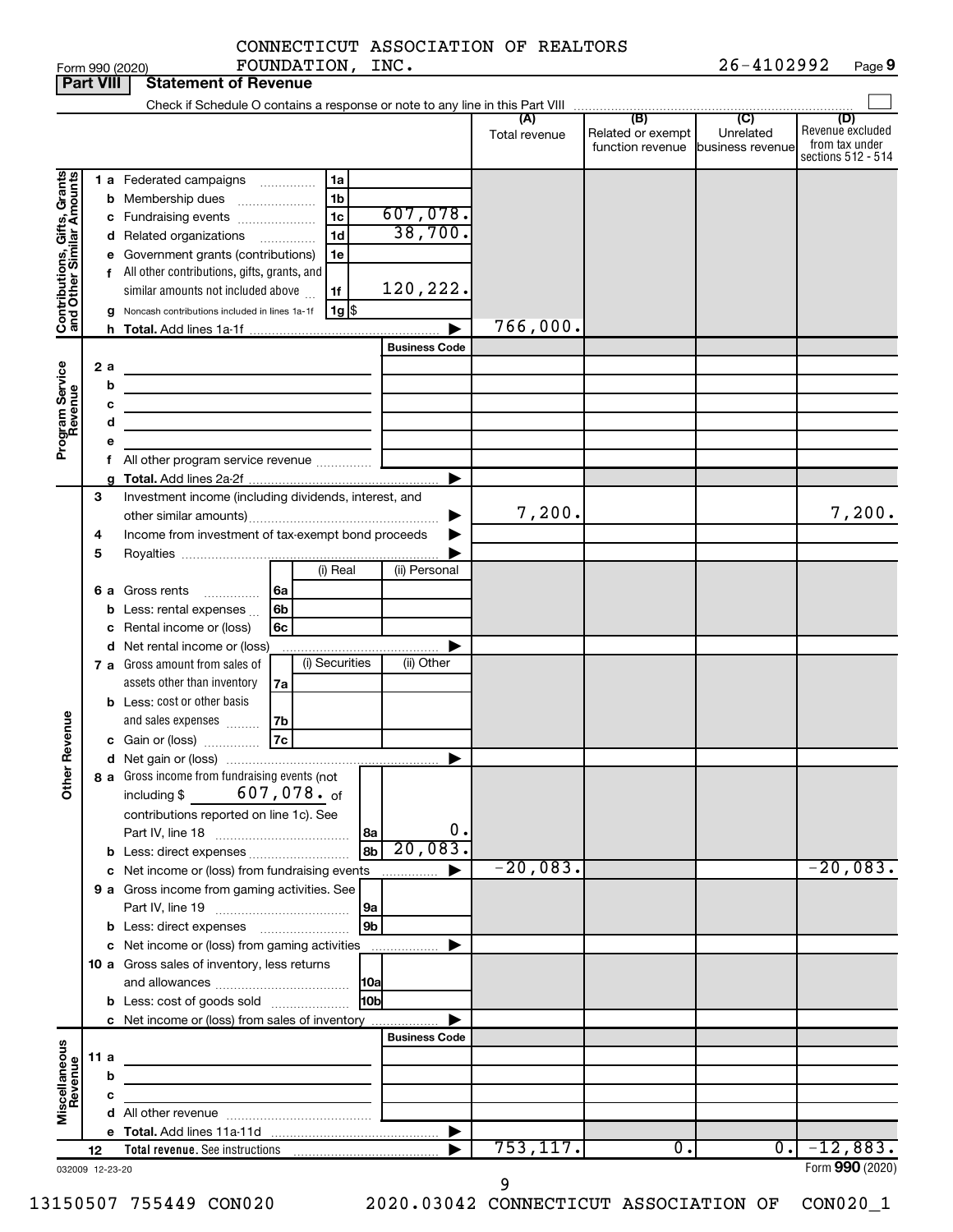### Form 990 (2020) Page FOUNDATION, INC. 26-4102992 CONNECTICUT ASSOCIATION OF REALTORS

26-4102992 Page 10

**Part IX Statement of Functional Expenses**

*Section 501(c)(3) and 501(c)(4) organizations must complete all columns. All other organizations must complete column (A).*

|          | Do not include amounts reported on lines 6b,<br>7b, 8b, 9b, and 10b of Part VIII.                  | (A)<br>Total expenses | (B)<br>Program service<br>expenses | (C)<br>Management and<br>general expenses | (D)<br>Fundraising<br>expenses |  |  |
|----------|----------------------------------------------------------------------------------------------------|-----------------------|------------------------------------|-------------------------------------------|--------------------------------|--|--|
| 1.       | Grants and other assistance to domestic organizations                                              |                       |                                    |                                           |                                |  |  |
|          | and domestic governments. See Part IV, line 21                                                     | 700,888.              | 700,888.                           |                                           |                                |  |  |
| 2        | Grants and other assistance to domestic                                                            |                       |                                    |                                           |                                |  |  |
|          | individuals. See Part IV, line 22                                                                  | 45,000.               | 45,000.                            |                                           |                                |  |  |
| 3        | Grants and other assistance to foreign                                                             |                       |                                    |                                           |                                |  |  |
|          | organizations, foreign governments, and foreign                                                    |                       |                                    |                                           |                                |  |  |
|          | individuals. See Part IV, lines 15 and 16                                                          |                       |                                    |                                           |                                |  |  |
| 4        | Benefits paid to or for members                                                                    |                       |                                    |                                           |                                |  |  |
| 5        | Compensation of current officers, directors,                                                       |                       |                                    |                                           |                                |  |  |
|          | trustees, and key employees                                                                        |                       |                                    |                                           |                                |  |  |
| 6        | Compensation not included above to disqualified                                                    |                       |                                    |                                           |                                |  |  |
|          | persons (as defined under section 4958(f)(1)) and                                                  |                       |                                    |                                           |                                |  |  |
|          | persons described in section 4958(c)(3)(B)                                                         |                       |                                    |                                           |                                |  |  |
| 7<br>8   | Pension plan accruals and contributions (include                                                   |                       |                                    |                                           |                                |  |  |
|          | section 401(k) and 403(b) employer contributions)                                                  |                       |                                    |                                           |                                |  |  |
| 9        |                                                                                                    |                       |                                    |                                           |                                |  |  |
| 10       |                                                                                                    |                       |                                    |                                           |                                |  |  |
| 11       | Fees for services (nonemployees):                                                                  |                       |                                    |                                           |                                |  |  |
| а        |                                                                                                    |                       |                                    |                                           |                                |  |  |
| b        |                                                                                                    |                       |                                    |                                           |                                |  |  |
| c        |                                                                                                    |                       |                                    |                                           |                                |  |  |
| d        |                                                                                                    |                       |                                    |                                           |                                |  |  |
| е        | Professional fundraising services. See Part IV, line 17                                            |                       |                                    |                                           |                                |  |  |
| f        | Investment management fees                                                                         | 1,116.                |                                    | 1,116.                                    |                                |  |  |
| g        | Other. (If line 11g amount exceeds 10% of line 25,                                                 |                       |                                    |                                           |                                |  |  |
|          | column (A) amount, list line 11g expenses on Sch O.)                                               | 4,500.                |                                    | 4,500.                                    |                                |  |  |
| 12       |                                                                                                    | 420.                  |                                    | 420.                                      |                                |  |  |
| 13       |                                                                                                    |                       |                                    |                                           |                                |  |  |
| 14       |                                                                                                    |                       |                                    |                                           |                                |  |  |
| 15<br>16 |                                                                                                    |                       |                                    |                                           |                                |  |  |
| 17       | Travel                                                                                             |                       |                                    |                                           |                                |  |  |
| 18       | Payments of travel or entertainment expenses                                                       |                       |                                    |                                           |                                |  |  |
|          | for any federal, state, or local public officials                                                  |                       |                                    |                                           |                                |  |  |
| 19       | Conferences, conventions, and meetings                                                             | 540.                  |                                    | 540.                                      |                                |  |  |
| 20       | Interest                                                                                           |                       |                                    |                                           |                                |  |  |
| 21       |                                                                                                    |                       |                                    |                                           |                                |  |  |
| 22       | Depreciation, depletion, and amortization                                                          |                       |                                    |                                           |                                |  |  |
| 23       | Insurance                                                                                          |                       |                                    |                                           |                                |  |  |
| 24       | Other expenses. Itemize expenses not covered<br>above (List miscellaneous expenses on line 24e. If |                       |                                    |                                           |                                |  |  |
|          | line 24e amount exceeds 10% of line 25, column (A)                                                 |                       |                                    |                                           |                                |  |  |
| a        | amount, list line 24e expenses on Schedule O.)<br><b>BANK FEES</b>                                 | 766.                  |                                    | 766.                                      |                                |  |  |
|          | <b>SUBSCRIPTIONS</b>                                                                               | 595.                  |                                    | 595.                                      |                                |  |  |
| с        |                                                                                                    |                       |                                    |                                           |                                |  |  |
| d        |                                                                                                    |                       |                                    |                                           |                                |  |  |
| е        | All other expenses                                                                                 |                       |                                    |                                           |                                |  |  |
| 25       | Total functional expenses. Add lines 1 through 24e                                                 | 753,825.              | 745,888.                           | 7,937.                                    | $\overline{0}$ .               |  |  |
| 26       | Joint costs. Complete this line only if the organization                                           |                       |                                    |                                           |                                |  |  |
|          | reported in column (B) joint costs from a combined                                                 |                       |                                    |                                           |                                |  |  |
|          | educational campaign and fundraising solicitation.                                                 |                       |                                    |                                           |                                |  |  |
|          | Check here $\blacktriangleright$<br>if following SOP 98-2 (ASC 958-720)                            |                       |                                    |                                           |                                |  |  |

032010 12-23-20

Form (2020) **990**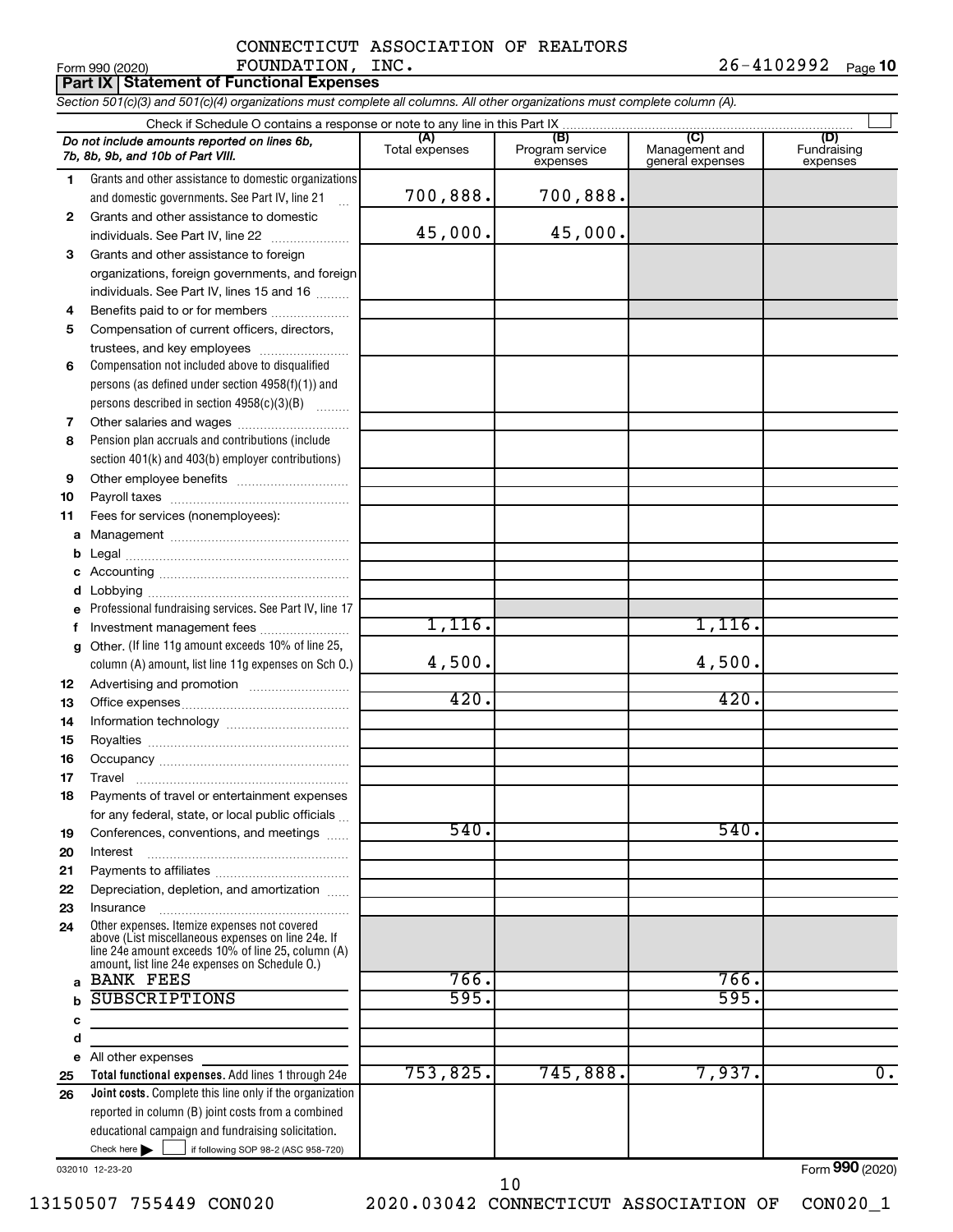| Form 990 (2020) |  |
|-----------------|--|
|-----------------|--|

Form 990 (2020) Page FOUNDATION, INC. 26-4102992 26-4102992 Page 11

|                             | Part X | <b>Balance Sheet</b>                                                                                                                                                                                                           |         |                          |                          |                    |
|-----------------------------|--------|--------------------------------------------------------------------------------------------------------------------------------------------------------------------------------------------------------------------------------|---------|--------------------------|--------------------------|--------------------|
|                             |        |                                                                                                                                                                                                                                |         |                          |                          |                    |
|                             |        |                                                                                                                                                                                                                                |         | (A)<br>Beginning of year |                          | (B)<br>End of year |
|                             | 1      |                                                                                                                                                                                                                                | 75,368. | 1                        | 78,781.                  |                    |
|                             | 2      |                                                                                                                                                                                                                                |         |                          | $\mathbf{2}$             |                    |
|                             | 3      |                                                                                                                                                                                                                                |         | 3                        |                          |                    |
|                             | 4      |                                                                                                                                                                                                                                |         |                          | 4                        |                    |
|                             | 5      | Loans and other receivables from any current or former officer, director,                                                                                                                                                      |         |                          |                          |                    |
|                             |        | trustee, key employee, creator or founder, substantial contributor, or 35%                                                                                                                                                     |         |                          |                          |                    |
|                             |        | controlled entity or family member of any of these persons                                                                                                                                                                     |         |                          | 5                        |                    |
|                             | 6      | Loans and other receivables from other disqualified persons (as defined                                                                                                                                                        |         |                          |                          |                    |
|                             |        | under section 4958(f)(1)), and persons described in section 4958(c)(3)(B)                                                                                                                                                      |         |                          | 6                        |                    |
|                             | 7      |                                                                                                                                                                                                                                |         |                          | $\overline{\phantom{a}}$ |                    |
| Assets                      | 8      |                                                                                                                                                                                                                                |         |                          | 8                        |                    |
|                             | 9      | Prepaid expenses and deferred charges [11] matter continuum matter and referred charges [11] matter continuum matter continuum matter and continuum matter continuum matter continuum matter continuum matter continuum matter |         |                          | 9                        |                    |
|                             |        | <b>10a</b> Land, buildings, and equipment: cost or other                                                                                                                                                                       |         |                          |                          |                    |
|                             |        | basis. Complete Part VI of Schedule D                                                                                                                                                                                          | 10a     |                          |                          |                    |
|                             |        |                                                                                                                                                                                                                                |         |                          | 10c                      |                    |
|                             | 11     |                                                                                                                                                                                                                                |         | 197,787.                 | 11                       | 193,549.           |
|                             | 12     |                                                                                                                                                                                                                                |         |                          | 12                       |                    |
|                             | 13     |                                                                                                                                                                                                                                |         |                          | 13                       |                    |
|                             | 14     |                                                                                                                                                                                                                                |         | 14                       |                          |                    |
|                             | 15     |                                                                                                                                                                                                                                | 120.    | 15                       | 237.                     |                    |
|                             | 16     |                                                                                                                                                                                                                                |         | 273, 275.                | 16                       | 272,567.           |
|                             | 17     |                                                                                                                                                                                                                                |         |                          | 17                       |                    |
|                             | 18     |                                                                                                                                                                                                                                |         | 18                       |                          |                    |
|                             | 19     |                                                                                                                                                                                                                                |         | 19                       |                          |                    |
|                             | 20     |                                                                                                                                                                                                                                |         |                          | 20                       |                    |
|                             | 21     | Escrow or custodial account liability. Complete Part IV of Schedule D                                                                                                                                                          |         |                          | 21                       |                    |
|                             | 22     | Loans and other payables to any current or former officer, director,                                                                                                                                                           |         |                          |                          |                    |
| Liabilities                 |        | trustee, key employee, creator or founder, substantial contributor, or 35%                                                                                                                                                     |         |                          |                          |                    |
|                             |        | controlled entity or family member of any of these persons <i>manufolder in the controlled</i>                                                                                                                                 |         |                          | 22                       |                    |
|                             | 23     | Secured mortgages and notes payable to unrelated third parties                                                                                                                                                                 |         |                          | 23                       |                    |
|                             | 24     |                                                                                                                                                                                                                                |         |                          | 24                       |                    |
|                             | 25     | Other liabilities (including federal income tax, payables to related third                                                                                                                                                     |         |                          |                          |                    |
|                             |        | parties, and other liabilities not included on lines 17-24). Complete Part X                                                                                                                                                   |         |                          |                          |                    |
|                             |        | of Schedule D                                                                                                                                                                                                                  |         |                          | 25                       |                    |
|                             | 26     | Total liabilities. Add lines 17 through 25                                                                                                                                                                                     |         | 0.                       | 26                       | $\overline{0}$ .   |
|                             |        | Organizations that follow FASB ASC 958, check here $\blacktriangleright \lfloor \underline{X} \rfloor$                                                                                                                         |         |                          |                          |                    |
|                             |        | and complete lines 27, 28, 32, and 33.                                                                                                                                                                                         |         |                          |                          |                    |
|                             | 27     |                                                                                                                                                                                                                                |         | 234,057.                 | 27                       | 217,846.           |
|                             | 28     |                                                                                                                                                                                                                                |         | 39,218.                  | 28                       | 54, 721.           |
|                             |        | Organizations that do not follow FASB ASC 958, check here $\blacktriangleright$                                                                                                                                                |         |                          |                          |                    |
| Net Assets or Fund Balances |        | and complete lines 29 through 33.                                                                                                                                                                                              |         |                          |                          |                    |
|                             | 29     |                                                                                                                                                                                                                                |         |                          | 29                       |                    |
|                             | 30     | Paid-in or capital surplus, or land, building, or equipment fund                                                                                                                                                               |         |                          | 30                       |                    |
|                             | 31     | Retained earnings, endowment, accumulated income, or other funds                                                                                                                                                               |         |                          | 31                       |                    |
|                             | 32     |                                                                                                                                                                                                                                |         | 273, 275.                | 32                       | 272,567.           |
|                             | 33     |                                                                                                                                                                                                                                |         | 273, 275.                | 33                       | 272,567.           |
|                             |        |                                                                                                                                                                                                                                |         |                          |                          | Form 990 (2020)    |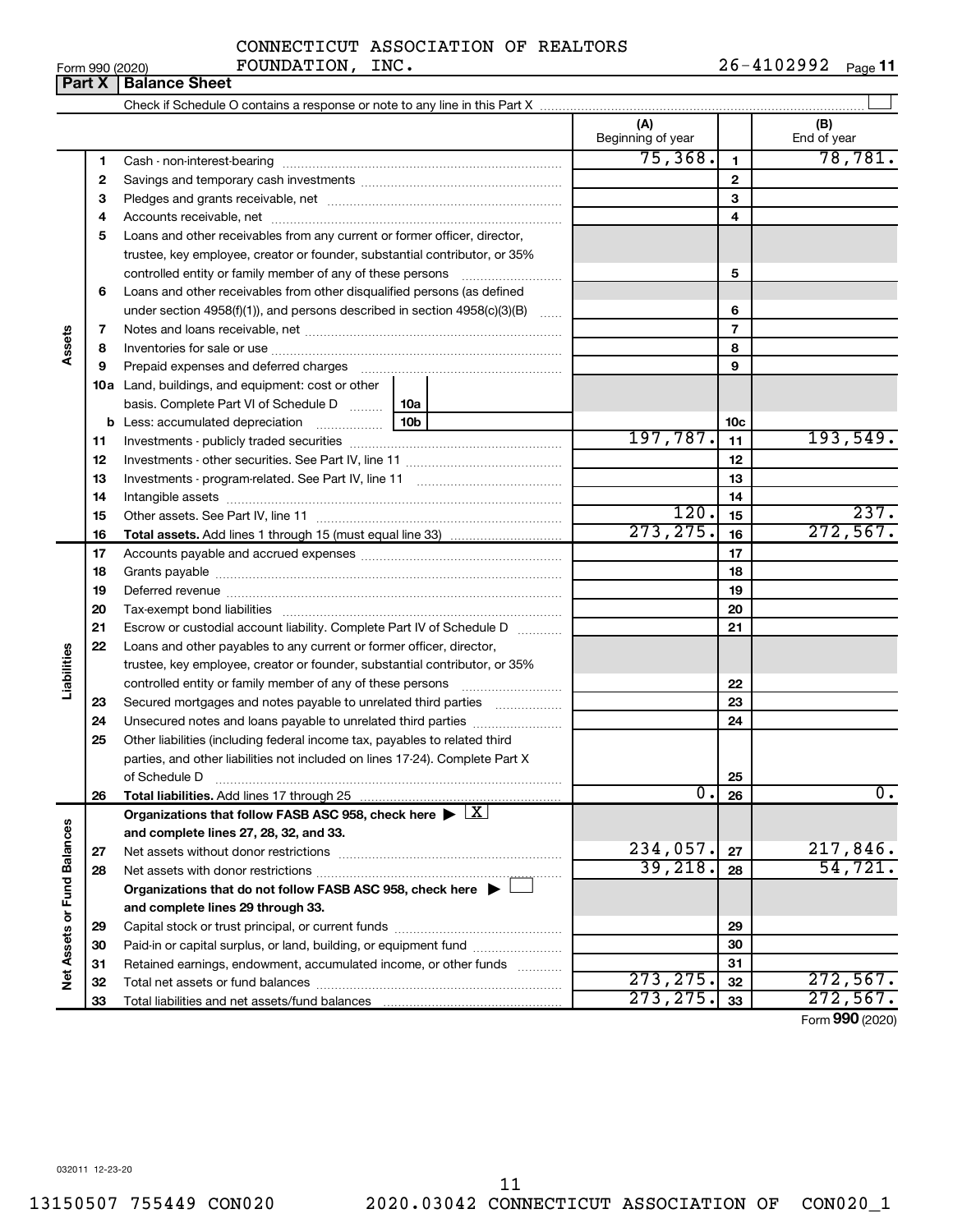| CONNECTICUT ASSOCIATION OF REALTORS |  |  |
|-------------------------------------|--|--|
|-------------------------------------|--|--|

|    | FOUNDATION, INC.<br>Form 990 (2020)                                                                                                                                                                                            | 26-4102992              |                |            | Page 12          |  |
|----|--------------------------------------------------------------------------------------------------------------------------------------------------------------------------------------------------------------------------------|-------------------------|----------------|------------|------------------|--|
|    | Part XI   Reconciliation of Net Assets                                                                                                                                                                                         |                         |                |            |                  |  |
|    |                                                                                                                                                                                                                                |                         |                |            |                  |  |
|    |                                                                                                                                                                                                                                |                         |                |            |                  |  |
| 1  |                                                                                                                                                                                                                                | $\mathbf{1}$            |                |            | 753,117.         |  |
| 2  |                                                                                                                                                                                                                                | $\overline{2}$          |                |            | 753,825.         |  |
| З  |                                                                                                                                                                                                                                | 3                       |                |            | $-708.$          |  |
| 4  |                                                                                                                                                                                                                                | $\overline{\mathbf{4}}$ |                |            | 273, 275.        |  |
| 5  |                                                                                                                                                                                                                                | 5                       |                |            |                  |  |
| 6  | Donated services and use of facilities [[111] matter contracts and use of facilities [[11] matter contracts and use of facilities [[11] matter contracts and use of facilities [[11] matter contracts and a service contract o | 6                       |                |            |                  |  |
| 7  |                                                                                                                                                                                                                                | $\overline{7}$          |                |            |                  |  |
| 8  |                                                                                                                                                                                                                                | 8                       |                |            |                  |  |
| 9  | Other changes in net assets or fund balances (explain on Schedule O)                                                                                                                                                           | 9                       |                |            | $\overline{0}$ . |  |
| 10 | Net assets or fund balances at end of year. Combine lines 3 through 9 (must equal Part X, line 32,                                                                                                                             |                         |                |            | 272,567.         |  |
|    | 10                                                                                                                                                                                                                             |                         |                |            |                  |  |
|    | <b>Part XII</b> Financial Statements and Reporting                                                                                                                                                                             |                         |                |            |                  |  |
|    |                                                                                                                                                                                                                                |                         |                |            |                  |  |
|    |                                                                                                                                                                                                                                |                         |                | <b>Yes</b> | No               |  |
| 1  | $\boxed{\text{X}}$ Accrual<br>Accounting method used to prepare the Form 990: [130] Cash<br>Other                                                                                                                              |                         |                |            |                  |  |
|    | If the organization changed its method of accounting from a prior year or checked "Other," explain in Schedule O.                                                                                                              |                         |                |            |                  |  |
|    |                                                                                                                                                                                                                                |                         | 2a             |            | х                |  |
|    | If "Yes," check a box below to indicate whether the financial statements for the year were compiled or reviewed on a                                                                                                           |                         |                |            |                  |  |
|    | separate basis, consolidated basis, or both:                                                                                                                                                                                   |                         |                |            |                  |  |
|    | Separate basis<br>Consolidated basis<br>Both consolidated and separate basis                                                                                                                                                   |                         |                |            |                  |  |
|    |                                                                                                                                                                                                                                |                         | 2 <sub>b</sub> | х          |                  |  |
|    | If "Yes," check a box below to indicate whether the financial statements for the year were audited on a separate basis,                                                                                                        |                         |                |            |                  |  |
|    | consolidated basis, or both:                                                                                                                                                                                                   |                         |                |            |                  |  |
|    | $ \mathbf{X} $ Separate basis<br>Consolidated basis<br>Both consolidated and separate basis                                                                                                                                    |                         |                |            |                  |  |
|    | c If "Yes" to line 2a or 2b, does the organization have a committee that assumes responsibility for oversight of the audit,                                                                                                    |                         |                |            |                  |  |
|    |                                                                                                                                                                                                                                |                         | 2c             | х          |                  |  |
|    | If the organization changed either its oversight process or selection process during the tax year, explain on Schedule O.                                                                                                      |                         |                |            |                  |  |
|    | 3a As a result of a federal award, was the organization required to undergo an audit or audits as set forth in the Single Audit                                                                                                |                         |                |            |                  |  |
|    |                                                                                                                                                                                                                                |                         | За             |            | x                |  |
|    | b If "Yes," did the organization undergo the required audit or audits? If the organization did not undergo the required audit                                                                                                  |                         |                |            |                  |  |
|    |                                                                                                                                                                                                                                |                         | 3b             |            |                  |  |

Form (2020) **990**

032012 12-23-20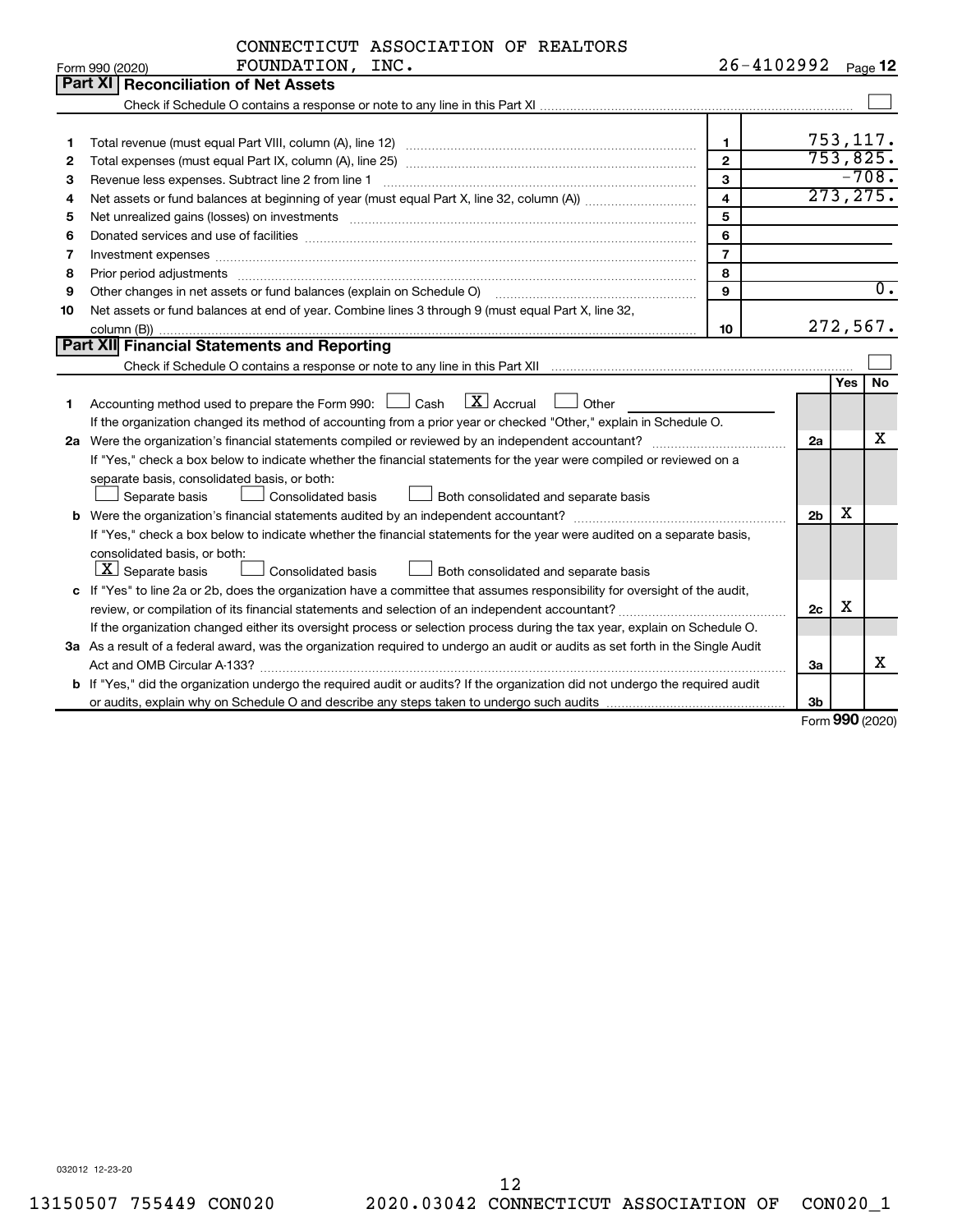| <b>SCHEDULE A</b>               |                                                                                                                      |                                                                                                                                  |                                                                          |  |                                                                                                                                    |     |                                 |                                                      |  | OMB No. 1545-0047                                                                                                                            |
|---------------------------------|----------------------------------------------------------------------------------------------------------------------|----------------------------------------------------------------------------------------------------------------------------------|--------------------------------------------------------------------------|--|------------------------------------------------------------------------------------------------------------------------------------|-----|---------------------------------|------------------------------------------------------|--|----------------------------------------------------------------------------------------------------------------------------------------------|
| (Form 990 or 990-EZ)            |                                                                                                                      | <b>Public Charity Status and Public Support</b><br>Complete if the organization is a section 501(c)(3) organization or a section |                                                                          |  |                                                                                                                                    |     |                                 |                                                      |  |                                                                                                                                              |
|                                 |                                                                                                                      | 4947(a)(1) nonexempt charitable trust.                                                                                           |                                                                          |  |                                                                                                                                    |     |                                 |                                                      |  |                                                                                                                                              |
| Department of the Treasury      |                                                                                                                      |                                                                                                                                  |                                                                          |  | Attach to Form 990 or Form 990-EZ.                                                                                                 |     |                                 |                                                      |  | <b>Open to Public</b>                                                                                                                        |
| <b>Internal Revenue Service</b> |                                                                                                                      |                                                                                                                                  |                                                                          |  | ► Go to www.irs.gov/Form990 for instructions and the latest information.                                                           |     |                                 |                                                      |  | Inspection                                                                                                                                   |
| Name of the organization        |                                                                                                                      |                                                                                                                                  |                                                                          |  | CONNECTICUT ASSOCIATION OF REALTORS                                                                                                |     |                                 |                                                      |  | <b>Employer identification number</b>                                                                                                        |
|                                 | FOUNDATION, INC.<br>Reason for Public Charity Status. (All organizations must complete this part.) See instructions. |                                                                                                                                  |                                                                          |  |                                                                                                                                    |     |                                 | 26-4102992                                           |  |                                                                                                                                              |
| Part I                          |                                                                                                                      |                                                                                                                                  |                                                                          |  |                                                                                                                                    |     |                                 |                                                      |  |                                                                                                                                              |
|                                 |                                                                                                                      |                                                                                                                                  |                                                                          |  | The organization is not a private foundation because it is: (For lines 1 through 12, check only one box.)                          |     |                                 |                                                      |  |                                                                                                                                              |
| 1                               |                                                                                                                      |                                                                                                                                  |                                                                          |  | A church, convention of churches, or association of churches described in section 170(b)(1)(A)(i).                                 |     |                                 |                                                      |  |                                                                                                                                              |
| 2                               |                                                                                                                      |                                                                                                                                  |                                                                          |  | A school described in section 170(b)(1)(A)(ii). (Attach Schedule E (Form 990 or 990-EZ).)                                          |     |                                 |                                                      |  |                                                                                                                                              |
| з                               |                                                                                                                      |                                                                                                                                  |                                                                          |  | A hospital or a cooperative hospital service organization described in section 170(b)(1)(A)(iii).                                  |     |                                 |                                                      |  |                                                                                                                                              |
| 4                               |                                                                                                                      |                                                                                                                                  |                                                                          |  |                                                                                                                                    |     |                                 |                                                      |  | A medical research organization operated in conjunction with a hospital described in section 170(b)(1)(A)(iii). Enter the hospital's name,   |
|                                 | city, and state:                                                                                                     |                                                                                                                                  |                                                                          |  |                                                                                                                                    |     |                                 |                                                      |  |                                                                                                                                              |
| 5                               |                                                                                                                      |                                                                                                                                  |                                                                          |  | An organization operated for the benefit of a college or university owned or operated by a governmental unit described in          |     |                                 |                                                      |  |                                                                                                                                              |
|                                 |                                                                                                                      |                                                                                                                                  | section 170(b)(1)(A)(iv). (Complete Part II.)                            |  |                                                                                                                                    |     |                                 |                                                      |  |                                                                                                                                              |
| 6                               |                                                                                                                      |                                                                                                                                  |                                                                          |  | A federal, state, or local government or governmental unit described in section 170(b)(1)(A)(v).                                   |     |                                 |                                                      |  |                                                                                                                                              |
| X  <br>7                        |                                                                                                                      |                                                                                                                                  |                                                                          |  |                                                                                                                                    |     |                                 |                                                      |  | An organization that normally receives a substantial part of its support from a governmental unit or from the general public described in    |
|                                 |                                                                                                                      |                                                                                                                                  | section 170(b)(1)(A)(vi). (Complete Part II.)                            |  |                                                                                                                                    |     |                                 |                                                      |  |                                                                                                                                              |
| 8                               |                                                                                                                      |                                                                                                                                  |                                                                          |  | A community trust described in section 170(b)(1)(A)(vi). (Complete Part II.)                                                       |     |                                 |                                                      |  |                                                                                                                                              |
| 9                               |                                                                                                                      |                                                                                                                                  |                                                                          |  | An agricultural research organization described in section 170(b)(1)(A)(ix) operated in conjunction with a land-grant college      |     |                                 |                                                      |  |                                                                                                                                              |
|                                 |                                                                                                                      |                                                                                                                                  |                                                                          |  | or university or a non-land-grant college of agriculture (see instructions). Enter the name, city, and state of the college or     |     |                                 |                                                      |  |                                                                                                                                              |
|                                 | university:                                                                                                          |                                                                                                                                  |                                                                          |  |                                                                                                                                    |     |                                 |                                                      |  |                                                                                                                                              |
| 10                              |                                                                                                                      |                                                                                                                                  |                                                                          |  |                                                                                                                                    |     |                                 |                                                      |  | An organization that normally receives (1) more than 33 1/3% of its support from contributions, membership fees, and gross receipts from     |
|                                 |                                                                                                                      |                                                                                                                                  |                                                                          |  |                                                                                                                                    |     |                                 |                                                      |  | activities related to its exempt functions, subject to certain exceptions; and (2) no more than 33 1/3% of its support from gross investment |
|                                 |                                                                                                                      |                                                                                                                                  |                                                                          |  |                                                                                                                                    |     |                                 |                                                      |  | income and unrelated business taxable income (less section 511 tax) from businesses acquired by the organization after June 30, 1975.        |
| 11                              |                                                                                                                      |                                                                                                                                  | See section 509(a)(2). (Complete Part III.)                              |  | An organization organized and operated exclusively to test for public safety. See section 509(a)(4).                               |     |                                 |                                                      |  |                                                                                                                                              |
| 12                              |                                                                                                                      |                                                                                                                                  |                                                                          |  |                                                                                                                                    |     |                                 |                                                      |  | An organization organized and operated exclusively for the benefit of, to perform the functions of, or to carry out the purposes of one or   |
|                                 |                                                                                                                      |                                                                                                                                  |                                                                          |  | more publicly supported organizations described in section 509(a)(1) or section 509(a)(2). See section 509(a)(3). Check the box in |     |                                 |                                                      |  |                                                                                                                                              |
|                                 |                                                                                                                      |                                                                                                                                  |                                                                          |  | lines 12a through 12d that describes the type of supporting organization and complete lines 12e, 12f, and 12g.                     |     |                                 |                                                      |  |                                                                                                                                              |
| a                               |                                                                                                                      |                                                                                                                                  |                                                                          |  | Type I. A supporting organization operated, supervised, or controlled by its supported organization(s), typically by giving        |     |                                 |                                                      |  |                                                                                                                                              |
|                                 |                                                                                                                      |                                                                                                                                  |                                                                          |  | the supported organization(s) the power to regularly appoint or elect a majority of the directors or trustees of the supporting    |     |                                 |                                                      |  |                                                                                                                                              |
|                                 |                                                                                                                      |                                                                                                                                  | organization. You must complete Part IV, Sections A and B.               |  |                                                                                                                                    |     |                                 |                                                      |  |                                                                                                                                              |
| b                               |                                                                                                                      |                                                                                                                                  |                                                                          |  | Type II. A supporting organization supervised or controlled in connection with its supported organization(s), by having            |     |                                 |                                                      |  |                                                                                                                                              |
|                                 |                                                                                                                      |                                                                                                                                  |                                                                          |  | control or management of the supporting organization vested in the same persons that control or manage the supported               |     |                                 |                                                      |  |                                                                                                                                              |
|                                 |                                                                                                                      |                                                                                                                                  | organization(s). You must complete Part IV, Sections A and C.            |  |                                                                                                                                    |     |                                 |                                                      |  |                                                                                                                                              |
| с                               |                                                                                                                      |                                                                                                                                  |                                                                          |  | Type III functionally integrated. A supporting organization operated in connection with, and functionally integrated with,         |     |                                 |                                                      |  |                                                                                                                                              |
|                                 |                                                                                                                      |                                                                                                                                  |                                                                          |  | its supported organization(s) (see instructions). You must complete Part IV, Sections A, D, and E.                                 |     |                                 |                                                      |  |                                                                                                                                              |
| d                               |                                                                                                                      |                                                                                                                                  |                                                                          |  | Type III non-functionally integrated. A supporting organization operated in connection with its supported organization(s)          |     |                                 |                                                      |  |                                                                                                                                              |
|                                 |                                                                                                                      |                                                                                                                                  |                                                                          |  | that is not functionally integrated. The organization generally must satisfy a distribution requirement and an attentiveness       |     |                                 |                                                      |  |                                                                                                                                              |
|                                 |                                                                                                                      |                                                                                                                                  |                                                                          |  | requirement (see instructions). You must complete Part IV, Sections A and D, and Part V.                                           |     |                                 |                                                      |  |                                                                                                                                              |
| е                               |                                                                                                                      |                                                                                                                                  |                                                                          |  | Check this box if the organization received a written determination from the IRS that it is a Type I, Type II, Type III            |     |                                 |                                                      |  |                                                                                                                                              |
|                                 |                                                                                                                      |                                                                                                                                  |                                                                          |  | functionally integrated, or Type III non-functionally integrated supporting organization.                                          |     |                                 |                                                      |  |                                                                                                                                              |
|                                 |                                                                                                                      |                                                                                                                                  | f Enter the number of supported organizations                            |  |                                                                                                                                    |     |                                 |                                                      |  |                                                                                                                                              |
|                                 | (i) Name of supported                                                                                                |                                                                                                                                  | g Provide the following information about the supported organization(s). |  | (iii) Type of organization                                                                                                         |     | (iv) Is the organization listed |                                                      |  |                                                                                                                                              |
|                                 | organization                                                                                                         |                                                                                                                                  | (ii) EIN                                                                 |  | (described on lines 1-10                                                                                                           |     | in your governing document?     | (v) Amount of monetary<br>support (see instructions) |  | (vi) Amount of other<br>support (see instructions)                                                                                           |
|                                 |                                                                                                                      |                                                                                                                                  |                                                                          |  | above (see instructions))                                                                                                          | Yes | No                              |                                                      |  |                                                                                                                                              |
|                                 |                                                                                                                      |                                                                                                                                  |                                                                          |  |                                                                                                                                    |     |                                 |                                                      |  |                                                                                                                                              |
|                                 |                                                                                                                      |                                                                                                                                  |                                                                          |  |                                                                                                                                    |     |                                 |                                                      |  |                                                                                                                                              |
|                                 |                                                                                                                      |                                                                                                                                  |                                                                          |  |                                                                                                                                    |     |                                 |                                                      |  |                                                                                                                                              |
|                                 |                                                                                                                      |                                                                                                                                  |                                                                          |  |                                                                                                                                    |     |                                 |                                                      |  |                                                                                                                                              |
|                                 |                                                                                                                      |                                                                                                                                  |                                                                          |  |                                                                                                                                    |     |                                 |                                                      |  |                                                                                                                                              |
|                                 |                                                                                                                      |                                                                                                                                  |                                                                          |  |                                                                                                                                    |     |                                 |                                                      |  |                                                                                                                                              |
|                                 |                                                                                                                      |                                                                                                                                  |                                                                          |  |                                                                                                                                    |     |                                 |                                                      |  |                                                                                                                                              |
|                                 |                                                                                                                      |                                                                                                                                  |                                                                          |  |                                                                                                                                    |     |                                 |                                                      |  |                                                                                                                                              |
|                                 |                                                                                                                      |                                                                                                                                  |                                                                          |  |                                                                                                                                    |     |                                 |                                                      |  |                                                                                                                                              |
| Total                           |                                                                                                                      |                                                                                                                                  |                                                                          |  |                                                                                                                                    |     |                                 |                                                      |  |                                                                                                                                              |
|                                 |                                                                                                                      |                                                                                                                                  |                                                                          |  |                                                                                                                                    |     |                                 |                                                      |  | LHA For Panerwork Reduction Act Notice, see the Instructions for Form 990 or 990-F7, 222021 01.25.21 Schedule A (Form 990 or 990-F7) 2020    |

032021 01-25-21 **For Beduction Act Notice, see the Instructions for Form 990 or 990-EZ.** 032021 01-25-21 Schedule A (Form 990 or 9 LHA  $13$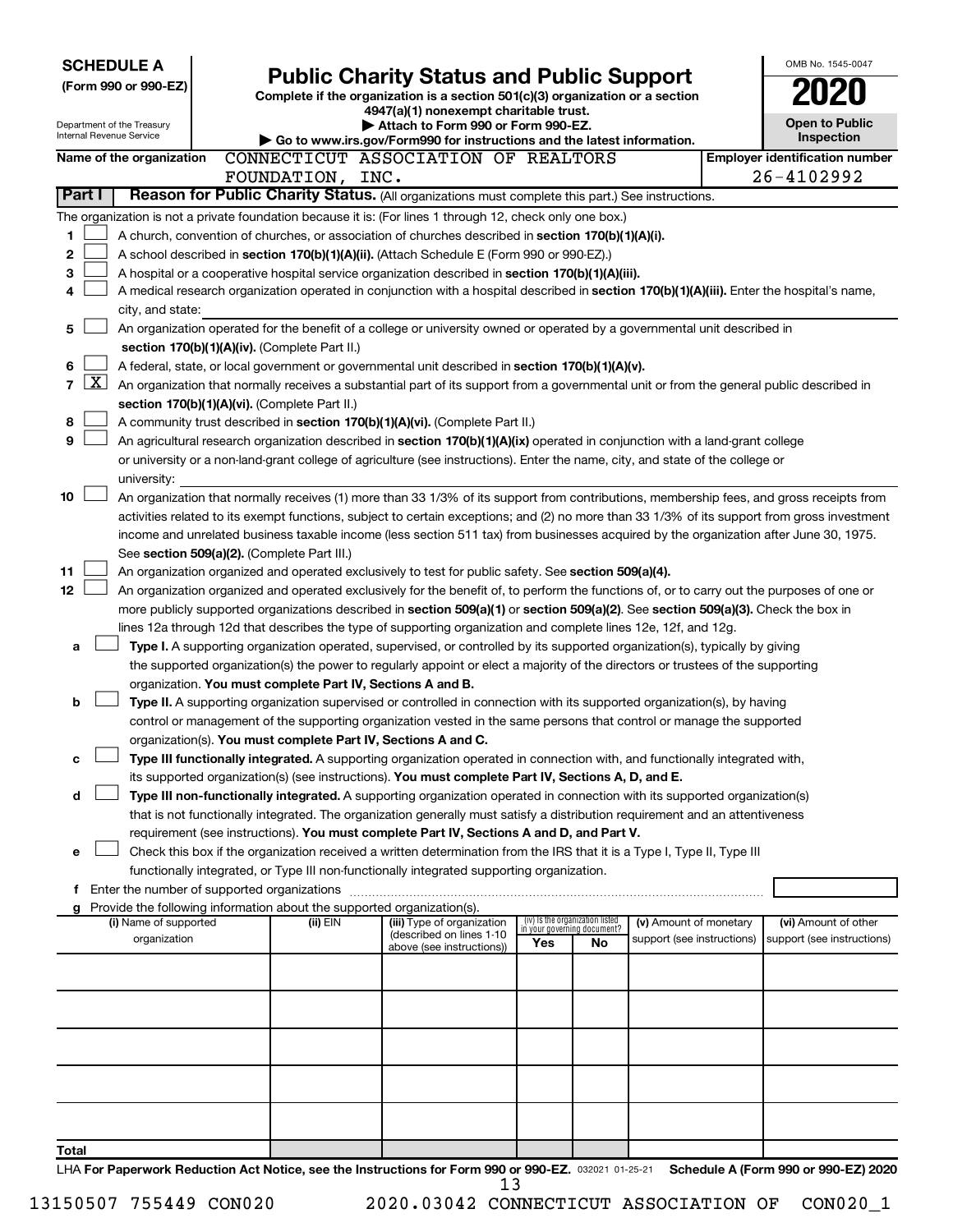26-4102992 Page 2 Schedule A (Form 990 or 990-EZ) 2020  ${\hbox{FOUNDATION}}$  ,  ${\hbox{INC}}$  .  $26-4102992$   ${\hbox{Page}}$ 

(Complete only if you checked the box on line 5, 7, or 8 of Part I or if the organization failed to qualify under Part III. If the organization **Part II Support Schedule for Organizations Described in Sections 170(b)(1)(A)(iv) and 170(b)(1)(A)(vi)**

fails to qualify under the tests listed below, please complete Part III.)

|    | <b>Section A. Public Support</b>                                                                                                                                                                                               |          |          |                     |            |                                      |                                    |
|----|--------------------------------------------------------------------------------------------------------------------------------------------------------------------------------------------------------------------------------|----------|----------|---------------------|------------|--------------------------------------|------------------------------------|
|    | Calendar year (or fiscal year beginning in)                                                                                                                                                                                    | (a) 2016 | (b) 2017 | $(c)$ 2018          | $(d)$ 2019 | (e) 2020                             | (f) Total                          |
|    | 1 Gifts, grants, contributions, and                                                                                                                                                                                            |          |          |                     |            |                                      |                                    |
|    | membership fees received. (Do not                                                                                                                                                                                              |          |          |                     |            |                                      |                                    |
|    | include any "unusual grants.")                                                                                                                                                                                                 | 60,054.  | 94,805.  | 152, 317.           | 132,836.   | 158,922.                             | 598,934.                           |
|    | 2 Tax revenues levied for the organ-                                                                                                                                                                                           |          |          |                     |            |                                      |                                    |
|    | ization's benefit and either paid to                                                                                                                                                                                           |          |          |                     |            |                                      |                                    |
|    | or expended on its behalf                                                                                                                                                                                                      |          |          |                     |            |                                      |                                    |
|    | 3 The value of services or facilities                                                                                                                                                                                          |          |          |                     |            |                                      |                                    |
|    | furnished by a governmental unit to                                                                                                                                                                                            |          |          |                     |            |                                      |                                    |
|    | the organization without charge                                                                                                                                                                                                |          |          |                     |            |                                      |                                    |
|    | Total. Add lines 1 through 3                                                                                                                                                                                                   | 60,054.  | 94,805.  | 152, 317.           | 132,836.   | 158,922.                             | 598,934.                           |
| 5. | The portion of total contributions                                                                                                                                                                                             |          |          |                     |            |                                      |                                    |
|    | by each person (other than a                                                                                                                                                                                                   |          |          |                     |            |                                      |                                    |
|    | governmental unit or publicly                                                                                                                                                                                                  |          |          |                     |            |                                      |                                    |
|    | supported organization) included                                                                                                                                                                                               |          |          |                     |            |                                      |                                    |
|    | on line 1 that exceeds 2% of the                                                                                                                                                                                               |          |          |                     |            |                                      |                                    |
|    | amount shown on line 11,                                                                                                                                                                                                       |          |          |                     |            |                                      |                                    |
|    | column (f)                                                                                                                                                                                                                     |          |          |                     |            |                                      | 290,031.                           |
|    | 6 Public support. Subtract line 5 from line 4.                                                                                                                                                                                 |          |          |                     |            |                                      | 308,903.                           |
|    | <b>Section B. Total Support</b>                                                                                                                                                                                                |          |          |                     |            |                                      |                                    |
|    | Calendar year (or fiscal year beginning in)                                                                                                                                                                                    | (a) 2016 | (b) 2017 | $\frac{c}{152,317}$ | $(d)$ 2019 | (e) 2020                             | (f) Total                          |
|    | 7 Amounts from line 4                                                                                                                                                                                                          | 60,054.  | 94,805.  |                     | 132,836.   | 158,922.                             | $\frac{1}{598}$ , 934.             |
| 8  | Gross income from interest,                                                                                                                                                                                                    |          |          |                     |            |                                      |                                    |
|    | dividends, payments received on                                                                                                                                                                                                |          |          |                     |            |                                      |                                    |
|    | securities loans, rents, royalties,                                                                                                                                                                                            |          |          |                     |            |                                      |                                    |
|    | and income from similar sources                                                                                                                                                                                                | 399.     | 683.     |                     |            |                                      | 1,082.                             |
| 9  | Net income from unrelated business                                                                                                                                                                                             |          |          |                     |            |                                      |                                    |
|    | activities, whether or not the                                                                                                                                                                                                 |          |          |                     |            |                                      |                                    |
|    | business is regularly carried on                                                                                                                                                                                               |          |          |                     |            |                                      |                                    |
|    | 10 Other income. Do not include gain                                                                                                                                                                                           |          |          |                     |            |                                      |                                    |
|    | or loss from the sale of capital                                                                                                                                                                                               |          |          |                     |            |                                      |                                    |
|    | assets (Explain in Part VI.)                                                                                                                                                                                                   |          |          |                     |            |                                      |                                    |
|    | <b>11 Total support.</b> Add lines 7 through 10                                                                                                                                                                                |          |          |                     |            |                                      | 600,016.                           |
|    | 12 Gross receipts from related activities, etc. (see instructions)                                                                                                                                                             |          |          |                     |            | 12                                   |                                    |
|    | 13 First 5 years. If the Form 990 is for the organization's first, second, third, fourth, or fifth tax year as a section 501(c)(3)                                                                                             |          |          |                     |            |                                      |                                    |
|    | organization, check this box and stop here<br><b>Section C. Computation of Public Support Percentage</b>                                                                                                                       |          |          |                     |            |                                      |                                    |
|    |                                                                                                                                                                                                                                |          |          |                     |            | 14                                   | 51.48                              |
|    |                                                                                                                                                                                                                                |          |          |                     |            | 15                                   | %<br>99.69<br>$\%$                 |
|    | 16a 33 1/3% support test - 2020. If the organization did not check the box on line 13, and line 14 is 33 1/3% or more, check this box and                                                                                      |          |          |                     |            |                                      |                                    |
|    | stop here. The organization qualifies as a publicly supported organization manufactured content and the content of the state of the state of the state of the state of the state of the state of the state of the state of the |          |          |                     |            |                                      | $\blacktriangleright$ $\mathbf{X}$ |
|    | b 33 1/3% support test - 2019. If the organization did not check a box on line 13 or 16a, and line 15 is 33 1/3% or more, check this box                                                                                       |          |          |                     |            |                                      |                                    |
|    |                                                                                                                                                                                                                                |          |          |                     |            |                                      |                                    |
|    | 17a 10% -facts-and-circumstances test - 2020. If the organization did not check a box on line 13, 16a, or 16b, and line 14 is 10% or more,                                                                                     |          |          |                     |            |                                      |                                    |
|    | and if the organization meets the facts-and-circumstances test, check this box and stop here. Explain in Part VI how the organization                                                                                          |          |          |                     |            |                                      |                                    |
|    | meets the facts-and-circumstances test. The organization qualifies as a publicly supported organization                                                                                                                        |          |          |                     |            |                                      |                                    |
|    | b 10% -facts-and-circumstances test - 2019. If the organization did not check a box on line 13, 16a, 16b, or 17a, and line 15 is 10% or                                                                                        |          |          |                     |            |                                      |                                    |
|    | more, and if the organization meets the facts-and-circumstances test, check this box and stop here. Explain in Part VI how the                                                                                                 |          |          |                     |            |                                      |                                    |
|    | organization meets the facts-and-circumstances test. The organization qualifies as a publicly supported organization                                                                                                           |          |          |                     |            |                                      |                                    |
| 18 | Private foundation. If the organization did not check a box on line 13, 16a, 16b, 17a, or 17b, check this box and see instructions                                                                                             |          |          |                     |            |                                      |                                    |
|    |                                                                                                                                                                                                                                |          |          |                     |            | Schedule A (Form 990 or 990-EZ) 2020 |                                    |

**Schedule A (Form 990 or 990-EZ) 2020**

032022 01-25-21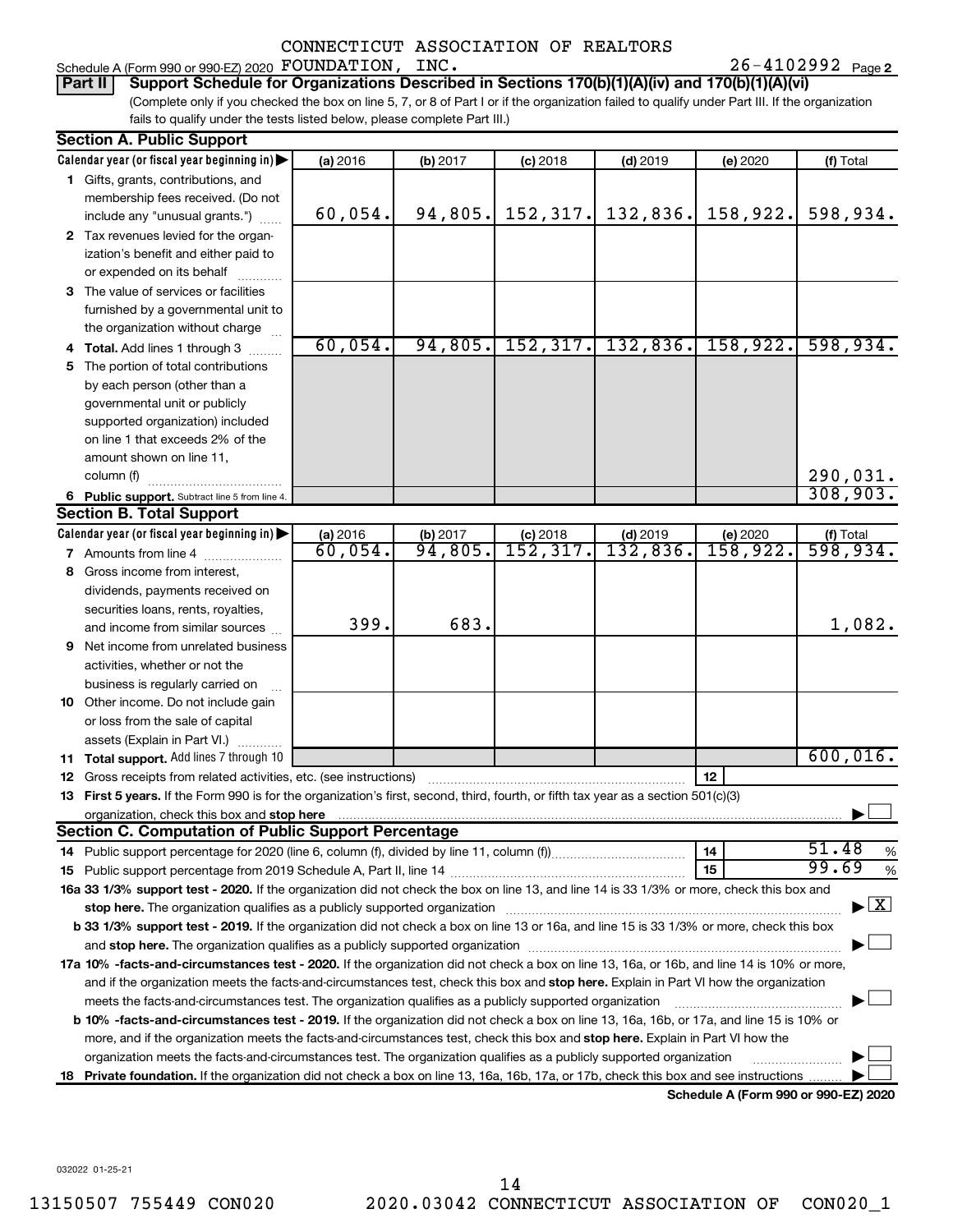### **Part III Support Schedule for Organizations Described in Section 509(a)(2)**

(Complete only if you checked the box on line 10 of Part I or if the organization failed to qualify under Part II. If the organization fails to qualify under the tests listed below, please complete Part II.)

| <b>Section A. Public Support</b>                                                                                                                                                                                               |          |          |            |            |          |                                      |
|--------------------------------------------------------------------------------------------------------------------------------------------------------------------------------------------------------------------------------|----------|----------|------------|------------|----------|--------------------------------------|
| Calendar year (or fiscal year beginning in)                                                                                                                                                                                    | (a) 2016 | (b) 2017 | $(c)$ 2018 | $(d)$ 2019 | (e) 2020 | (f) Total                            |
| 1 Gifts, grants, contributions, and                                                                                                                                                                                            |          |          |            |            |          |                                      |
| membership fees received. (Do not                                                                                                                                                                                              |          |          |            |            |          |                                      |
| include any "unusual grants.")                                                                                                                                                                                                 |          |          |            |            |          |                                      |
| 2 Gross receipts from admissions,<br>merchandise sold or services per-<br>formed, or facilities furnished in<br>any activity that is related to the<br>organization's tax-exempt purpose                                       |          |          |            |            |          |                                      |
| 3 Gross receipts from activities that                                                                                                                                                                                          |          |          |            |            |          |                                      |
| are not an unrelated trade or bus-                                                                                                                                                                                             |          |          |            |            |          |                                      |
| iness under section 513                                                                                                                                                                                                        |          |          |            |            |          |                                      |
| 4 Tax revenues levied for the organ-                                                                                                                                                                                           |          |          |            |            |          |                                      |
| ization's benefit and either paid to                                                                                                                                                                                           |          |          |            |            |          |                                      |
| or expended on its behalf                                                                                                                                                                                                      |          |          |            |            |          |                                      |
| 5 The value of services or facilities                                                                                                                                                                                          |          |          |            |            |          |                                      |
| furnished by a governmental unit to                                                                                                                                                                                            |          |          |            |            |          |                                      |
| the organization without charge                                                                                                                                                                                                |          |          |            |            |          |                                      |
| 6 Total. Add lines 1 through 5                                                                                                                                                                                                 |          |          |            |            |          |                                      |
| 7a Amounts included on lines 1, 2, and                                                                                                                                                                                         |          |          |            |            |          |                                      |
| 3 received from disqualified persons                                                                                                                                                                                           |          |          |            |            |          |                                      |
| <b>b</b> Amounts included on lines 2 and 3 received<br>from other than disqualified persons that<br>exceed the greater of \$5,000 or 1% of the<br>amount on line 13 for the year                                               |          |          |            |            |          |                                      |
| c Add lines 7a and 7b                                                                                                                                                                                                          |          |          |            |            |          |                                      |
| 8 Public support. (Subtract line 7c from line 6.)                                                                                                                                                                              |          |          |            |            |          |                                      |
| <b>Section B. Total Support</b>                                                                                                                                                                                                |          |          |            |            |          |                                      |
| Calendar year (or fiscal year beginning in)                                                                                                                                                                                    | (a) 2016 | (b) 2017 | $(c)$ 2018 | $(d)$ 2019 | (e) 2020 | (f) Total                            |
| <b>9</b> Amounts from line 6                                                                                                                                                                                                   |          |          |            |            |          |                                      |
| <b>10a</b> Gross income from interest,<br>dividends, payments received on<br>securities loans, rents, royalties,<br>and income from similar sources                                                                            |          |          |            |            |          |                                      |
| <b>b</b> Unrelated business taxable income                                                                                                                                                                                     |          |          |            |            |          |                                      |
| (less section 511 taxes) from businesses<br>acquired after June 30, 1975<br>$\overline{\phantom{a}}$                                                                                                                           |          |          |            |            |          |                                      |
| c Add lines 10a and 10b                                                                                                                                                                                                        |          |          |            |            |          |                                      |
| 11 Net income from unrelated business<br>activities not included in line 10b.<br>whether or not the business is<br>regularly carried on                                                                                        |          |          |            |            |          |                                      |
| <b>12</b> Other income. Do not include gain<br>or loss from the sale of capital<br>assets (Explain in Part VI.)                                                                                                                |          |          |            |            |          |                                      |
| <b>13</b> Total support. (Add lines 9, 10c, 11, and 12.)                                                                                                                                                                       |          |          |            |            |          |                                      |
| 14 First 5 years. If the Form 990 is for the organization's first, second, third, fourth, or fifth tax year as a section 501(c)(3) organization,                                                                               |          |          |            |            |          |                                      |
| check this box and stop here manufactured and stop here and stop here are constructed and stop here and stop here and stop here and stop here and stop here and stop here and stop here are all the stop of the stop of the st |          |          |            |            |          |                                      |
| Section C. Computation of Public Support Percentage                                                                                                                                                                            |          |          |            |            |          |                                      |
|                                                                                                                                                                                                                                |          |          |            |            | 15       | ℅                                    |
| 16 Public support percentage from 2019 Schedule A, Part III, line 15                                                                                                                                                           |          |          |            |            | 16       | %                                    |
| Section D. Computation of Investment Income Percentage                                                                                                                                                                         |          |          |            |            |          |                                      |
|                                                                                                                                                                                                                                |          |          |            |            | 17       | %                                    |
| 18 Investment income percentage from 2019 Schedule A, Part III, line 17                                                                                                                                                        |          |          |            |            | 18       | %                                    |
| 19a 33 1/3% support tests - 2020. If the organization did not check the box on line 14, and line 15 is more than 33 1/3%, and line 17 is not                                                                                   |          |          |            |            |          |                                      |
| more than 33 1/3%, check this box and stop here. The organization qualifies as a publicly supported organization                                                                                                               |          |          |            |            |          |                                      |
| b 33 1/3% support tests - 2019. If the organization did not check a box on line 14 or line 19a, and line 16 is more than 33 1/3%, and                                                                                          |          |          |            |            |          |                                      |
| line 18 is not more than 33 1/3%, check this box and stop here. The organization qualifies as a publicly supported organization                                                                                                |          |          |            |            |          |                                      |
|                                                                                                                                                                                                                                |          |          |            |            |          |                                      |
| 032023 01-25-21                                                                                                                                                                                                                |          |          |            |            |          | Schedule A (Form 990 or 990-EZ) 2020 |
|                                                                                                                                                                                                                                |          |          | 15         |            |          |                                      |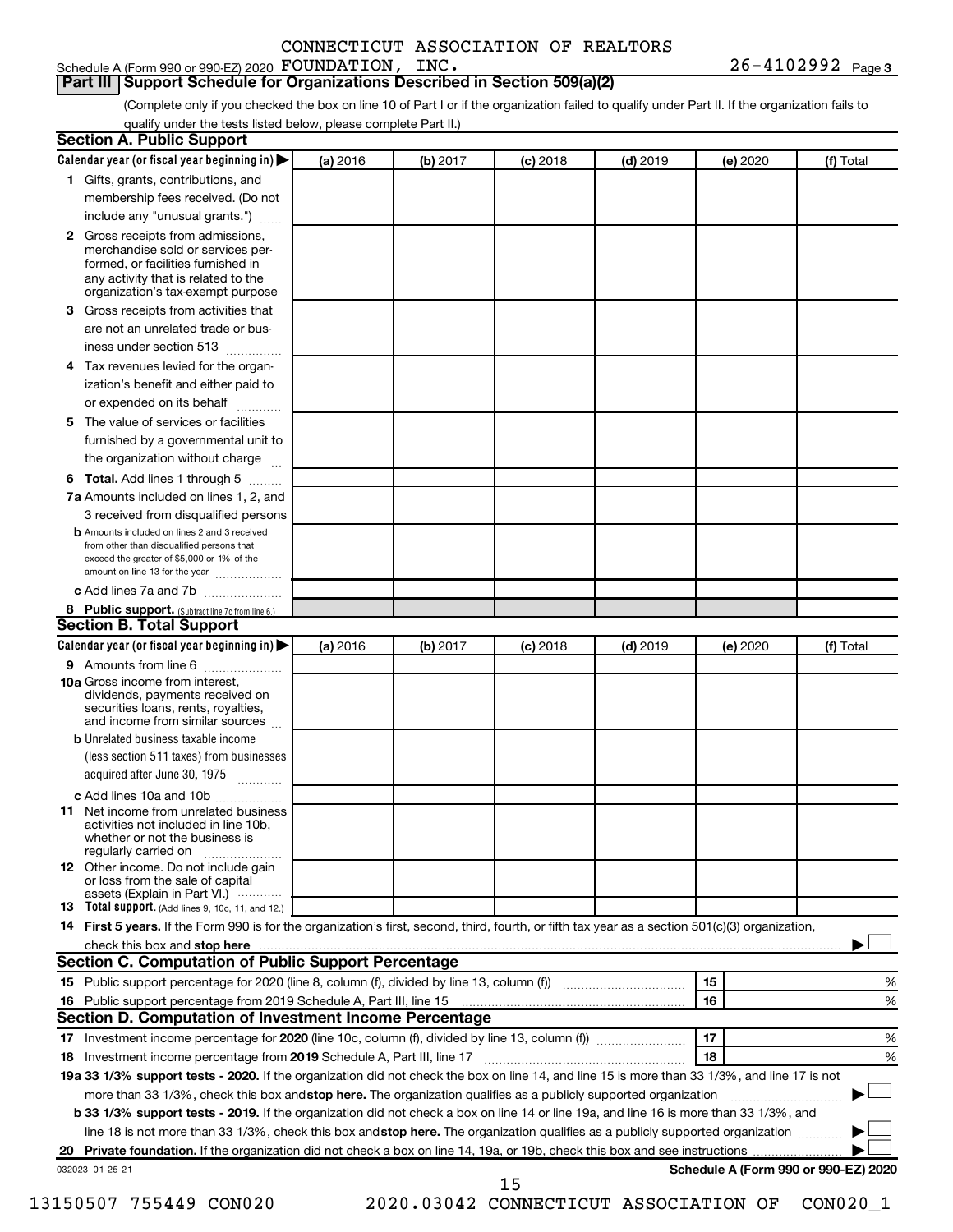### Schedule A (Form 990 or 990-EZ) 2020  ${\hbox{FOUNDATION}}$  ,  ${\hbox{INC}}$  .  $26-4102992$   ${\hbox{Page}}$ **Part IV Supporting Organizations**

(Complete only if you checked a box in line 12 on Part I. If you checked box 12a, Part I, complete Sections A and B. If you checked box 12b, Part I, complete Sections A and C. If you checked box 12c, Part I, complete Sections A, D, and E. If you checked box 12d, Part I, complete Sections A and D, and complete Part V.)

### **Section A. All Supporting Organizations**

- **1** Are all of the organization's supported organizations listed by name in the organization's governing documents? If "No," describe in Part VI how the supported organizations are designated. If designated by *class or purpose, describe the designation. If historic and continuing relationship, explain.*
- **2** Did the organization have any supported organization that does not have an IRS determination of status under section 509(a)(1) or (2)? If "Yes," explain in Part **VI** how the organization determined that the supported *organization was described in section 509(a)(1) or (2).*
- **3a** Did the organization have a supported organization described in section 501(c)(4), (5), or (6)? If "Yes," answer *lines 3b and 3c below.*
- **b** Did the organization confirm that each supported organization qualified under section 501(c)(4), (5), or (6) and satisfied the public support tests under section 509(a)(2)? If "Yes," describe in Part VI when and how the *organization made the determination.*
- **c** Did the organization ensure that all support to such organizations was used exclusively for section 170(c)(2)(B) purposes? If "Yes," explain in Part VI what controls the organization put in place to ensure such use.
- **4 a** *If* Was any supported organization not organized in the United States ("foreign supported organization")? *"Yes," and if you checked box 12a or 12b in Part I, answer lines 4b and 4c below.*
- **b** Did the organization have ultimate control and discretion in deciding whether to make grants to the foreign supported organization? If "Yes," describe in Part VI how the organization had such control and discretion *despite being controlled or supervised by or in connection with its supported organizations.*
- **c** Did the organization support any foreign supported organization that does not have an IRS determination under sections 501(c)(3) and 509(a)(1) or (2)? If "Yes," explain in Part VI what controls the organization used *to ensure that all support to the foreign supported organization was used exclusively for section 170(c)(2)(B) purposes.*
- **5a** Did the organization add, substitute, or remove any supported organizations during the tax year? If "Yes," answer lines 5b and 5c below (if applicable). Also, provide detail in **Part VI,** including (i) the names and EIN *numbers of the supported organizations added, substituted, or removed; (ii) the reasons for each such action; (iii) the authority under the organization's organizing document authorizing such action; and (iv) how the action was accomplished (such as by amendment to the organizing document).*
- **b** Type I or Type II only. Was any added or substituted supported organization part of a class already designated in the organization's organizing document?
- **c Substitutions only.**  Was the substitution the result of an event beyond the organization's control?
- **6** Did the organization provide support (whether in the form of grants or the provision of services or facilities) to **Part VI.** support or benefit one or more of the filing organization's supported organizations? If "Yes," provide detail in anyone other than (i) its supported organizations, (ii) individuals that are part of the charitable class benefited by one or more of its supported organizations, or (iii) other supporting organizations that also
- **7** Did the organization provide a grant, loan, compensation, or other similar payment to a substantial contributor regard to a substantial contributor? If "Yes," complete Part I of Schedule L (Form 990 or 990-EZ). (as defined in section 4958(c)(3)(C)), a family member of a substantial contributor, or a 35% controlled entity with
- **8** Did the organization make a loan to a disqualified person (as defined in section 4958) not described in line 7? *If "Yes," complete Part I of Schedule L (Form 990 or 990-EZ).*
- **9 a** Was the organization controlled directly or indirectly at any time during the tax year by one or more in section 509(a)(1) or (2))? If "Yes," provide detail in **Part VI.** disqualified persons, as defined in section 4946 (other than foundation managers and organizations described
- **b** Did one or more disqualified persons (as defined in line 9a) hold a controlling interest in any entity in which the supporting organization had an interest? If "Yes," provide detail in Part VI.
- **c** Did a disqualified person (as defined in line 9a) have an ownership interest in, or derive any personal benefit from, assets in which the supporting organization also had an interest? If "Yes," provide detail in Part VI.
- **10 a** Was the organization subject to the excess business holdings rules of section 4943 because of section supporting organizations)? If "Yes," answer line 10b below. 4943(f) (regarding certain Type II supporting organizations, and all Type III non-functionally integrated
	- **b** Did the organization have any excess business holdings in the tax year? (Use Schedule C, Form 4720, to *determine whether the organization had excess business holdings.)*

032024 01-25-21

**10b Schedule A (Form 990 or 990-EZ) 2020**

26-4102992 Page 4

**1**

**2**

**3a**

**3b**

**3c**

**4a**

**4b**

**4c**

**5a**

**5b 5c**

**6**

**7**

**8**

**9a**

**9b**

**9c**

**10a**

**Yes No**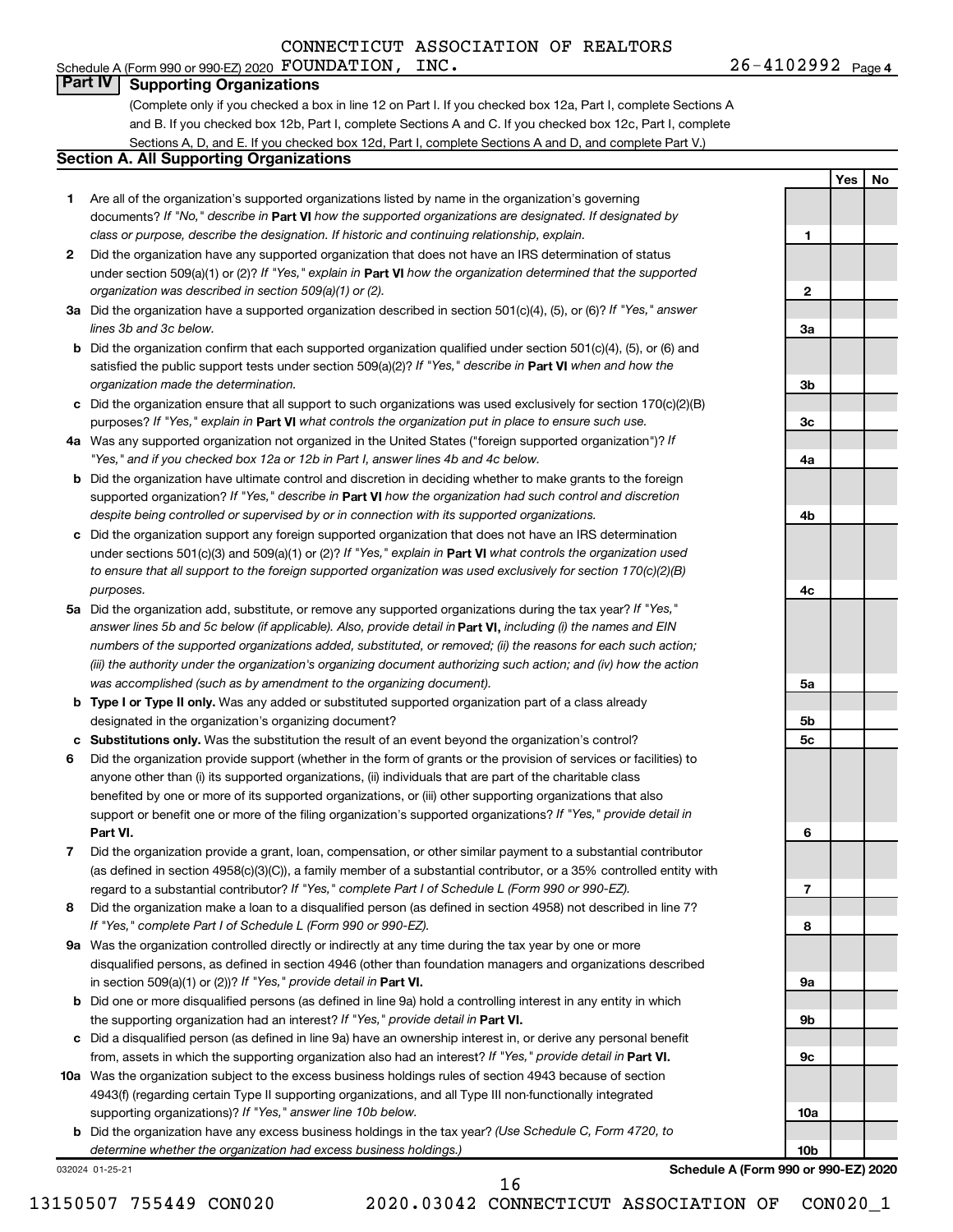Schedule A (Form 990 or 990-EZ) 2020  ${\hbox{FOUNDATION}}$  ,  ${\hbox{INC}}$  .  $26-4102992$   ${\hbox{Page}}$ 

**Yes No 11** Has the organization accepted a gift or contribution from any of the following persons? **a** A person who directly or indirectly controls, either alone or together with persons described in lines 11b and **b** A family member of a person described in line 11a above? **c** *If "Yes" to line 11a, 11b, or 11c, provide* A 35% controlled entity of a person described in line 11a or 11b above? **11a 11b Part VI. 11c Yes No 1** Did the governing body, members of the governing body, officers acting in their official capacity, or membership of one or **2** Did the organization operate for the benefit of any supported organization other than the supported directors, or trustees at all times during the tax year? If "No," describe in Part VI how the supported organization(s) **1 2 Part VI**  *how providing such benefit carried out the purposes of the supported organization(s) that operated,* **Yes No 1** Were a majority of the organization's directors or trustees during the tax year also a majority of the directors or trustees of each of the organization's supported organization(s)? If "No," describe in Part VI how control **1 Yes No 1** Did the organization provide to each of its supported organizations, by the last day of the fifth month of the **2** Were any of the organization's officers, directors, or trustees either (i) appointed or elected by the supported **3** By reason of the relationship described in line 2, above, did the organization's supported organizations have a **1 2 3** organization(s) or (ii) serving on the governing body of a supported organization? If "No," explain in Part VI how income or assets at all times during the tax year? If "Yes," describe in Part VI the role the organization's **1 2 Answer lines 2a and 2b below. Yes No** Activities Test. 3 Parent of Supported Organizations. Answer lines 3a and 3b below. Check the box next to the method that the organization used to satisfy the Integral Part Test during the yealsee instructions). **a b c** The organization satisfied the Activities Test. Complete line 2 below. The organization is the parent of each of its supported organizations. Complete line 3 below. The organization supported a governmental entity. Describe in Part VI how you supported a governmental entity (see instructions). **a** Did substantially all of the organization's activities during the tax year directly further the exempt purposes of **b** Did the activities described in line 2a, above, constitute activities that, but for the organization's involvement, **a** Did the organization have the power to regularly appoint or elect a majority of the officers, directors, or **b** Did the organization exercise a substantial degree of direction over the policies, programs, and activities of each the supported organization(s) to which the organization was responsive? If "Yes," then in Part VI identify **those supported organizations and explain**  *how these activities directly furthered their exempt purposes,* **2a 2b 3a 3b Part VI**  *the reasons for the organization's position that its supported organization(s) would have engaged in* trustees of each of the supported organizations? If "Yes" or "No" provide details in Part VI. of its supported organizations? If "Yes," describe in Part VI the role played by the organization in this regard. detail in Part VI. *effectively operated, supervised, or controlled the organization's activities. If the organization had more than one supported organization, describe how the powers to appoint and/or remove officers, directors, or trustees were allocated among the supported organizations and what conditions or restrictions, if any, applied to such powers during the tax year.* organization(s) that operated, supervised, or controlled the supporting organization? If "Yes," explain in *supervised, or controlled the supporting organization. or management of the supporting organization was vested in the same persons that controlled or managed the supported organization(s). the organization maintained a close and continuous working relationship with the supported organization(s). supported organizations played in this regard. how the organization was responsive to those supported organizations, and how the organization determined that these activities constituted substantially all of its activities.* one or more of the organization's supported organization(s) would have been engaged in? If "Yes," explain in *these activities but for the organization's involvement.* 11c below, the governing body of a supported organization? more supported organizations have the power to regularly appoint or elect at least a majority of the organization's officers, organization's tax year, (i) a written notice describing the type and amount of support provided during the prior tax year, (ii) a copy of the Form 990 that was most recently filed as of the date of notification, and (iii) copies of the organization's governing documents in effect on the date of notification, to the extent not previously provided? significant voice in the organization's investment policies and in directing the use of the organization's **Part IV Supporting Organizations** *(continued)* **Section B. Type I Supporting Organizations Section C. Type II Supporting Organizations Section D. All Type III Supporting Organizations Section E. Type III Functionally Integrated Supporting Organizations**  $\Box$  $\Box$  $\Box$ 

032025 01-25-21

**Schedule A (Form 990 or 990-EZ) 2020**

26-4102992 Page 5

17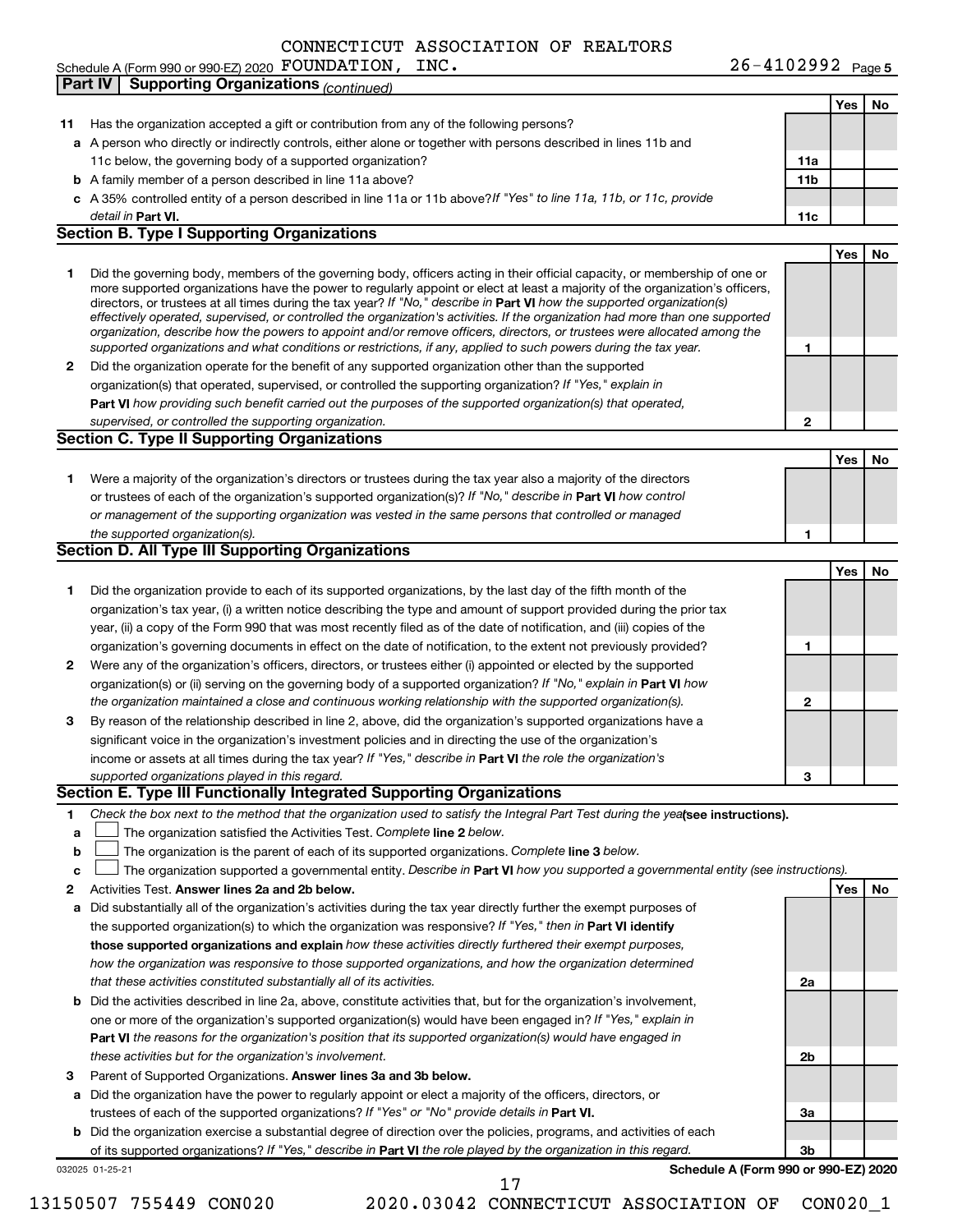26-4102992 Page 6 Schedule A (Form 990 or 990-EZ) 2020  ${\hbox{FOUNDATION}}$  ,  ${\hbox{INC}}$  .  $26-4102992$   ${\hbox{Page}}$ 

#### **1 Part VI** Check here if the organization satisfied the Integral Part Test as a qualifying trust on Nov. 20, 1970 (*explain in* Part **VI**). See instructions. **Section A - Adjusted Net Income 1 2 3 4 5 6 7 8 1 2 3 4 5 6 7 Adjusted Net Income** (subtract lines 5, 6, and 7 from line 4) **8 8 Section B - Minimum Asset Amount 1 2 3 4 5 6 7 8 a** Average monthly value of securities **b** Average monthly cash balances **c** Fair market value of other non-exempt-use assets **d Total**  (add lines 1a, 1b, and 1c) **e Discount** claimed for blockage or other factors **1a 1b 1c 1d 2 3 4 5 6 7 8** (explain in detail in Part VI): **Minimum Asset Amount**  (add line 7 to line 6) **Section C - Distributable Amount 1 2 3 4 5 6 1 2 3 4 5 6** Distributable Amount. Subtract line 5 from line 4, unless subject to All other Type III non-functionally integrated supporting organizations must complete Sections A through E. (B) Current Year (A) Prior Year Net short-term capital gain Recoveries of prior-year distributions Other gross income (see instructions) Add lines 1 through 3. Depreciation and depletion Portion of operating expenses paid or incurred for production or collection of gross income or for management, conservation, or maintenance of property held for production of income (see instructions) Other expenses (see instructions) (B) Current Year  $(A)$  Prior Year  $\left\{\n\begin{array}{ccc}\n\end{array}\n\right\}$  (optional) Aggregate fair market value of all non-exempt-use assets (see instructions for short tax year or assets held for part of year): Acquisition indebtedness applicable to non-exempt-use assets Subtract line 2 from line 1d. Cash deemed held for exempt use. Enter 0.015 of line 3 (for greater amount, see instructions). Net value of non-exempt-use assets (subtract line 4 from line 3) Multiply line 5 by 0.035. Recoveries of prior-year distributions Current Year Adjusted net income for prior year (from Section A, line 8, column A) Enter 0.85 of line 1. Minimum asset amount for prior year (from Section B, line 8, column A) Enter greater of line 2 or line 3. Income tax imposed in prior year emergency temporary reduction (see instructions). **Part V Type III Non-Functionally Integrated 509(a)(3) Supporting Organizations**   $\Box$

**7** Check here if the current year is the organization's first as a non-functionally integrated Type III supporting organization (see † instructions).

**Schedule A (Form 990 or 990-EZ) 2020**

032026 01-25-21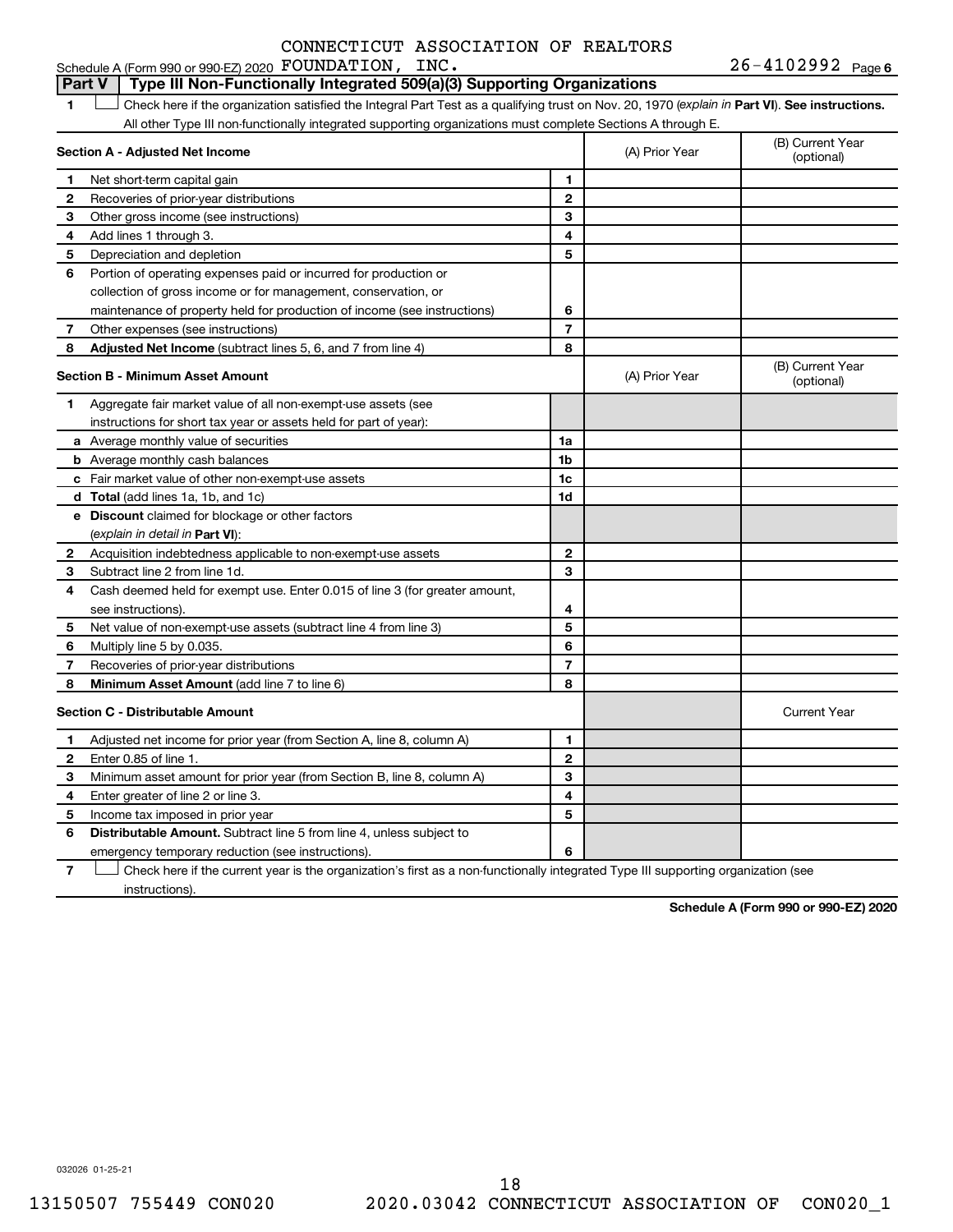| Part V | Type III Non-Functionally Integrated 509(a)(3) Supporting Organizations (continued)                                                                    |  |  |    |                                                  |
|--------|--------------------------------------------------------------------------------------------------------------------------------------------------------|--|--|----|--------------------------------------------------|
|        | <b>Section D - Distributions</b>                                                                                                                       |  |  |    | <b>Current Year</b>                              |
| 1      | Amounts paid to supported organizations to accomplish exempt purposes                                                                                  |  |  | 1  |                                                  |
| 2      | Amounts paid to perform activity that directly furthers exempt purposes of supported                                                                   |  |  |    |                                                  |
|        | organizations, in excess of income from activity                                                                                                       |  |  | 2  |                                                  |
| 3      | Administrative expenses paid to accomplish exempt purposes of supported organizations                                                                  |  |  | 3  |                                                  |
| 4      | Amounts paid to acquire exempt-use assets                                                                                                              |  |  | 4  |                                                  |
| 5      | Qualified set-aside amounts (prior IRS approval required - provide details in Part VI)                                                                 |  |  | 5  |                                                  |
| 6      | Other distributions (describe in Part VI). See instructions.                                                                                           |  |  | 6  |                                                  |
| 7      | Total annual distributions. Add lines 1 through 6.                                                                                                     |  |  | 7  |                                                  |
| 8      | Distributions to attentive supported organizations to which the organization is responsive                                                             |  |  |    |                                                  |
|        | ( <i>provide details in Part VI</i> ). See instructions.                                                                                               |  |  | 8  |                                                  |
| 9      | Distributable amount for 2020 from Section C, line 6                                                                                                   |  |  | 9  |                                                  |
| 10     | Line 8 amount divided by line 9 amount                                                                                                                 |  |  | 10 |                                                  |
|        | (i)<br>(iii)<br><b>Underdistributions</b><br><b>Excess Distributions</b><br><b>Section E - Distribution Allocations (see instructions)</b><br>Pre-2020 |  |  |    | (iii)<br><b>Distributable</b><br>Amount for 2020 |
| 1      | Distributable amount for 2020 from Section C, line 6                                                                                                   |  |  |    |                                                  |
| 2      | Underdistributions, if any, for years prior to 2020 (reason-                                                                                           |  |  |    |                                                  |
|        | able cause required - explain in Part VI). See instructions.                                                                                           |  |  |    |                                                  |
| 3      | Excess distributions carryover, if any, to 2020                                                                                                        |  |  |    |                                                  |
|        | <b>a</b> From 2015                                                                                                                                     |  |  |    |                                                  |
|        | <b>b</b> From 2016                                                                                                                                     |  |  |    |                                                  |
|        | c From 2017                                                                                                                                            |  |  |    |                                                  |
|        | d From 2018                                                                                                                                            |  |  |    |                                                  |
|        | e From 2019                                                                                                                                            |  |  |    |                                                  |
|        | f Total of lines 3a through 3e                                                                                                                         |  |  |    |                                                  |
|        | g Applied to underdistributions of prior years                                                                                                         |  |  |    |                                                  |
|        | <b>h</b> Applied to 2020 distributable amount                                                                                                          |  |  |    |                                                  |
|        | i Carryover from 2015 not applied (see instructions)                                                                                                   |  |  |    |                                                  |
|        | Remainder. Subtract lines 3g, 3h, and 3i from line 3f.                                                                                                 |  |  |    |                                                  |
| 4      | Distributions for 2020 from Section D,                                                                                                                 |  |  |    |                                                  |
|        | line $7:$<br>\$                                                                                                                                        |  |  |    |                                                  |
|        | a Applied to underdistributions of prior years                                                                                                         |  |  |    |                                                  |
|        | <b>b</b> Applied to 2020 distributable amount                                                                                                          |  |  |    |                                                  |
|        | c Remainder. Subtract lines 4a and 4b from line 4.                                                                                                     |  |  |    |                                                  |
| 5      | Remaining underdistributions for years prior to 2020, if                                                                                               |  |  |    |                                                  |
|        | any. Subtract lines 3g and 4a from line 2. For result greater                                                                                          |  |  |    |                                                  |
|        | than zero, explain in Part VI. See instructions.                                                                                                       |  |  |    |                                                  |
| 6      | Remaining underdistributions for 2020. Subtract lines 3h                                                                                               |  |  |    |                                                  |
|        | and 4b from line 1. For result greater than zero, explain in<br><b>Part VI.</b> See instructions.                                                      |  |  |    |                                                  |
| 7      | Excess distributions carryover to 2021. Add lines 3j                                                                                                   |  |  |    |                                                  |
|        | and 4c.                                                                                                                                                |  |  |    |                                                  |
| 8      | Breakdown of line 7:                                                                                                                                   |  |  |    |                                                  |
|        | a Excess from 2016                                                                                                                                     |  |  |    |                                                  |
|        | <b>b</b> Excess from 2017                                                                                                                              |  |  |    |                                                  |
|        | c Excess from 2018                                                                                                                                     |  |  |    |                                                  |
|        | d Excess from 2019                                                                                                                                     |  |  |    |                                                  |
|        | e Excess from 2020                                                                                                                                     |  |  |    |                                                  |
|        |                                                                                                                                                        |  |  |    |                                                  |

**Schedule A (Form 990 or 990-EZ) 2020**

032027 01-25-21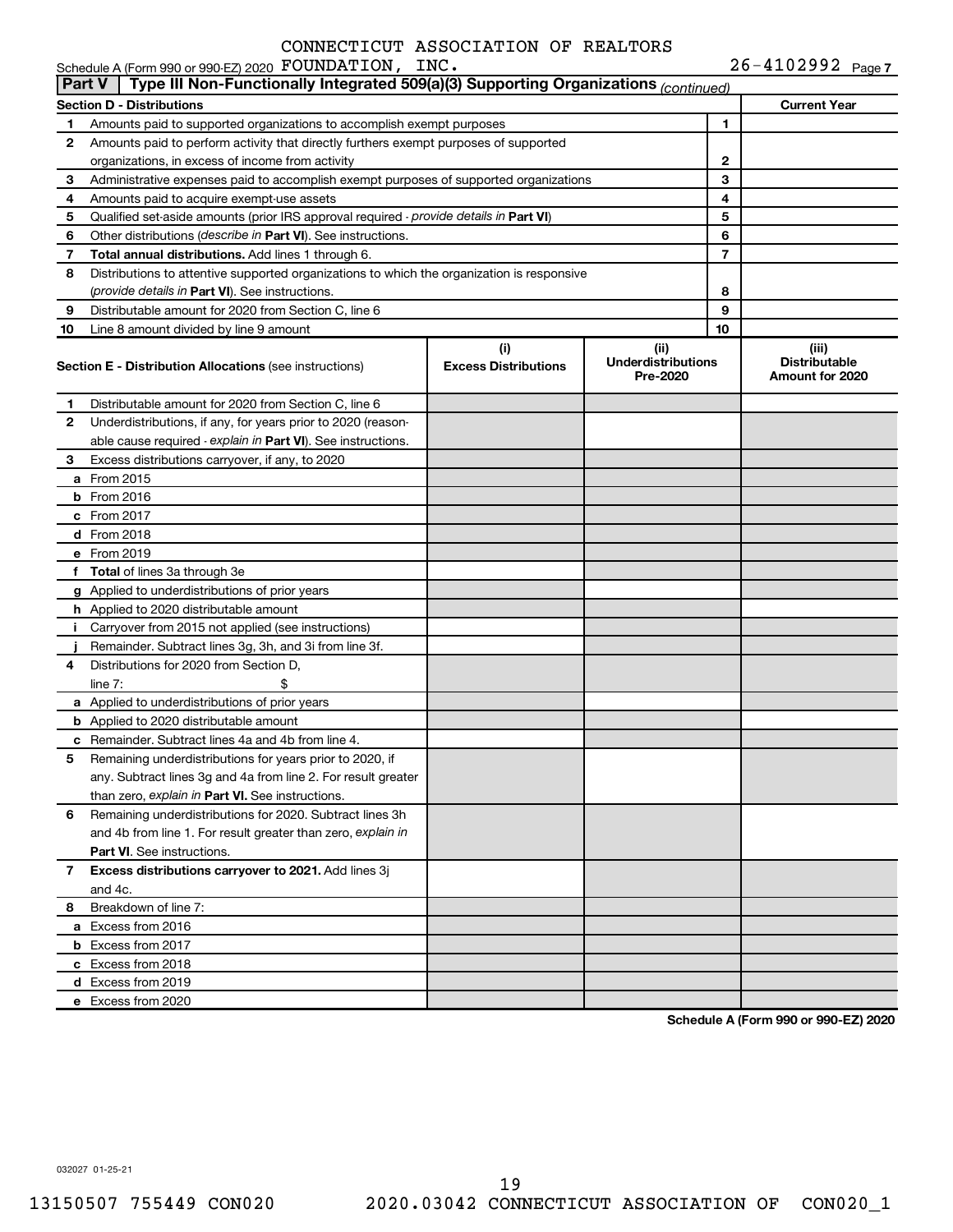|                 |                        | CONNECTICUT ASSOCIATION OF REALTORS<br>Schedule A (Form 990 or 990-EZ) 2020 FOUNDATION, INC.                                                                                                                                                                                                                                                                                                                                                                                                                                                                         |    |                                       | 26-4102992 Page 8    |
|-----------------|------------------------|----------------------------------------------------------------------------------------------------------------------------------------------------------------------------------------------------------------------------------------------------------------------------------------------------------------------------------------------------------------------------------------------------------------------------------------------------------------------------------------------------------------------------------------------------------------------|----|---------------------------------------|----------------------|
| <b>Part VI</b>  | (See instructions.)    | Supplemental Information. Provide the explanations required by Part II, line 10; Part II, line 17a or 17b; Part III, line 12;<br>Part IV, Section A, lines 1, 2, 3b, 3c, 4b, 4c, 5a, 6, 9a, 9b, 9c, 11a, 11b, and 11c; Part IV, Section B, lines 1 and 2; Part IV, Section C,<br>line 1; Part IV, Section D, lines 2 and 3; Part IV, Section E, lines 1c, 2a, 2b, 3a, and 3b; Part V, line 1; Part V, Section B, line 1e; Part V,<br>Section D, lines 5, 6, and 8; and Part V, Section E, lines 2, 5, and 6. Also complete this part for any additional information. |    |                                       |                      |
|                 |                        |                                                                                                                                                                                                                                                                                                                                                                                                                                                                                                                                                                      |    |                                       |                      |
|                 |                        |                                                                                                                                                                                                                                                                                                                                                                                                                                                                                                                                                                      |    |                                       |                      |
|                 |                        |                                                                                                                                                                                                                                                                                                                                                                                                                                                                                                                                                                      |    |                                       |                      |
|                 |                        |                                                                                                                                                                                                                                                                                                                                                                                                                                                                                                                                                                      |    |                                       |                      |
|                 |                        |                                                                                                                                                                                                                                                                                                                                                                                                                                                                                                                                                                      |    |                                       |                      |
|                 |                        |                                                                                                                                                                                                                                                                                                                                                                                                                                                                                                                                                                      |    |                                       |                      |
|                 |                        |                                                                                                                                                                                                                                                                                                                                                                                                                                                                                                                                                                      |    |                                       |                      |
|                 |                        |                                                                                                                                                                                                                                                                                                                                                                                                                                                                                                                                                                      |    |                                       |                      |
|                 |                        |                                                                                                                                                                                                                                                                                                                                                                                                                                                                                                                                                                      |    |                                       |                      |
|                 |                        |                                                                                                                                                                                                                                                                                                                                                                                                                                                                                                                                                                      |    |                                       |                      |
|                 |                        |                                                                                                                                                                                                                                                                                                                                                                                                                                                                                                                                                                      |    |                                       |                      |
|                 |                        |                                                                                                                                                                                                                                                                                                                                                                                                                                                                                                                                                                      |    |                                       |                      |
|                 |                        |                                                                                                                                                                                                                                                                                                                                                                                                                                                                                                                                                                      |    |                                       |                      |
|                 |                        |                                                                                                                                                                                                                                                                                                                                                                                                                                                                                                                                                                      |    |                                       |                      |
|                 |                        |                                                                                                                                                                                                                                                                                                                                                                                                                                                                                                                                                                      |    |                                       |                      |
|                 |                        |                                                                                                                                                                                                                                                                                                                                                                                                                                                                                                                                                                      |    |                                       |                      |
|                 |                        |                                                                                                                                                                                                                                                                                                                                                                                                                                                                                                                                                                      |    |                                       |                      |
|                 |                        |                                                                                                                                                                                                                                                                                                                                                                                                                                                                                                                                                                      |    |                                       |                      |
|                 |                        |                                                                                                                                                                                                                                                                                                                                                                                                                                                                                                                                                                      |    |                                       |                      |
|                 |                        |                                                                                                                                                                                                                                                                                                                                                                                                                                                                                                                                                                      |    |                                       |                      |
|                 |                        |                                                                                                                                                                                                                                                                                                                                                                                                                                                                                                                                                                      |    |                                       |                      |
|                 |                        |                                                                                                                                                                                                                                                                                                                                                                                                                                                                                                                                                                      |    |                                       |                      |
|                 |                        |                                                                                                                                                                                                                                                                                                                                                                                                                                                                                                                                                                      |    |                                       |                      |
|                 |                        |                                                                                                                                                                                                                                                                                                                                                                                                                                                                                                                                                                      |    |                                       |                      |
|                 |                        |                                                                                                                                                                                                                                                                                                                                                                                                                                                                                                                                                                      |    |                                       |                      |
|                 |                        |                                                                                                                                                                                                                                                                                                                                                                                                                                                                                                                                                                      |    |                                       |                      |
|                 |                        |                                                                                                                                                                                                                                                                                                                                                                                                                                                                                                                                                                      |    |                                       |                      |
|                 |                        |                                                                                                                                                                                                                                                                                                                                                                                                                                                                                                                                                                      |    |                                       |                      |
|                 |                        |                                                                                                                                                                                                                                                                                                                                                                                                                                                                                                                                                                      |    |                                       |                      |
|                 |                        |                                                                                                                                                                                                                                                                                                                                                                                                                                                                                                                                                                      |    |                                       |                      |
|                 |                        |                                                                                                                                                                                                                                                                                                                                                                                                                                                                                                                                                                      |    |                                       |                      |
| 032028 01-25-21 |                        |                                                                                                                                                                                                                                                                                                                                                                                                                                                                                                                                                                      |    | Schedule A (Form 990 or 990-EZ) 2020  |                      |
|                 | 13150507 755449 CON020 |                                                                                                                                                                                                                                                                                                                                                                                                                                                                                                                                                                      | 20 | 2020.03042 CONNECTICUT ASSOCIATION OF | $\mathtt{CON020\_1}$ |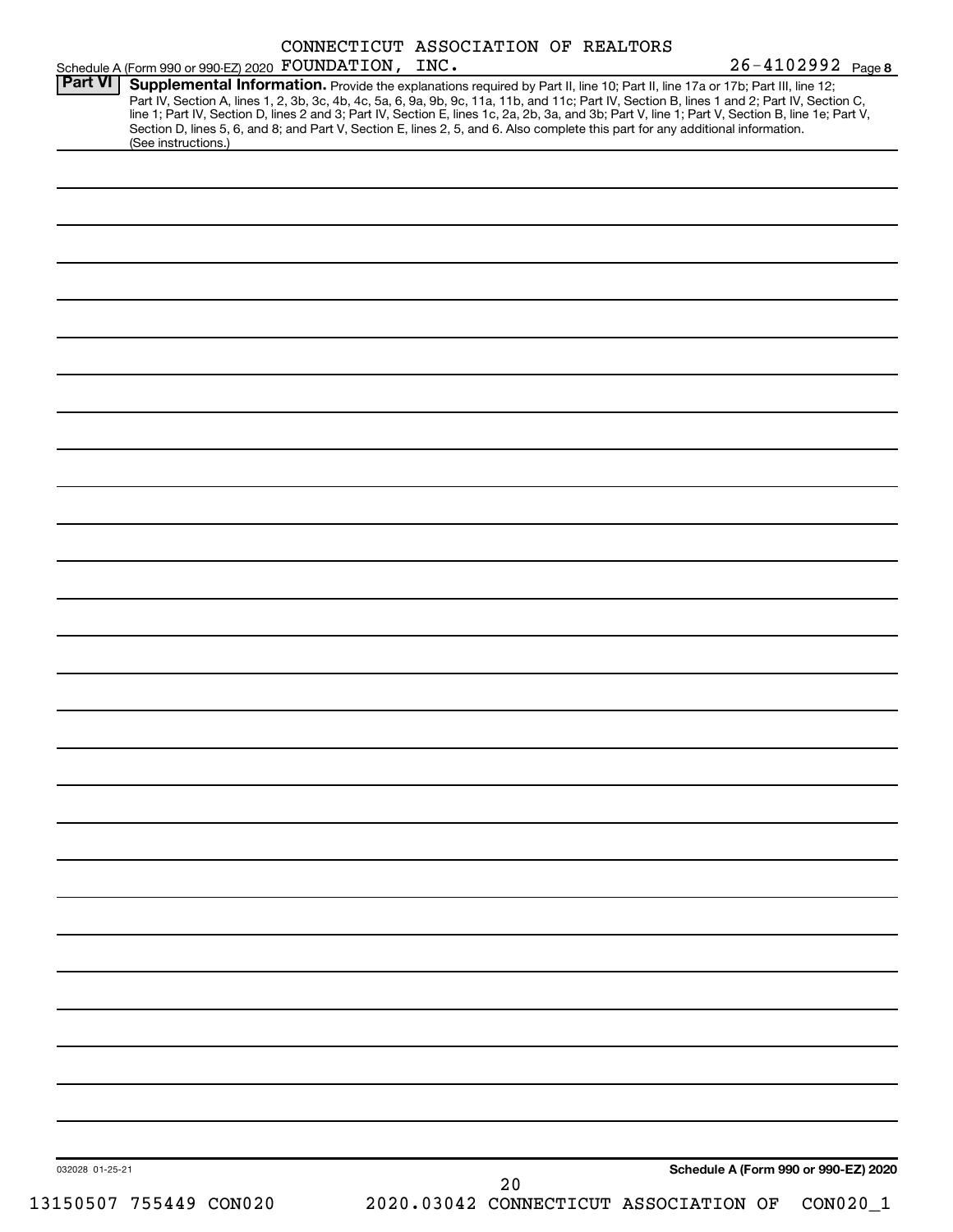Department of the Treasury Internal Revenue Service **(Form 990, 990-EZ,**

## **Schedule B Schedule of Contributors**

**or 990-PF) | Attach to Form 990, Form 990-EZ, or Form 990-PF. | Go to www.irs.gov/Form990 for the latest information.** OMB No. 1545-0047

**2020**

**Employer identification number**

|  |  | Name of the organization |
|--|--|--------------------------|
|--|--|--------------------------|

**Organization type** (check one):

CONNECTICUT ASSOCIATION OF REALTORS

FOUNDATION, INC. 26-4102992

| Filers of:         | Section:                                                                  |
|--------------------|---------------------------------------------------------------------------|
| Form 990 or 990-FZ | $X$ 501(c)(<br>$3$ ) (enter number) organization                          |
|                    | 4947(a)(1) nonexempt charitable trust not treated as a private foundation |
|                    | 527 political organization                                                |
| Form 990-PF        | 501(c)(3) exempt private foundation                                       |
|                    | 4947(a)(1) nonexempt charitable trust treated as a private foundation     |
|                    | 501(c)(3) taxable private foundation                                      |

Check if your organization is covered by the General Rule or a Special Rule.

**Note:**  Only a section 501(c)(7), (8), or (10) organization can check boxes for both the General Rule and a Special Rule. See instructions.

#### **General Rule**

 $\Box$ 

 $\Box$ 

For an organization filing Form 990, 990-EZ, or 990-PF that received, during the year, contributions totaling \$5,000 or more (in money or property) from any one contributor. Complete Parts I and II. See instructions for determining a contributor's total contributions.

#### **Special Rules**

any one contributor, during the year, total contributions of the greater of (1) \$5,000; or (2) 2% of the amount on (i) Form 990, Part VIII, line 1h;  $\boxed{\text{X}}$  For an organization described in section 501(c)(3) filing Form 990 or 990-EZ that met the 33 1/3% support test of the regulations under sections 509(a)(1) and 170(b)(1)(A)(vi), that checked Schedule A (Form 990 or 990-EZ), Part II, line 13, 16a, or 16b, and that received from or (ii) Form 990-EZ, line 1. Complete Parts I and II.

For an organization described in section 501(c)(7), (8), or (10) filing Form 990 or 990-EZ that received from any one contributor, during the year, total contributions of more than \$1,000 exclusively for religious, charitable, scientific, literary, or educational purposes, or for the prevention of cruelty to children or animals. Complete Parts I (entering "N/A" in column (b) instead of the contributor name and address), II, and III.  $\Box$ 

purpose. Don't complete any of the parts unless the General Rule applies to this organization because it received nonexclusively year, contributions exclusively for religious, charitable, etc., purposes, but no such contributions totaled more than \$1,000. If this box is checked, enter here the total contributions that were received during the year for an exclusively religious, charitable, etc., For an organization described in section 501(c)(7), (8), or (10) filing Form 990 or 990-EZ that received from any one contributor, during the religious, charitable, etc., contributions totaling \$5,000 or more during the year  $\ldots$  $\ldots$  $\ldots$  $\ldots$  $\ldots$  $\ldots$ 

**Caution:**  An organization that isn't covered by the General Rule and/or the Special Rules doesn't file Schedule B (Form 990, 990-EZ, or 990-PF),  **must** but it answer "No" on Part IV, line 2, of its Form 990; or check the box on line H of its Form 990-EZ or on its Form 990-PF, Part I, line 2, to certify that it doesn't meet the filing requirements of Schedule B (Form 990, 990-EZ, or 990-PF).

**For Paperwork Reduction Act Notice, see the instructions for Form 990, 990-EZ, or 990-PF. Schedule B (Form 990, 990-EZ, or 990-PF) (2020)** LHA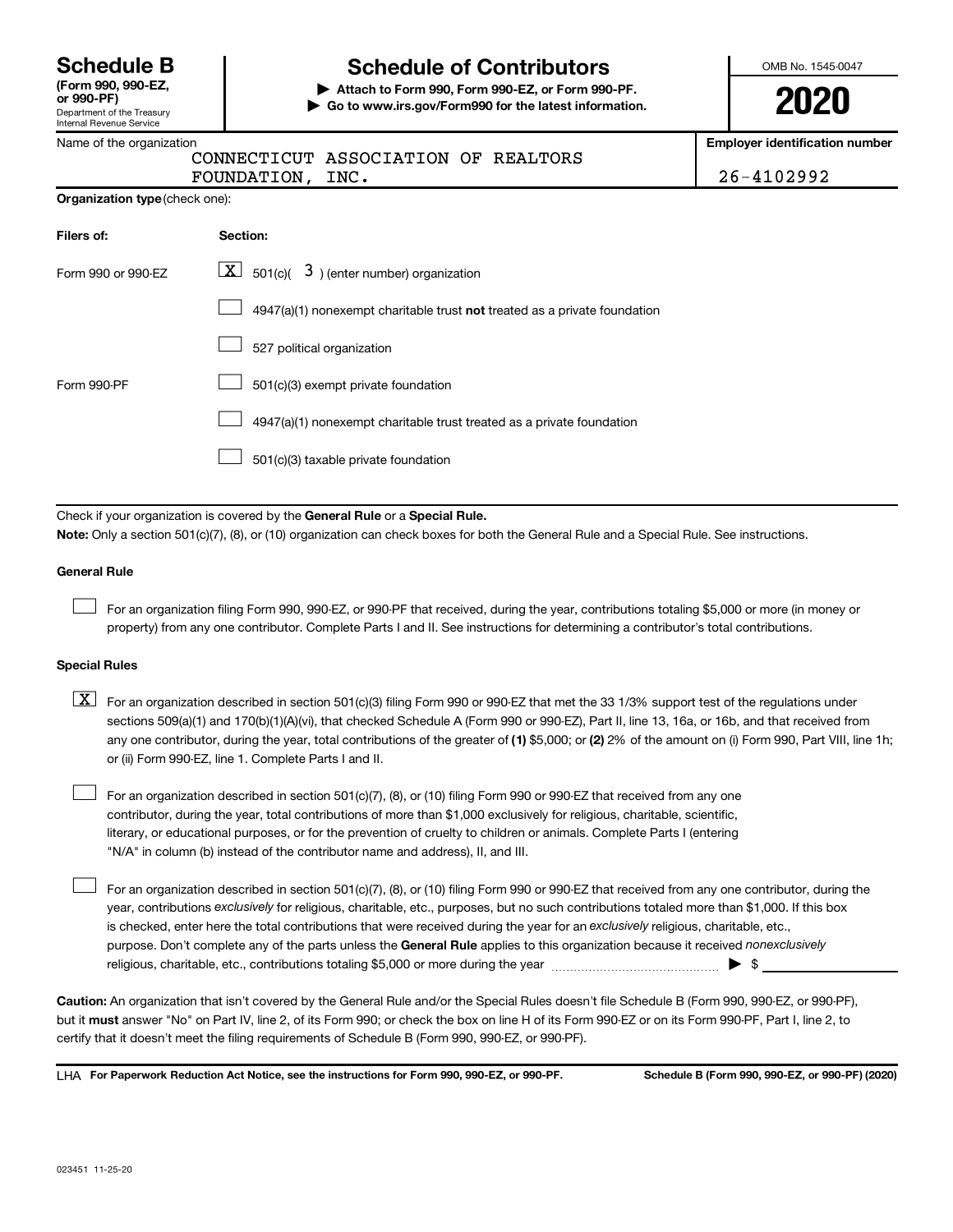#### Schedule B (Form 990, 990-EZ, or 990-PF) (2020)

Name of organization

CONNECTICUT ASSOCIATION OF REALTORS FOUNDATION, INC. 26-4102992 **2**

| (b)<br>Name, address, and ZIP + 4                                       | (c)<br><b>Total contributions</b>                       | (d)<br>Type of contribution                                                                              |
|-------------------------------------------------------------------------|---------------------------------------------------------|----------------------------------------------------------------------------------------------------------|
| <b>INC</b><br>111 FOUNDERS PLAZA, SUITE 1101<br>EAST HARTFORD, CT 06107 | 645,778.<br>\$                                          | $\boxed{\textbf{X}}$<br>Person<br>Pavroll<br>Noncash<br>(Complete Part II for<br>noncash contributions.) |
| (b)<br>Name, address, and ZIP + 4                                       | (c)<br><b>Total contributions</b>                       | (d)<br>Type of contribution                                                                              |
|                                                                         | \$                                                      | Person<br>Payroll<br>Noncash<br>(Complete Part II for<br>noncash contributions.)                         |
| (b)<br>Name, address, and ZIP + 4                                       | (c)<br><b>Total contributions</b>                       | (d)<br>Type of contribution                                                                              |
|                                                                         | \$                                                      | Person<br>Payroll<br>Noncash<br>(Complete Part II for<br>noncash contributions.)                         |
| (b)<br>Name, address, and ZIP + 4                                       | (c)<br><b>Total contributions</b>                       | (d)<br>Type of contribution                                                                              |
|                                                                         | \$                                                      | Person<br>Payroll<br><b>Noncash</b><br>(Complete Part II for<br>noncash contributions.)                  |
| (b)<br>Name, address, and ZIP + 4                                       | (c)<br><b>Total contributions</b>                       | (d)<br>Type of contribution                                                                              |
|                                                                         | \$                                                      | Person<br>Payroll<br><b>Noncash</b><br>(Complete Part II for<br>noncash contributions.)                  |
| (b)<br>Name, address, and ZIP + 4                                       | (c)<br><b>Total contributions</b>                       | (d)<br>Type of contribution                                                                              |
|                                                                         | \$                                                      | Person<br>Payroll<br>Noncash<br>(Complete Part II for<br>noncash contributions.)                         |
|                                                                         | CONNECTICUT ASSOCIATION OF REALTORS,<br>023452 11-25-20 | Schedule B (Form 990, 990-EZ, or 990-PF) (2020)                                                          |

22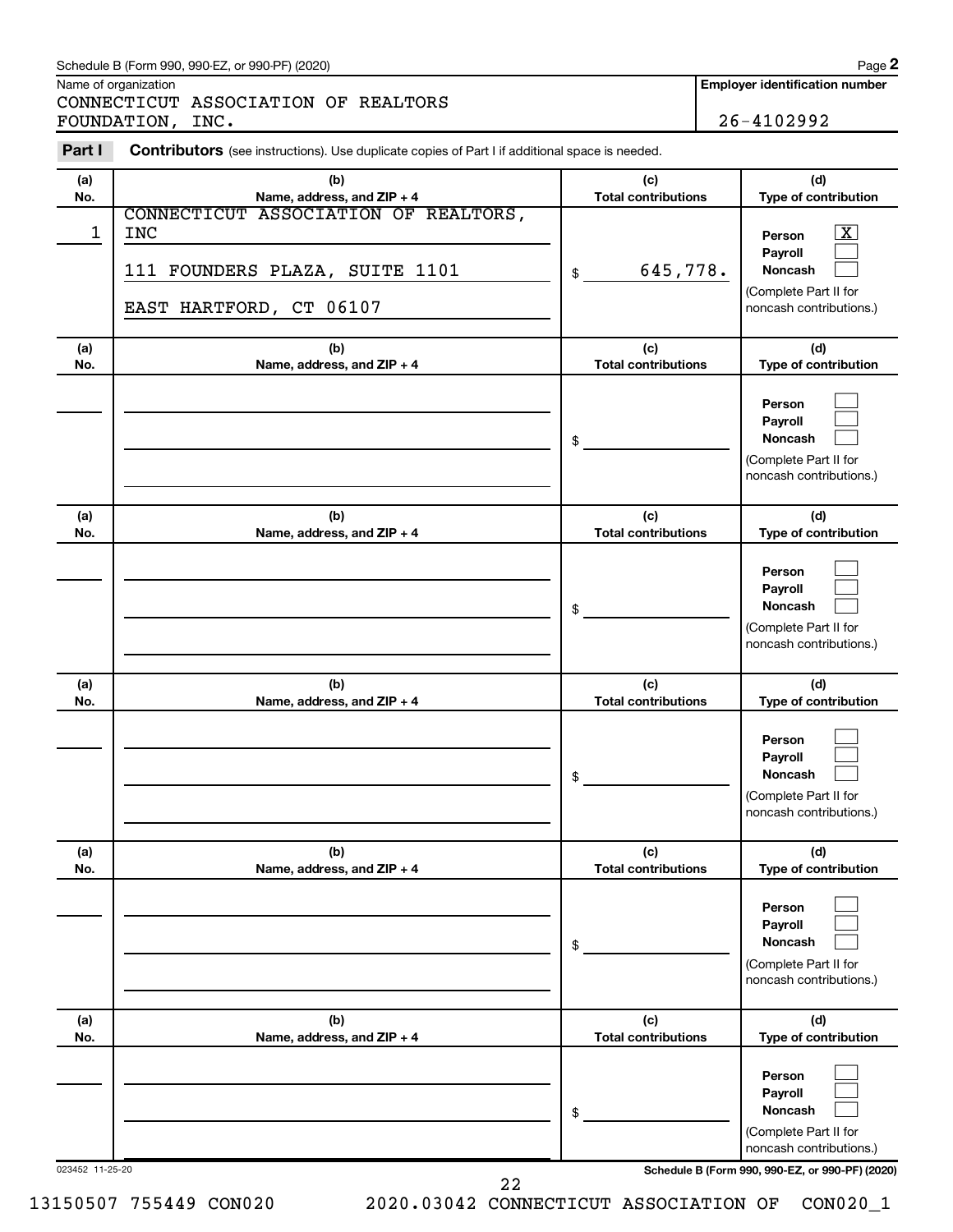| Part II                      | Noncash Property (see instructions). Use duplicate copies of Part II if additional space is needed. |                                                 |                      |
|------------------------------|-----------------------------------------------------------------------------------------------------|-------------------------------------------------|----------------------|
|                              |                                                                                                     |                                                 |                      |
| (a)<br>No.<br>from<br>Part I | (b)<br>Description of noncash property given                                                        | (c)<br>FMV (or estimate)<br>(See instructions.) | (d)<br>Date received |
|                              |                                                                                                     | \$                                              |                      |
| (a)<br>No.<br>from<br>Part I | (b)<br>Description of noncash property given                                                        | (c)<br>FMV (or estimate)<br>(See instructions.) | (d)<br>Date received |
|                              |                                                                                                     | \$                                              |                      |
| (a)<br>No.<br>from<br>Part I | (b)<br>Description of noncash property given                                                        | (c)<br>FMV (or estimate)<br>(See instructions.) | (d)<br>Date received |
|                              |                                                                                                     | \$                                              |                      |
| (a)<br>No.<br>from<br>Part I | (b)<br>Description of noncash property given                                                        | (c)<br>FMV (or estimate)<br>(See instructions.) | (d)<br>Date received |
|                              |                                                                                                     | \$                                              |                      |
| (a)<br>No.<br>from<br>Part I | (b)<br>Description of noncash property given                                                        | (c)<br>FMV (or estimate)<br>(See instructions.) | (d)<br>Date received |
|                              |                                                                                                     | \$                                              |                      |
| (a)<br>No.<br>from<br>Part I | (b)<br>Description of noncash property given                                                        | (c)<br>FMV (or estimate)<br>(See instructions.) | (d)<br>Date received |
|                              |                                                                                                     |                                                 |                      |

### Schedule B (Form 990, 990-EZ, or 990-PF) (2020)

Name of organization

**Employer identification number 3**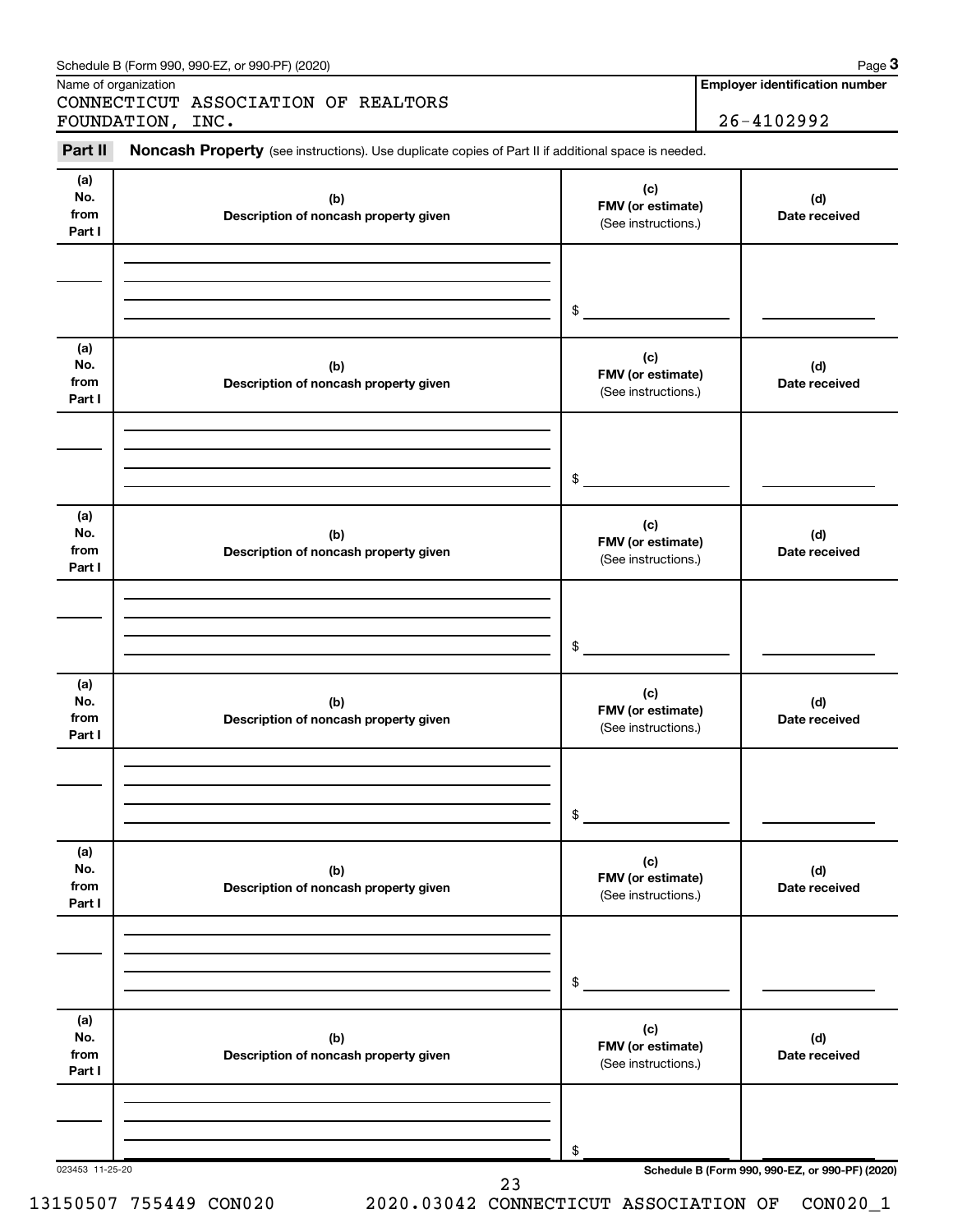|                 | Schedule B (Form 990, 990-EZ, or 990-PF) (2020)                                                                                                                                                                             |                      |                                                                                                                                                                              | Page 4 |  |  |  |  |
|-----------------|-----------------------------------------------------------------------------------------------------------------------------------------------------------------------------------------------------------------------------|----------------------|------------------------------------------------------------------------------------------------------------------------------------------------------------------------------|--------|--|--|--|--|
|                 | Name of organization                                                                                                                                                                                                        |                      | <b>Employer identification number</b>                                                                                                                                        |        |  |  |  |  |
|                 | CONNECTICUT ASSOCIATION OF REALTORS                                                                                                                                                                                         |                      |                                                                                                                                                                              |        |  |  |  |  |
| Part III        | FOUNDATION, INC.                                                                                                                                                                                                            |                      | 26-4102992<br>Exclusively religious, charitable, etc., contributions to organizations described in section 501(c)(7), (8), or (10) that total more than \$1,000 for the year |        |  |  |  |  |
|                 | from any one contributor. Complete columns (a) through (e) and the following line entry. For organizations                                                                                                                  |                      |                                                                                                                                                                              |        |  |  |  |  |
|                 | completing Part III, enter the total of exclusively religious, charitable, etc., contributions of \$1,000 or less for the year. (Enter this info. once.)<br>Use duplicate copies of Part III if additional space is needed. |                      |                                                                                                                                                                              |        |  |  |  |  |
| (a) No.         |                                                                                                                                                                                                                             |                      |                                                                                                                                                                              |        |  |  |  |  |
| from<br>Part I  | (b) Purpose of gift                                                                                                                                                                                                         | (c) Use of gift      | (d) Description of how gift is held                                                                                                                                          |        |  |  |  |  |
|                 |                                                                                                                                                                                                                             |                      |                                                                                                                                                                              |        |  |  |  |  |
|                 |                                                                                                                                                                                                                             |                      |                                                                                                                                                                              |        |  |  |  |  |
|                 |                                                                                                                                                                                                                             |                      |                                                                                                                                                                              |        |  |  |  |  |
|                 |                                                                                                                                                                                                                             |                      |                                                                                                                                                                              |        |  |  |  |  |
|                 |                                                                                                                                                                                                                             | (e) Transfer of gift |                                                                                                                                                                              |        |  |  |  |  |
|                 | Transferee's name, address, and ZIP + 4                                                                                                                                                                                     |                      | Relationship of transferor to transferee                                                                                                                                     |        |  |  |  |  |
|                 |                                                                                                                                                                                                                             |                      |                                                                                                                                                                              |        |  |  |  |  |
|                 |                                                                                                                                                                                                                             |                      |                                                                                                                                                                              |        |  |  |  |  |
|                 |                                                                                                                                                                                                                             |                      |                                                                                                                                                                              |        |  |  |  |  |
| (a) No.         |                                                                                                                                                                                                                             |                      |                                                                                                                                                                              |        |  |  |  |  |
| from            | (b) Purpose of gift                                                                                                                                                                                                         | (c) Use of gift      | (d) Description of how gift is held                                                                                                                                          |        |  |  |  |  |
| Part I          |                                                                                                                                                                                                                             |                      |                                                                                                                                                                              |        |  |  |  |  |
|                 |                                                                                                                                                                                                                             |                      |                                                                                                                                                                              |        |  |  |  |  |
|                 |                                                                                                                                                                                                                             |                      |                                                                                                                                                                              |        |  |  |  |  |
|                 |                                                                                                                                                                                                                             |                      |                                                                                                                                                                              |        |  |  |  |  |
|                 | (e) Transfer of gift                                                                                                                                                                                                        |                      |                                                                                                                                                                              |        |  |  |  |  |
|                 |                                                                                                                                                                                                                             |                      |                                                                                                                                                                              |        |  |  |  |  |
|                 | Transferee's name, address, and ZIP + 4                                                                                                                                                                                     |                      | Relationship of transferor to transferee                                                                                                                                     |        |  |  |  |  |
|                 |                                                                                                                                                                                                                             |                      |                                                                                                                                                                              |        |  |  |  |  |
|                 |                                                                                                                                                                                                                             |                      |                                                                                                                                                                              |        |  |  |  |  |
|                 |                                                                                                                                                                                                                             |                      |                                                                                                                                                                              |        |  |  |  |  |
| (a) No.<br>from | (b) Purpose of gift                                                                                                                                                                                                         | (c) Use of gift      | (d) Description of how gift is held                                                                                                                                          |        |  |  |  |  |
| Part I          |                                                                                                                                                                                                                             |                      |                                                                                                                                                                              |        |  |  |  |  |
|                 |                                                                                                                                                                                                                             |                      |                                                                                                                                                                              |        |  |  |  |  |
|                 |                                                                                                                                                                                                                             |                      |                                                                                                                                                                              |        |  |  |  |  |
|                 |                                                                                                                                                                                                                             |                      |                                                                                                                                                                              |        |  |  |  |  |
|                 |                                                                                                                                                                                                                             | (e) Transfer of gift |                                                                                                                                                                              |        |  |  |  |  |
|                 |                                                                                                                                                                                                                             |                      |                                                                                                                                                                              |        |  |  |  |  |
|                 | Transferee's name, address, and ZIP + 4                                                                                                                                                                                     |                      | Relationship of transferor to transferee                                                                                                                                     |        |  |  |  |  |
|                 |                                                                                                                                                                                                                             |                      |                                                                                                                                                                              |        |  |  |  |  |
|                 |                                                                                                                                                                                                                             |                      |                                                                                                                                                                              |        |  |  |  |  |
|                 |                                                                                                                                                                                                                             |                      |                                                                                                                                                                              |        |  |  |  |  |
| (a) No.<br>from | (b) Purpose of gift                                                                                                                                                                                                         | (c) Use of gift      | (d) Description of how gift is held                                                                                                                                          |        |  |  |  |  |
| Part I          |                                                                                                                                                                                                                             |                      |                                                                                                                                                                              |        |  |  |  |  |
|                 |                                                                                                                                                                                                                             |                      |                                                                                                                                                                              |        |  |  |  |  |
|                 |                                                                                                                                                                                                                             |                      |                                                                                                                                                                              |        |  |  |  |  |
|                 |                                                                                                                                                                                                                             |                      |                                                                                                                                                                              |        |  |  |  |  |
|                 |                                                                                                                                                                                                                             | (e) Transfer of gift |                                                                                                                                                                              |        |  |  |  |  |
|                 |                                                                                                                                                                                                                             |                      |                                                                                                                                                                              |        |  |  |  |  |
|                 | Transferee's name, address, and ZIP + 4                                                                                                                                                                                     |                      | Relationship of transferor to transferee                                                                                                                                     |        |  |  |  |  |
|                 |                                                                                                                                                                                                                             |                      |                                                                                                                                                                              |        |  |  |  |  |
|                 |                                                                                                                                                                                                                             |                      |                                                                                                                                                                              |        |  |  |  |  |
|                 |                                                                                                                                                                                                                             |                      |                                                                                                                                                                              |        |  |  |  |  |
| 023454 11-25-20 |                                                                                                                                                                                                                             | 24                   | Schedule B (Form 990, 990-EZ, or 990-PF) (2020)                                                                                                                              |        |  |  |  |  |
|                 |                                                                                                                                                                                                                             |                      |                                                                                                                                                                              |        |  |  |  |  |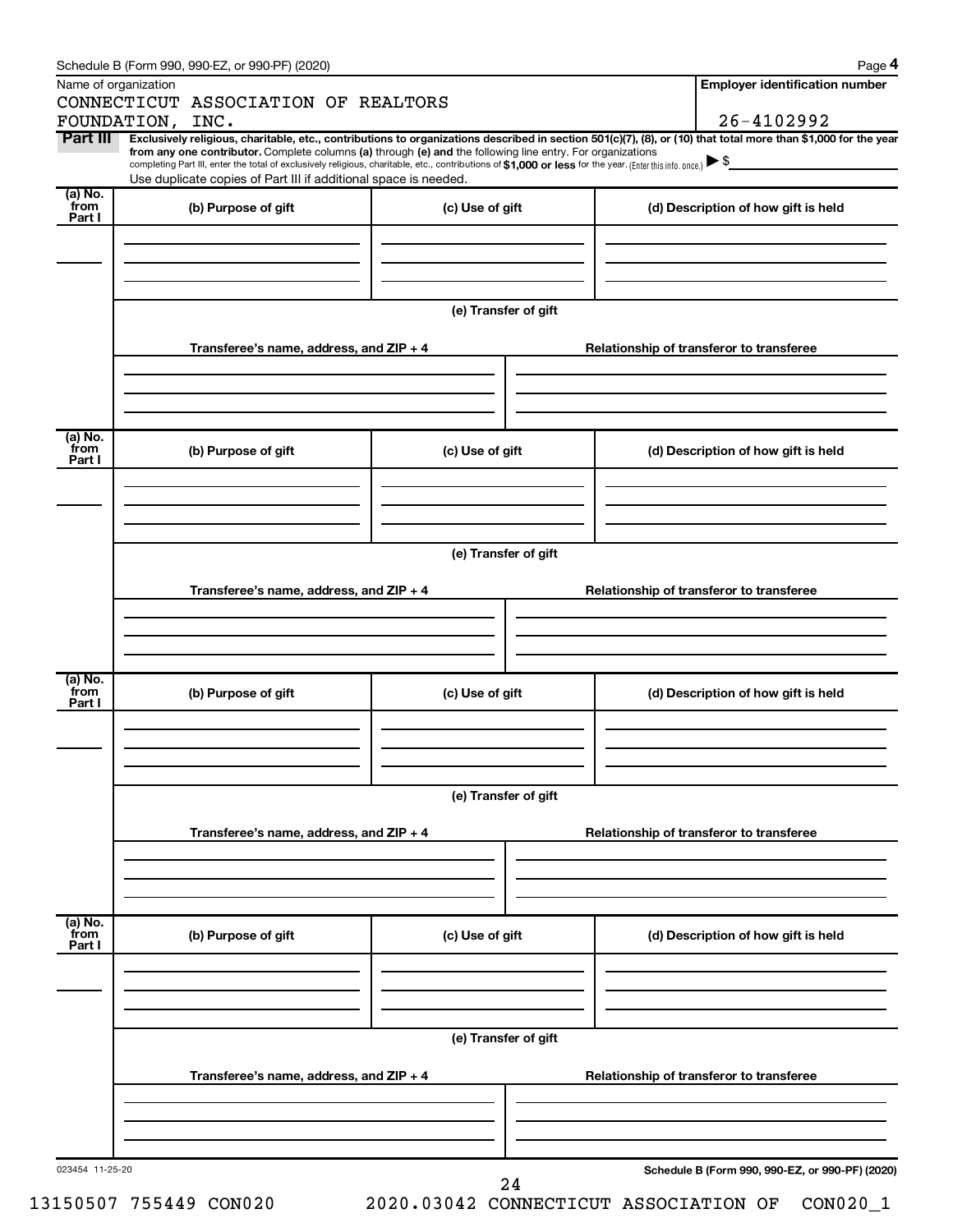|         | <b>SCHEDULE D</b>              |                                                                                                        | <b>Supplemental Financial Statements</b>                                                                                                       |                         | OMB No. 1545-0047                     |
|---------|--------------------------------|--------------------------------------------------------------------------------------------------------|------------------------------------------------------------------------------------------------------------------------------------------------|-------------------------|---------------------------------------|
|         | (Form 990)                     |                                                                                                        | Complete if the organization answered "Yes" on Form 990,                                                                                       |                         |                                       |
|         | Department of the Treasury     |                                                                                                        | Part IV, line 6, 7, 8, 9, 10, 11a, 11b, 11c, 11d, 11e, 11f, 12a, or 12b.<br>Attach to Form 990.                                                |                         | <b>Open to Public</b>                 |
|         | Internal Revenue Service       |                                                                                                        | Go to www.irs.gov/Form990 for instructions and the latest information.                                                                         |                         | Inspection                            |
|         | Name of the organization       | CONNECTICUT ASSOCIATION OF REALTORS                                                                    |                                                                                                                                                |                         | <b>Employer identification number</b> |
|         |                                | FOUNDATION, INC.                                                                                       |                                                                                                                                                |                         | 26-4102992                            |
| Part I  |                                |                                                                                                        | Organizations Maintaining Donor Advised Funds or Other Similar Funds or Accounts. Complete if the                                              |                         |                                       |
|         |                                | organization answered "Yes" on Form 990, Part IV, line 6.                                              | (a) Donor advised funds                                                                                                                        |                         | (b) Funds and other accounts          |
|         |                                |                                                                                                        |                                                                                                                                                |                         |                                       |
| 1       |                                |                                                                                                        |                                                                                                                                                |                         |                                       |
| 2       |                                | Aggregate value of contributions to (during year)                                                      |                                                                                                                                                |                         |                                       |
| з<br>4  |                                | Aggregate value of grants from (during year)                                                           |                                                                                                                                                |                         |                                       |
| 5       |                                |                                                                                                        | Did the organization inform all donors and donor advisors in writing that the assets held in donor advised funds                               |                         |                                       |
|         |                                |                                                                                                        |                                                                                                                                                |                         | Yes<br><b>No</b>                      |
| 6       |                                |                                                                                                        | Did the organization inform all grantees, donors, and donor advisors in writing that grant funds can be used only                              |                         |                                       |
|         |                                |                                                                                                        | for charitable purposes and not for the benefit of the donor or donor advisor, or for any other purpose conferring                             |                         |                                       |
|         | impermissible private benefit? |                                                                                                        |                                                                                                                                                |                         | Yes<br>No                             |
| Part II |                                |                                                                                                        | Conservation Easements. Complete if the organization answered "Yes" on Form 990, Part IV, line 7.                                              |                         |                                       |
| 1       |                                | Purpose(s) of conservation easements held by the organization (check all that apply).                  |                                                                                                                                                |                         |                                       |
|         |                                | Preservation of land for public use (for example, recreation or education)                             | Preservation of a historically important land area                                                                                             |                         |                                       |
|         |                                | Protection of natural habitat                                                                          | Preservation of a certified historic structure                                                                                                 |                         |                                       |
|         |                                | Preservation of open space                                                                             |                                                                                                                                                |                         |                                       |
| 2       |                                |                                                                                                        | Complete lines 2a through 2d if the organization held a qualified conservation contribution in the form of a conservation easement on the last |                         |                                       |
|         | day of the tax year.           |                                                                                                        |                                                                                                                                                |                         | Held at the End of the Tax Year       |
|         |                                |                                                                                                        |                                                                                                                                                | 2a                      |                                       |
|         |                                |                                                                                                        |                                                                                                                                                | 2b                      |                                       |
|         |                                |                                                                                                        |                                                                                                                                                | 2c                      |                                       |
|         |                                |                                                                                                        | d Number of conservation easements included in (c) acquired after 7/25/06, and not on a historic structure                                     |                         |                                       |
|         |                                |                                                                                                        |                                                                                                                                                | 2d                      |                                       |
| з       |                                |                                                                                                        | Number of conservation easements modified, transferred, released, extinguished, or terminated by the organization during the tax               |                         |                                       |
|         | $year \triangleright$          |                                                                                                        |                                                                                                                                                |                         |                                       |
| 4       |                                | Number of states where property subject to conservation easement is located $\blacktriangleright$      |                                                                                                                                                |                         |                                       |
| 5       |                                | Does the organization have a written policy regarding the periodic monitoring, inspection, handling of |                                                                                                                                                |                         |                                       |
|         |                                |                                                                                                        |                                                                                                                                                |                         | Yes<br><b>No</b>                      |
| 6       |                                |                                                                                                        | Staff and volunteer hours devoted to monitoring, inspecting, handling of violations, and enforcing conservation easements during the year      |                         |                                       |
|         |                                |                                                                                                        |                                                                                                                                                |                         |                                       |
| 7       |                                |                                                                                                        | Amount of expenses incurred in monitoring, inspecting, handling of violations, and enforcing conservation easements during the year            |                         |                                       |
|         | ▶ \$                           |                                                                                                        |                                                                                                                                                |                         |                                       |
| 8       |                                |                                                                                                        | Does each conservation easement reported on line 2(d) above satisfy the requirements of section 170(h)(4)(B)(i)                                |                         |                                       |
|         |                                |                                                                                                        | In Part XIII, describe how the organization reports conservation easements in its revenue and expense statement and                            |                         | Yes<br><b>No</b>                      |
| 9       |                                |                                                                                                        |                                                                                                                                                |                         |                                       |
|         |                                | organization's accounting for conservation easements.                                                  | balance sheet, and include, if applicable, the text of the footnote to the organization's financial statements that describes the              |                         |                                       |
|         | Part III                       |                                                                                                        | Organizations Maintaining Collections of Art, Historical Treasures, or Other Similar Assets.                                                   |                         |                                       |
|         |                                | Complete if the organization answered "Yes" on Form 990, Part IV, line 8.                              |                                                                                                                                                |                         |                                       |
|         |                                |                                                                                                        | 1a If the organization elected, as permitted under FASB ASC 958, not to report in its revenue statement and balance sheet works                |                         |                                       |
|         |                                |                                                                                                        | of art, historical treasures, or other similar assets held for public exhibition, education, or research in furtherance of public              |                         |                                       |
|         |                                |                                                                                                        | service, provide in Part XIII the text of the footnote to its financial statements that describes these items.                                 |                         |                                       |
|         |                                |                                                                                                        | <b>b</b> If the organization elected, as permitted under FASB ASC 958, to report in its revenue statement and balance sheet works of           |                         |                                       |
|         |                                |                                                                                                        | art, historical treasures, or other similar assets held for public exhibition, education, or research in furtherance of public service,        |                         |                                       |
|         |                                | provide the following amounts relating to these items:                                                 |                                                                                                                                                |                         |                                       |
|         |                                |                                                                                                        |                                                                                                                                                | \$                      |                                       |
|         |                                | (ii) Assets included in Form 990, Part X                                                               |                                                                                                                                                | ► \$                    |                                       |
| 2       |                                |                                                                                                        | If the organization received or held works of art, historical treasures, or other similar assets for financial gain, provide                   |                         |                                       |
|         |                                | the following amounts required to be reported under FASB ASC 958 relating to these items:              |                                                                                                                                                |                         |                                       |
|         |                                |                                                                                                        |                                                                                                                                                | \$                      |                                       |
|         |                                |                                                                                                        |                                                                                                                                                | $\blacktriangleright$ s |                                       |
|         |                                | LHA For Paperwork Reduction Act Notice, see the Instructions for Form 990.                             |                                                                                                                                                |                         | Schedule D (Form 990) 2020            |
|         | 032051 12-01-20                |                                                                                                        |                                                                                                                                                |                         |                                       |
|         |                                |                                                                                                        | 25                                                                                                                                             |                         |                                       |

<sup>13150507 755449</sup> CON020 2020.03042 CONNECTICUT ASSOCIATION OF CON020\_1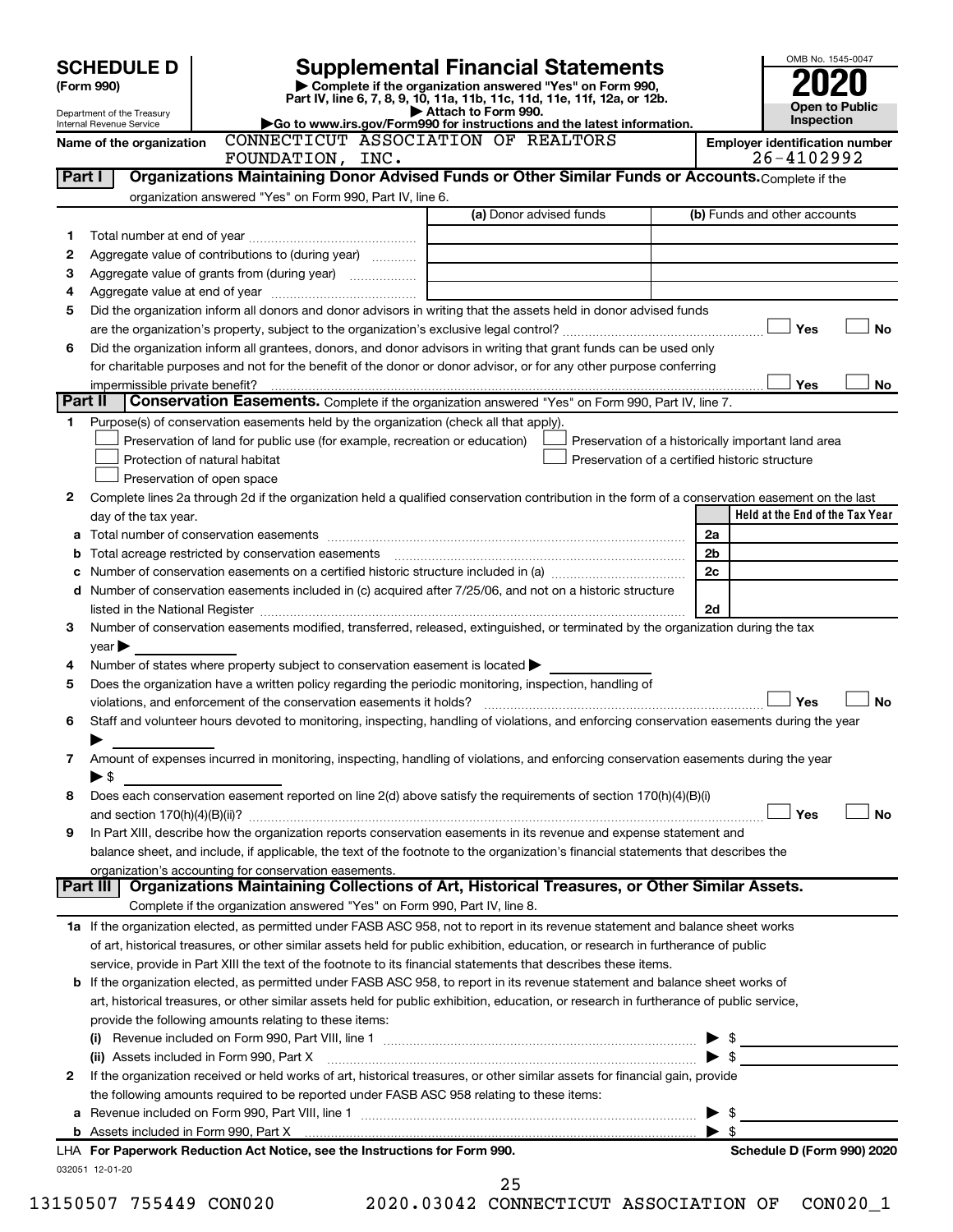|        |                                                                                                                                                                                                                                |                  |                                         |                | CONNECTICUT ASSOCIATION OF REALTORS                                                                                                                                                                                           |                                 |                   |                    |
|--------|--------------------------------------------------------------------------------------------------------------------------------------------------------------------------------------------------------------------------------|------------------|-----------------------------------------|----------------|-------------------------------------------------------------------------------------------------------------------------------------------------------------------------------------------------------------------------------|---------------------------------|-------------------|--------------------|
|        | FOUNDATION, INC.<br>Schedule D (Form 990) 2020                                                                                                                                                                                 |                  |                                         |                |                                                                                                                                                                                                                               |                                 | 26-4102992 Page 2 |                    |
|        | Part III   Organizations Maintaining Collections of Art, Historical Treasures, or Other Similar Assets (continued)                                                                                                             |                  |                                         |                |                                                                                                                                                                                                                               |                                 |                   |                    |
| 3      | Using the organization's acquisition, accession, and other records, check any of the following that make significant use of its                                                                                                |                  |                                         |                |                                                                                                                                                                                                                               |                                 |                   |                    |
|        | collection items (check all that apply):                                                                                                                                                                                       |                  |                                         |                |                                                                                                                                                                                                                               |                                 |                   |                    |
| a      | Public exhibition                                                                                                                                                                                                              |                  |                                         |                | Loan or exchange program                                                                                                                                                                                                      |                                 |                   |                    |
| b      | Scholarly research                                                                                                                                                                                                             |                  | е                                       |                | Other and the contract of the contract of the contract of the contract of the contract of the contract of the contract of the contract of the contract of the contract of the contract of the contract of the contract of the |                                 |                   |                    |
| с      | Preservation for future generations                                                                                                                                                                                            |                  |                                         |                |                                                                                                                                                                                                                               |                                 |                   |                    |
|        | Provide a description of the organization's collections and explain how they further the organization's exempt purpose in Part XIII.                                                                                           |                  |                                         |                |                                                                                                                                                                                                                               |                                 |                   |                    |
| 5      | During the year, did the organization solicit or receive donations of art, historical treasures, or other similar assets                                                                                                       |                  |                                         |                |                                                                                                                                                                                                                               |                                 |                   |                    |
|        |                                                                                                                                                                                                                                |                  |                                         |                |                                                                                                                                                                                                                               |                                 | Yes               | No                 |
|        | <b>Part IV</b><br><b>Escrow and Custodial Arrangements.</b> Complete if the organization answered "Yes" on Form 990, Part IV, line 9, or                                                                                       |                  |                                         |                |                                                                                                                                                                                                                               |                                 |                   |                    |
|        | reported an amount on Form 990, Part X, line 21.                                                                                                                                                                               |                  |                                         |                |                                                                                                                                                                                                                               |                                 |                   |                    |
|        | 1a Is the organization an agent, trustee, custodian or other intermediary for contributions or other assets not included                                                                                                       |                  |                                         |                |                                                                                                                                                                                                                               |                                 |                   |                    |
|        |                                                                                                                                                                                                                                |                  |                                         |                |                                                                                                                                                                                                                               |                                 | Yes               | No                 |
|        | b If "Yes," explain the arrangement in Part XIII and complete the following table:                                                                                                                                             |                  |                                         |                |                                                                                                                                                                                                                               |                                 |                   |                    |
|        |                                                                                                                                                                                                                                |                  |                                         |                |                                                                                                                                                                                                                               |                                 | Amount            |                    |
|        |                                                                                                                                                                                                                                |                  |                                         |                |                                                                                                                                                                                                                               | 1c                              |                   |                    |
|        |                                                                                                                                                                                                                                |                  |                                         |                |                                                                                                                                                                                                                               | 1d                              |                   |                    |
|        | e Distributions during the year manufactured and contained and contained and contained and contained and contained and contained and contained and contained and contained and contained and contained and contained and conta |                  |                                         |                |                                                                                                                                                                                                                               | 1e                              |                   |                    |
|        |                                                                                                                                                                                                                                |                  |                                         |                |                                                                                                                                                                                                                               | 1f                              |                   |                    |
|        | 2a Did the organization include an amount on Form 990, Part X, line 21, for escrow or custodial account liability?                                                                                                             |                  |                                         |                |                                                                                                                                                                                                                               |                                 | Yes               | No                 |
|        |                                                                                                                                                                                                                                |                  |                                         |                |                                                                                                                                                                                                                               |                                 |                   |                    |
| Part V | <b>Endowment Funds.</b> Complete if the organization answered "Yes" on Form 990, Part IV, line 10.                                                                                                                             |                  |                                         |                |                                                                                                                                                                                                                               |                                 |                   |                    |
|        |                                                                                                                                                                                                                                | (a) Current year |                                         | (b) Prior year | (c) Two years back $\vert$ (d) Three years back $\vert$ (e) Four years back                                                                                                                                                   |                                 |                   |                    |
|        |                                                                                                                                                                                                                                |                  |                                         |                |                                                                                                                                                                                                                               |                                 |                   |                    |
|        |                                                                                                                                                                                                                                |                  |                                         |                |                                                                                                                                                                                                                               |                                 |                   |                    |
|        | Net investment earnings, gains, and losses                                                                                                                                                                                     |                  |                                         |                |                                                                                                                                                                                                                               |                                 |                   |                    |
|        |                                                                                                                                                                                                                                |                  |                                         |                |                                                                                                                                                                                                                               |                                 |                   |                    |
|        | e Other expenditures for facilities                                                                                                                                                                                            |                  |                                         |                |                                                                                                                                                                                                                               |                                 |                   |                    |
|        |                                                                                                                                                                                                                                |                  |                                         |                |                                                                                                                                                                                                                               |                                 |                   |                    |
|        |                                                                                                                                                                                                                                |                  |                                         |                |                                                                                                                                                                                                                               |                                 |                   |                    |
| g      |                                                                                                                                                                                                                                |                  |                                         |                |                                                                                                                                                                                                                               |                                 |                   |                    |
|        | Provide the estimated percentage of the current year end balance (line 1g, column (a)) held as:                                                                                                                                |                  |                                         |                |                                                                                                                                                                                                                               |                                 |                   |                    |
|        | a Board designated or quasi-endowment >                                                                                                                                                                                        |                  | %                                       |                |                                                                                                                                                                                                                               |                                 |                   |                    |
|        | Permanent endowment >                                                                                                                                                                                                          | %                |                                         |                |                                                                                                                                                                                                                               |                                 |                   |                    |
|        | <b>c</b> Term endowment $\blacktriangleright$                                                                                                                                                                                  | %                |                                         |                |                                                                                                                                                                                                                               |                                 |                   |                    |
|        | The percentages on lines 2a, 2b, and 2c should equal 100%.                                                                                                                                                                     |                  |                                         |                |                                                                                                                                                                                                                               |                                 |                   |                    |
|        | 3a Are there endowment funds not in the possession of the organization that are held and administered for the organization                                                                                                     |                  |                                         |                |                                                                                                                                                                                                                               |                                 |                   |                    |
|        | by:                                                                                                                                                                                                                            |                  |                                         |                |                                                                                                                                                                                                                               |                                 |                   | Yes<br>No.         |
|        | (i)                                                                                                                                                                                                                            |                  |                                         |                |                                                                                                                                                                                                                               |                                 | 3a(i)             |                    |
|        |                                                                                                                                                                                                                                |                  |                                         |                |                                                                                                                                                                                                                               |                                 | 3a(ii)            |                    |
|        |                                                                                                                                                                                                                                |                  |                                         |                |                                                                                                                                                                                                                               |                                 | 3b                |                    |
|        | Describe in Part XIII the intended uses of the organization's endowment funds.                                                                                                                                                 |                  |                                         |                |                                                                                                                                                                                                                               |                                 |                   |                    |
|        | Land, Buildings, and Equipment.<br>Part VI                                                                                                                                                                                     |                  |                                         |                |                                                                                                                                                                                                                               |                                 |                   |                    |
|        | Complete if the organization answered "Yes" on Form 990, Part IV, line 11a. See Form 990, Part X, line 10.                                                                                                                     |                  |                                         |                |                                                                                                                                                                                                                               |                                 |                   |                    |
|        | Description of property                                                                                                                                                                                                        |                  | (a) Cost or other<br>basis (investment) |                | (b) Cost or other<br>basis (other)                                                                                                                                                                                            | (c) Accumulated<br>depreciation | (d) Book value    |                    |
|        |                                                                                                                                                                                                                                |                  |                                         |                |                                                                                                                                                                                                                               |                                 |                   |                    |
|        |                                                                                                                                                                                                                                |                  |                                         |                |                                                                                                                                                                                                                               |                                 |                   |                    |
|        |                                                                                                                                                                                                                                |                  |                                         |                |                                                                                                                                                                                                                               |                                 |                   |                    |
|        |                                                                                                                                                                                                                                |                  |                                         |                |                                                                                                                                                                                                                               |                                 |                   |                    |
|        |                                                                                                                                                                                                                                |                  |                                         |                |                                                                                                                                                                                                                               |                                 |                   |                    |
|        | Total. Add lines 1a through 1e. (Column (d) must equal Form 990, Part X, column (B), line 10c.)                                                                                                                                |                  |                                         |                |                                                                                                                                                                                                                               |                                 |                   | 0.                 |
|        |                                                                                                                                                                                                                                |                  |                                         |                |                                                                                                                                                                                                                               |                                 |                   | D. (Faum 000) 0000 |

**Schedule D (Form 990) 2020**

032052 12-01-20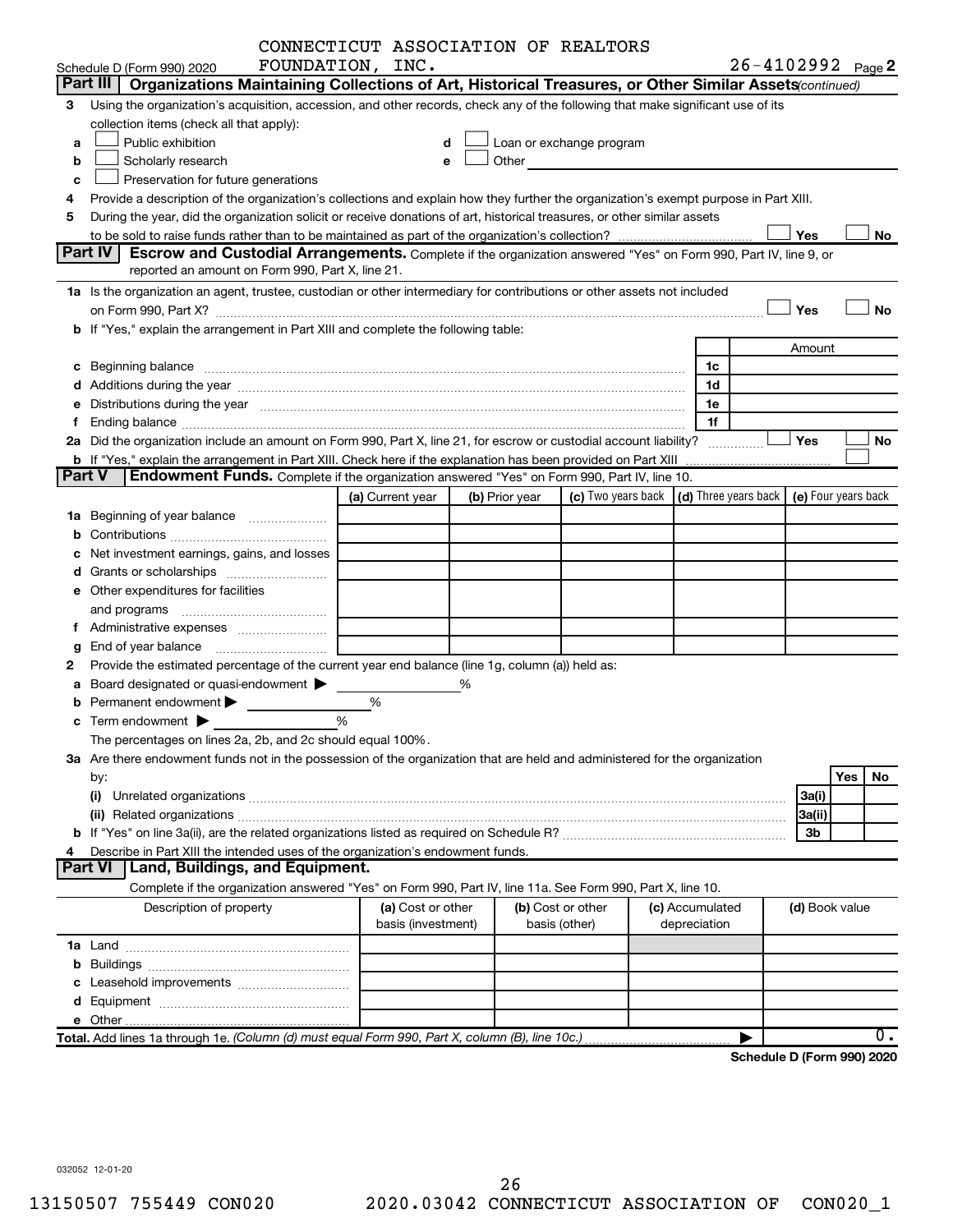|                  |                                                                                                                                                      | CONNECTICUT ASSOCIATION OF REALTORS |                                                           |                   |
|------------------|------------------------------------------------------------------------------------------------------------------------------------------------------|-------------------------------------|-----------------------------------------------------------|-------------------|
|                  | FOUNDATION, INC.<br>Schedule D (Form 990) 2020                                                                                                       |                                     |                                                           | 26-4102992 Page 3 |
| <b>Part VIII</b> | <b>Investments - Other Securities.</b>                                                                                                               |                                     |                                                           |                   |
|                  | Complete if the organization answered "Yes" on Form 990, Part IV, line 11b. See Form 990, Part X, line 12.                                           |                                     |                                                           |                   |
|                  | (a) Description of security or category (including name of security)                                                                                 | (b) Book value                      | (c) Method of valuation: Cost or end-of-year market value |                   |
|                  |                                                                                                                                                      |                                     |                                                           |                   |
|                  |                                                                                                                                                      |                                     |                                                           |                   |
| (3) Other        |                                                                                                                                                      |                                     |                                                           |                   |
| (A)              |                                                                                                                                                      |                                     |                                                           |                   |
| (B)              |                                                                                                                                                      |                                     |                                                           |                   |
| (C)              |                                                                                                                                                      |                                     |                                                           |                   |
| (D)              |                                                                                                                                                      |                                     |                                                           |                   |
| (E)              |                                                                                                                                                      |                                     |                                                           |                   |
| (F)              |                                                                                                                                                      |                                     |                                                           |                   |
| (G)              |                                                                                                                                                      |                                     |                                                           |                   |
| (H)              |                                                                                                                                                      |                                     |                                                           |                   |
|                  | <b>Total.</b> (Col. (b) must equal Form 990, Part X, col. (B) line 12.) $\blacktriangleright$                                                        |                                     |                                                           |                   |
|                  | Part VIII Investments - Program Related.                                                                                                             |                                     |                                                           |                   |
|                  | Complete if the organization answered "Yes" on Form 990, Part IV, line 11c. See Form 990, Part X, line 13.                                           |                                     |                                                           |                   |
|                  | (a) Description of investment                                                                                                                        | (b) Book value                      | (c) Method of valuation: Cost or end-of-year market value |                   |
| (1)              |                                                                                                                                                      |                                     |                                                           |                   |
| (2)              |                                                                                                                                                      |                                     |                                                           |                   |
| (3)              |                                                                                                                                                      |                                     |                                                           |                   |
| (4)              |                                                                                                                                                      |                                     |                                                           |                   |
| (5)              |                                                                                                                                                      |                                     |                                                           |                   |
| (6)              |                                                                                                                                                      |                                     |                                                           |                   |
| (7)              |                                                                                                                                                      |                                     |                                                           |                   |
| (8)              |                                                                                                                                                      |                                     |                                                           |                   |
| (9)              |                                                                                                                                                      |                                     |                                                           |                   |
| Part IX          | <b>Total.</b> (Col. (b) must equal Form 990, Part X, col. (B) line 13.)<br><b>Other Assets.</b>                                                      |                                     |                                                           |                   |
|                  |                                                                                                                                                      |                                     |                                                           |                   |
|                  | Complete if the organization answered "Yes" on Form 990, Part IV, line 11d. See Form 990, Part X, line 15.                                           | (a) Description                     |                                                           | (b) Book value    |
| (1)              |                                                                                                                                                      |                                     |                                                           |                   |
| (2)              |                                                                                                                                                      |                                     |                                                           |                   |
| (3)              |                                                                                                                                                      |                                     |                                                           |                   |
| (4)              |                                                                                                                                                      |                                     |                                                           |                   |
| (5)              |                                                                                                                                                      |                                     |                                                           |                   |
| (6)              |                                                                                                                                                      |                                     |                                                           |                   |
| (7)              |                                                                                                                                                      |                                     |                                                           |                   |
| (8)              |                                                                                                                                                      |                                     |                                                           |                   |
| (9)              |                                                                                                                                                      |                                     |                                                           |                   |
|                  | Total. (Column (b) must equal Form 990, Part X, col. (B) line 15.).                                                                                  |                                     |                                                           |                   |
| Part X           | <b>Other Liabilities.</b>                                                                                                                            |                                     |                                                           |                   |
|                  | Complete if the organization answered "Yes" on Form 990, Part IV, line 11e or 11f. See Form 990, Part X, line 25.                                    |                                     |                                                           |                   |
| 1.               | (a) Description of liability                                                                                                                         |                                     |                                                           | (b) Book value    |
| (1)              | Federal income taxes                                                                                                                                 |                                     |                                                           |                   |
| (2)              |                                                                                                                                                      |                                     |                                                           |                   |
| (3)              |                                                                                                                                                      |                                     |                                                           |                   |
| (4)              |                                                                                                                                                      |                                     |                                                           |                   |
| (5)              |                                                                                                                                                      |                                     |                                                           |                   |
| (6)              |                                                                                                                                                      |                                     |                                                           |                   |
| (7)              |                                                                                                                                                      |                                     |                                                           |                   |
| (8)              |                                                                                                                                                      |                                     |                                                           |                   |
| (9)              |                                                                                                                                                      |                                     |                                                           |                   |
|                  |                                                                                                                                                      |                                     |                                                           |                   |
|                  | 2. Liability for uncertain tax positions. In Part XIII, provide the text of the footnote to the organization's financial statements that reports the |                                     |                                                           |                   |

organization's liability for uncertain tax positions under FASB ASC 740. Check here if the text of the footnote has been provided in Part XIII...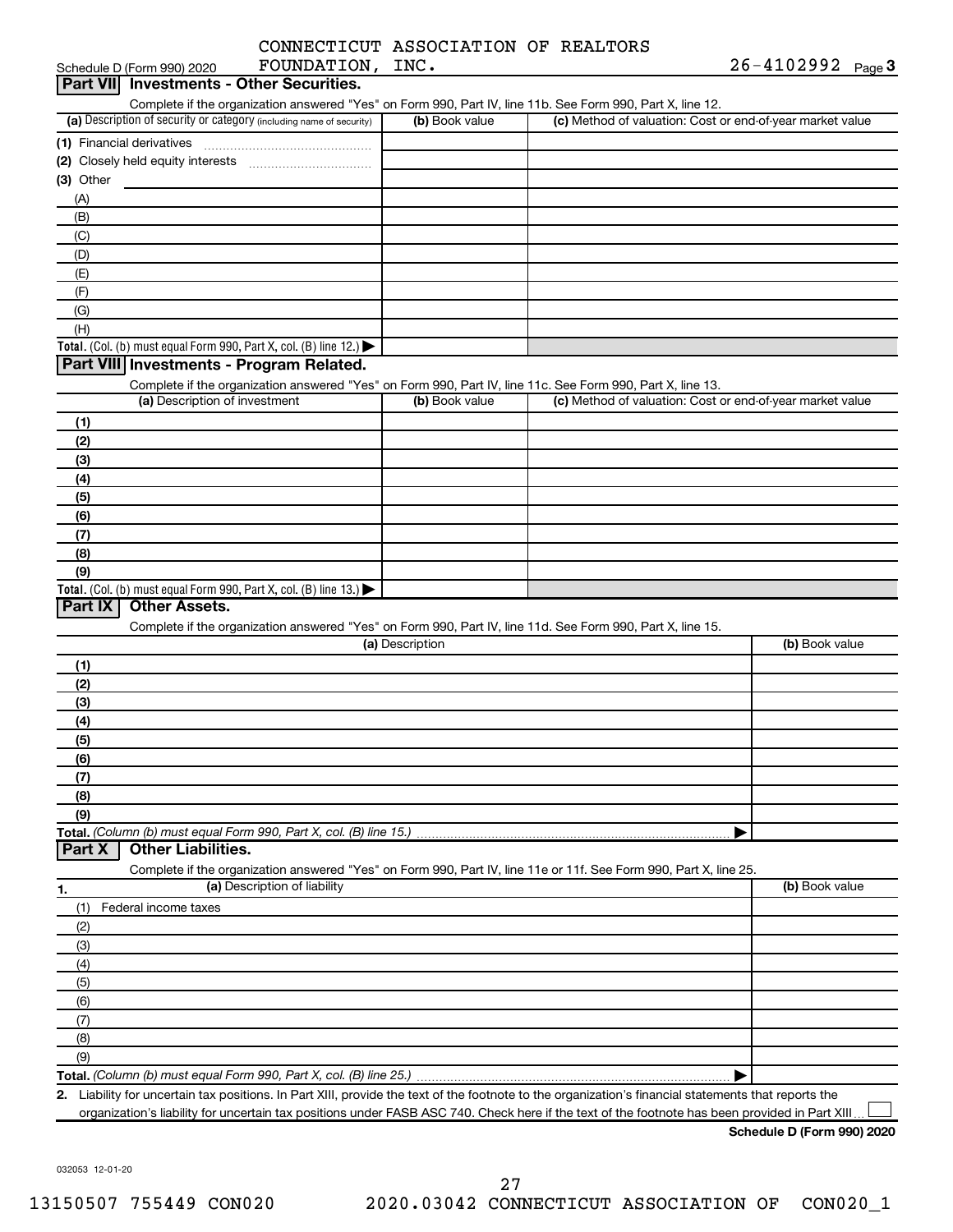|                | CONNECTICUT ASSOCIATION OF REALTORS                                                                                                                          |                |         |                |                   |                           |
|----------------|--------------------------------------------------------------------------------------------------------------------------------------------------------------|----------------|---------|----------------|-------------------|---------------------------|
|                | FOUNDATION, INC.<br>Schedule D (Form 990) 2020                                                                                                               |                |         |                | 26-4102992 Page 4 |                           |
| <b>Part XI</b> | Reconciliation of Revenue per Audited Financial Statements With Revenue per Return.                                                                          |                |         |                |                   |                           |
|                | Complete if the organization answered "Yes" on Form 990, Part IV, line 12a.                                                                                  |                |         |                |                   |                           |
| 1              | Total revenue, gains, and other support per audited financial statements [111] [11] Total revenue, gains, and other support per audited financial statements |                |         | $\mathbf{1}$   |                   | 772,084.                  |
| 2              | Amounts included on line 1 but not on Form 990, Part VIII, line 12:                                                                                          |                |         |                |                   |                           |
| a              |                                                                                                                                                              | 2a             |         |                |                   |                           |
| b              |                                                                                                                                                              | 2 <sub>b</sub> |         |                |                   |                           |
|                |                                                                                                                                                              | 2 <sub>c</sub> |         |                |                   |                           |
| d              |                                                                                                                                                              | 2d             | 20,083. |                |                   |                           |
| e              | Add lines 2a through 2d                                                                                                                                      |                |         | 2е             |                   | 20,083.                   |
| З              | Subtract line 2e from line 1 <b>manufacture in the contract of the 2e</b> from line 1                                                                        |                |         | 3              |                   | 752,001.                  |
| 4              | Amounts included on Form 990, Part VIII, line 12, but not on line 1:                                                                                         |                |         |                |                   |                           |
| a              |                                                                                                                                                              |                | 1,116.  |                |                   |                           |
| b              |                                                                                                                                                              | 4 <sub>b</sub> |         |                |                   |                           |
|                | Add lines 4a and 4b                                                                                                                                          |                |         | 4c             |                   | $\frac{1,116}{753,117}$ . |
| 5              |                                                                                                                                                              |                |         | 5              |                   |                           |
|                | Part XII   Reconciliation of Expenses per Audited Financial Statements With Expenses per Return.                                                             |                |         |                |                   |                           |
|                | Complete if the organization answered "Yes" on Form 990, Part IV, line 12a.                                                                                  |                |         |                |                   |                           |
| 1              |                                                                                                                                                              |                |         | $\blacksquare$ |                   | 772,792.                  |
| 2              | Amounts included on line 1 but not on Form 990, Part IX, line 25:                                                                                            |                |         |                |                   |                           |
| a              |                                                                                                                                                              | 2a             |         |                |                   |                           |
| b              |                                                                                                                                                              | 2 <sub>b</sub> |         |                |                   |                           |
|                |                                                                                                                                                              | 2 <sub>c</sub> |         |                |                   |                           |
|                |                                                                                                                                                              | 2d             | 20,083. |                |                   |                           |
|                | e Add lines 2a through 2d                                                                                                                                    |                |         | 2e             |                   | 20,083.                   |
| 3              |                                                                                                                                                              |                |         | 3              |                   | 752,709.                  |
| 4              | Amounts included on Form 990, Part IX, line 25, but not on line 1:                                                                                           |                |         |                |                   |                           |
| a              |                                                                                                                                                              |                | 1,116.  |                |                   |                           |
| b              |                                                                                                                                                              | 4h             |         |                |                   |                           |
|                | c Add lines 4a and 4b                                                                                                                                        |                |         | 4c             |                   | 1,116.                    |
| 5              |                                                                                                                                                              |                |         | 5              |                   | 753,825.                  |
|                | Part XIII Supplemental Information.                                                                                                                          |                |         |                |                   |                           |

Provide the descriptions required for Part II, lines 3, 5, and 9; Part III, lines 1a and 4; Part IV, lines 1b and 2b; Part V, line 4; Part X, line 2; Part XI, lines 2d and 4b; and Part XII, lines 2d and 4b. Also complete this part to provide any additional information.

### PART XI, LINE 2D - OTHER ADJUSTMENTS:

### OPIOID FUNDRAISING COSTS

### PART XII, LINE 2D - OTHER ADJUSTMENTS:

### OPIOID FUNDRAISING COSTS

032054 12-01-20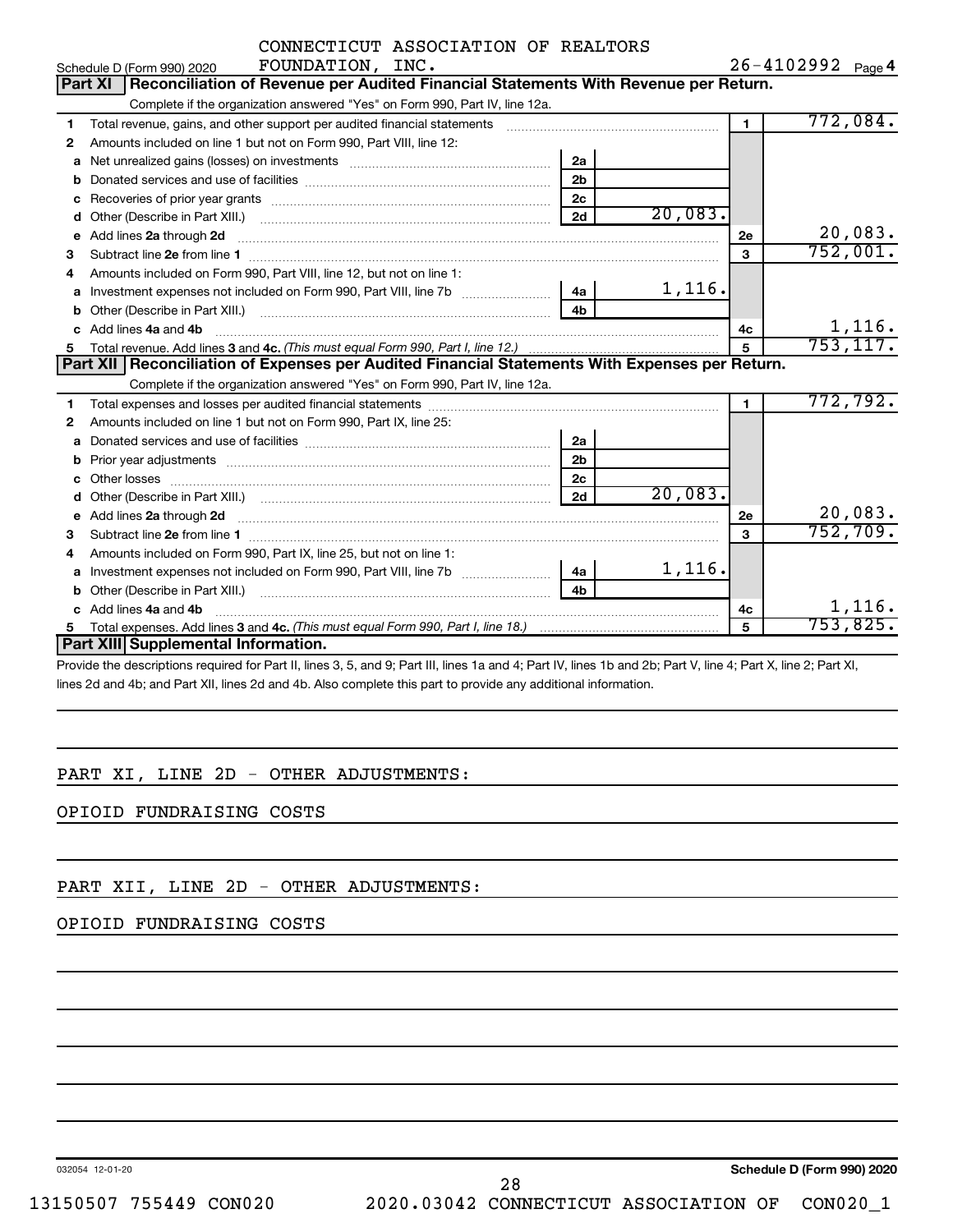| <b>SCHEDULE G</b>                                            |                                  | <b>Supplemental Information Regarding Fundraising or Gaming Activities</b>                                                                                          |     |                                 |                                       |                                   | OMB No. 1545-0047                     |
|--------------------------------------------------------------|----------------------------------|---------------------------------------------------------------------------------------------------------------------------------------------------------------------|-----|---------------------------------|---------------------------------------|-----------------------------------|---------------------------------------|
| (Form 990 or 990-EZ)                                         |                                  | Complete if the organization answered "Yes" on Form 990, Part IV, line 17, 18, or 19, or if the<br>organization entered more than \$15,000 on Form 990-EZ, line 6a. |     |                                 |                                       |                                   |                                       |
| Department of the Treasury                                   |                                  | Attach to Form 990 or Form 990-EZ.                                                                                                                                  |     |                                 |                                       |                                   | <b>Open to Public</b>                 |
| Internal Revenue Service                                     |                                  | $\triangleright$ Go to www.irs.gov/Form990 for instructions and the latest information.                                                                             |     |                                 |                                       |                                   | Inspection                            |
| Name of the organization                                     |                                  | CONNECTICUT ASSOCIATION OF REALTORS<br>FOUNDATION, INC.                                                                                                             |     |                                 |                                       | 26-4102992                        | <b>Employer identification number</b> |
| Part I                                                       |                                  | Fundraising Activities. Complete if the organization answered "Yes" on Form 990, Part IV, line 17. Form 990-EZ filers are not                                       |     |                                 |                                       |                                   |                                       |
| 1.                                                           | required to complete this part.  | Indicate whether the organization raised funds through any of the following activities. Check all that apply.                                                       |     |                                 |                                       |                                   |                                       |
| Mail solicitations<br>а                                      |                                  | е                                                                                                                                                                   |     |                                 | Solicitation of non-government grants |                                   |                                       |
| b                                                            | Internet and email solicitations | f                                                                                                                                                                   |     |                                 | Solicitation of government grants     |                                   |                                       |
| Phone solicitations<br>с                                     |                                  | Special fundraising events<br>g                                                                                                                                     |     |                                 |                                       |                                   |                                       |
| In-person solicitations<br>d                                 |                                  |                                                                                                                                                                     |     |                                 |                                       |                                   |                                       |
|                                                              |                                  | 2 a Did the organization have a written or oral agreement with any individual (including officers, directors, trustees, or                                          |     |                                 |                                       |                                   |                                       |
|                                                              |                                  | key employees listed in Form 990, Part VII) or entity in connection with professional fundraising services?                                                         |     |                                 |                                       |                                   | Yes<br>No                             |
| compensated at least \$5,000 by the organization.            |                                  | b If "Yes," list the 10 highest paid individuals or entities (fundraisers) pursuant to agreements under which the fundraiser is to be                               |     |                                 |                                       |                                   |                                       |
|                                                              |                                  |                                                                                                                                                                     |     | (iii) Did                       |                                       | (v) Amount paid                   | (vi) Amount paid                      |
| (i) Name and address of individual<br>or entity (fundraiser) |                                  | (ii) Activity                                                                                                                                                       |     | fundraiser<br>have custody      | (iv) Gross receipts<br>from activity  | to (or retained by)<br>fundraiser | to (or retained by)                   |
|                                                              |                                  |                                                                                                                                                                     |     | or control of<br>contributions? |                                       | listed in col. (i)                | organization                          |
|                                                              |                                  |                                                                                                                                                                     | Yes | No.                             |                                       |                                   |                                       |
|                                                              |                                  |                                                                                                                                                                     |     |                                 |                                       |                                   |                                       |
|                                                              |                                  |                                                                                                                                                                     |     |                                 |                                       |                                   |                                       |
|                                                              |                                  |                                                                                                                                                                     |     |                                 |                                       |                                   |                                       |
|                                                              |                                  |                                                                                                                                                                     |     |                                 |                                       |                                   |                                       |
|                                                              |                                  |                                                                                                                                                                     |     |                                 |                                       |                                   |                                       |
|                                                              |                                  |                                                                                                                                                                     |     |                                 |                                       |                                   |                                       |
|                                                              |                                  |                                                                                                                                                                     |     |                                 |                                       |                                   |                                       |
|                                                              |                                  |                                                                                                                                                                     |     |                                 |                                       |                                   |                                       |
|                                                              |                                  |                                                                                                                                                                     |     |                                 |                                       |                                   |                                       |
|                                                              |                                  |                                                                                                                                                                     |     |                                 |                                       |                                   |                                       |
|                                                              |                                  |                                                                                                                                                                     |     |                                 |                                       |                                   |                                       |
| Total                                                        |                                  |                                                                                                                                                                     |     |                                 |                                       |                                   |                                       |
| or licensing.                                                |                                  | 3 List all states in which the organization is registered or licensed to solicit contributions or has been notified it is exempt from registration                  |     |                                 |                                       |                                   |                                       |
|                                                              |                                  |                                                                                                                                                                     |     |                                 |                                       |                                   |                                       |
|                                                              |                                  |                                                                                                                                                                     |     |                                 |                                       |                                   |                                       |
|                                                              |                                  |                                                                                                                                                                     |     |                                 |                                       |                                   |                                       |
|                                                              |                                  |                                                                                                                                                                     |     |                                 |                                       |                                   |                                       |
|                                                              |                                  |                                                                                                                                                                     |     |                                 |                                       |                                   |                                       |
|                                                              |                                  |                                                                                                                                                                     |     |                                 |                                       |                                   |                                       |
|                                                              |                                  |                                                                                                                                                                     |     |                                 |                                       |                                   |                                       |
|                                                              |                                  |                                                                                                                                                                     |     |                                 |                                       |                                   |                                       |

**For Paperwork Reduction Act Notice, see the Instructions for Form 990 or 990-EZ. Schedule G (Form 990 or 990-EZ) 2020** LHA

032081 11-25-20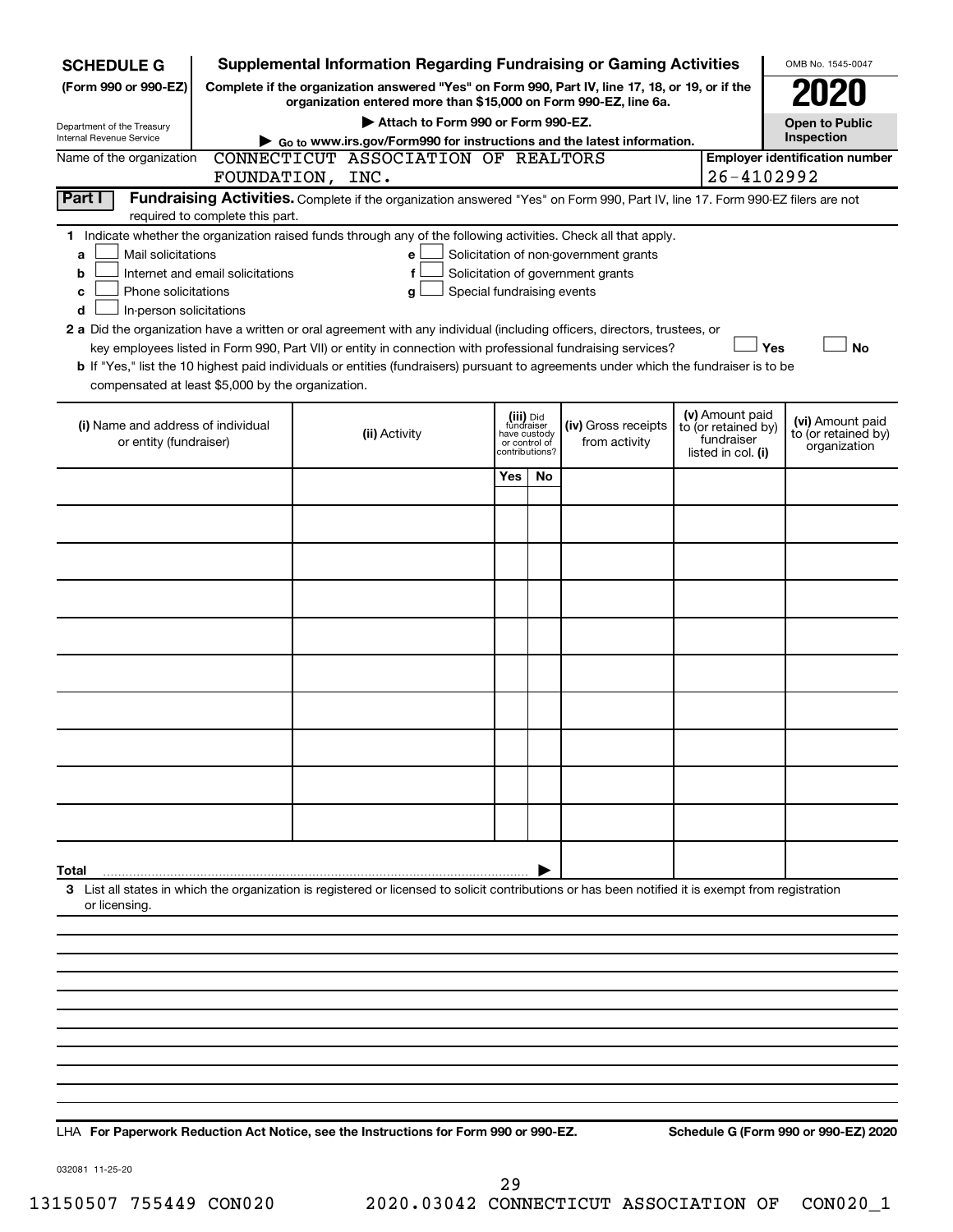#### 26-4102992 Page 2 Schedule G (Form 990 or 990-EZ) 2020  ${\hbox{FOUNDATION}}$  ,  ${\hbox{INC}}$  .  $26-4102992$   ${\hbox{Page}}$

|                 | Part II         | Fundraising Events. Complete if the organization answered "Yes" on Form 990, Part IV, line 18, or reported more than \$15,000<br>of fundraising event contributions and gross income on Form 990-EZ, lines 1 and 6b. List events with gross receipts greater than \$5,000. |                                      |                                                  |                                 |                                                       |
|-----------------|-----------------|----------------------------------------------------------------------------------------------------------------------------------------------------------------------------------------------------------------------------------------------------------------------------|--------------------------------------|--------------------------------------------------|---------------------------------|-------------------------------------------------------|
|                 |                 |                                                                                                                                                                                                                                                                            | (a) Event $#1$<br>OPIOID<br>CAMPAIGN | (b) Event #2                                     | (c) Other events<br><b>NONE</b> | (d) Total events<br>(add col. (a) through<br>col. (c) |
|                 |                 |                                                                                                                                                                                                                                                                            | (event type)                         | (event type)                                     | (total number)                  |                                                       |
| Revenue         | 1.              |                                                                                                                                                                                                                                                                            | 607,078.                             |                                                  |                                 | 607,078.                                              |
|                 |                 |                                                                                                                                                                                                                                                                            | 607,078.                             |                                                  |                                 | 607,078.                                              |
|                 | 3               | Gross income (line 1 minus line 2)                                                                                                                                                                                                                                         |                                      |                                                  |                                 |                                                       |
|                 |                 |                                                                                                                                                                                                                                                                            |                                      |                                                  |                                 |                                                       |
|                 | 5               |                                                                                                                                                                                                                                                                            |                                      |                                                  |                                 |                                                       |
| Direct Expenses | 6               |                                                                                                                                                                                                                                                                            |                                      |                                                  |                                 |                                                       |
|                 | 7               |                                                                                                                                                                                                                                                                            |                                      |                                                  |                                 |                                                       |
|                 | 8               |                                                                                                                                                                                                                                                                            |                                      |                                                  |                                 |                                                       |
|                 | 9               |                                                                                                                                                                                                                                                                            | 20,083.                              |                                                  |                                 | 20,083.                                               |
|                 | 10              |                                                                                                                                                                                                                                                                            |                                      |                                                  |                                 | 20,083.<br>$-20,083.$                                 |
|                 | <b>Part III</b> | Gaming. Complete if the organization answered "Yes" on Form 990, Part IV, line 19, or reported more than                                                                                                                                                                   |                                      |                                                  |                                 |                                                       |
|                 |                 | \$15,000 on Form 990-EZ, line 6a.                                                                                                                                                                                                                                          |                                      |                                                  |                                 |                                                       |
| Revenue         |                 |                                                                                                                                                                                                                                                                            | (a) Bingo                            | (b) Pull tabs/instant<br>bingo/progressive bingo | (c) Other gaming                | (d) Total gaming (add<br>col. (a) through col. (c))   |
|                 |                 |                                                                                                                                                                                                                                                                            |                                      |                                                  |                                 |                                                       |
|                 | 2               |                                                                                                                                                                                                                                                                            |                                      |                                                  |                                 |                                                       |
|                 | 3               |                                                                                                                                                                                                                                                                            |                                      |                                                  |                                 |                                                       |
| Direct Expenses |                 |                                                                                                                                                                                                                                                                            |                                      |                                                  |                                 |                                                       |
|                 |                 |                                                                                                                                                                                                                                                                            |                                      |                                                  |                                 |                                                       |
|                 |                 |                                                                                                                                                                                                                                                                            | Yes<br>%                             | Yes<br>%                                         | Yes<br>%                        |                                                       |
|                 |                 |                                                                                                                                                                                                                                                                            | No                                   | No                                               | No                              |                                                       |
|                 |                 | 7 Direct expense summary. Add lines 2 through 5 in column (d) manufactured expenses summary. Add lines 2 through 5 in column (d)                                                                                                                                           |                                      |                                                  |                                 |                                                       |
|                 |                 |                                                                                                                                                                                                                                                                            |                                      |                                                  |                                 |                                                       |
|                 |                 |                                                                                                                                                                                                                                                                            |                                      |                                                  |                                 |                                                       |
| 9               |                 |                                                                                                                                                                                                                                                                            |                                      |                                                  |                                 | Yes<br><b>No</b>                                      |
|                 |                 |                                                                                                                                                                                                                                                                            |                                      |                                                  |                                 |                                                       |
|                 |                 | 10a Were any of the organization's gaming licenses revoked, suspended, or terminated during the tax year?                                                                                                                                                                  |                                      |                                                  |                                 | Yes<br><b>No</b>                                      |
|                 |                 |                                                                                                                                                                                                                                                                            |                                      |                                                  |                                 |                                                       |
|                 |                 |                                                                                                                                                                                                                                                                            |                                      |                                                  |                                 |                                                       |
|                 |                 | 032082 11-25-20                                                                                                                                                                                                                                                            |                                      |                                                  |                                 | Schedule G (Form 990 or 990-EZ) 2020                  |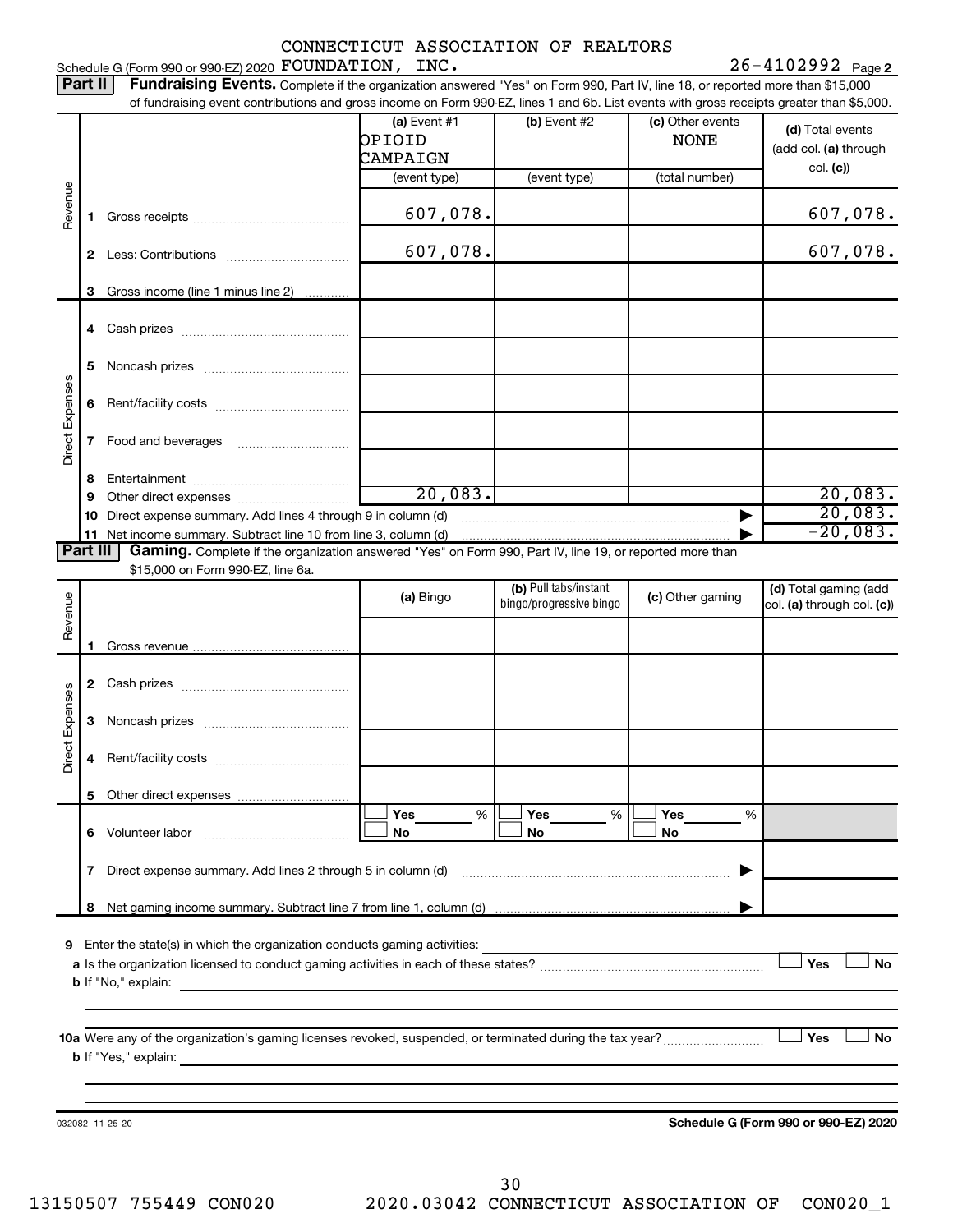|    | CONNECTICUT ASSOCIATION OF REALTORS                                                                                                                                                                                                                                                                                                                                                              |                       |           |
|----|--------------------------------------------------------------------------------------------------------------------------------------------------------------------------------------------------------------------------------------------------------------------------------------------------------------------------------------------------------------------------------------------------|-----------------------|-----------|
|    | Schedule G (Form 990 or 990-EZ) 2020 FOUNDATION, INC.                                                                                                                                                                                                                                                                                                                                            | $26 - 4102992$ Page 3 |           |
|    |                                                                                                                                                                                                                                                                                                                                                                                                  | $\Box$ Yes            | <b>No</b> |
|    | 12 Is the organization a grantor, beneficiary or trustee of a trust, or a member of a partnership or other entity formed                                                                                                                                                                                                                                                                         |                       |           |
|    | 13 Indicate the percentage of gaming activity conducted in:                                                                                                                                                                                                                                                                                                                                      | $\Box$ Yes            | No        |
|    | a The organization's facility <b>contract to the contract of the contract of the contract of the contract of the contract of the contract of the contract of the contract of the contract of the contract of the contract of the</b>                                                                                                                                                             |                       | %         |
|    | b An outside facility www.communications.com/news/communications.com/news/communications.com/news/communicatio                                                                                                                                                                                                                                                                                   | 13b l                 | $\%$      |
|    | 14 Enter the name and address of the person who prepares the organization's gaming/special events books and records:                                                                                                                                                                                                                                                                             |                       |           |
|    | Name $\blacktriangleright$<br><u> 1989 - Johann Barn, mars et al. (b. 1989)</u><br>Address $\triangleright$                                                                                                                                                                                                                                                                                      |                       |           |
|    |                                                                                                                                                                                                                                                                                                                                                                                                  |                       | <b>No</b> |
|    | of gaming revenue retained by the third party $\triangleright$ \$<br>c If "Yes," enter name and address of the third party:                                                                                                                                                                                                                                                                      |                       |           |
|    | Name $\blacktriangleright$<br><u> Alexandria de la contrada de la contrada de la contrada de la contrada de la contrada de la contrada de la c</u><br>Address > <u>Address &gt; Address &gt; Address + Address + Address + Address + Address + Address + Address + Address + Address + Address + Address + Address + Address + Address + Address + Address + Address + Address + Address + A</u> |                       |           |
| 16 | Gaming manager information:                                                                                                                                                                                                                                                                                                                                                                      |                       |           |
|    | Name $\blacktriangleright$<br><u> 1989 - Jan Barbara Barat, martin da basar da basar da basar da basar da basar da basar da basar da basar da b</u>                                                                                                                                                                                                                                              |                       |           |
|    | Gaming manager compensation > \$                                                                                                                                                                                                                                                                                                                                                                 |                       |           |
|    | Description of services provided states and the control of the control of the control of services provided states and the control of the control of the control of the control of the control of the control of the control of                                                                                                                                                                   |                       |           |
|    |                                                                                                                                                                                                                                                                                                                                                                                                  |                       |           |
|    | Director/officer<br>Employee<br>Independent contractor                                                                                                                                                                                                                                                                                                                                           |                       |           |
|    | 17 Mandatory distributions:                                                                                                                                                                                                                                                                                                                                                                      |                       |           |
|    | a Is the organization required under state law to make charitable distributions from the gaming proceeds to                                                                                                                                                                                                                                                                                      |                       |           |
|    | retain the state gaming license?                                                                                                                                                                                                                                                                                                                                                                 | Yes                   | <b>No</b> |
|    | <b>b</b> Enter the amount of distributions required under state law to be distributed to other exempt organizations or spent in the                                                                                                                                                                                                                                                              |                       |           |
|    | organization's own exempt activities during the tax year $\triangleright$ \$<br><b>Part IV</b><br>Supplemental Information. Provide the explanations required by Part I, line 2b, columns (iii) and (v); and Part III, lines 9, 9b, 10b,                                                                                                                                                         |                       |           |
|    | 15b, 15c, 16, and 17b, as applicable. Also provide any additional information. See instructions.                                                                                                                                                                                                                                                                                                 |                       |           |
|    |                                                                                                                                                                                                                                                                                                                                                                                                  |                       |           |
|    |                                                                                                                                                                                                                                                                                                                                                                                                  |                       |           |
|    |                                                                                                                                                                                                                                                                                                                                                                                                  |                       |           |
|    |                                                                                                                                                                                                                                                                                                                                                                                                  |                       |           |
|    |                                                                                                                                                                                                                                                                                                                                                                                                  |                       |           |
|    |                                                                                                                                                                                                                                                                                                                                                                                                  |                       |           |
|    |                                                                                                                                                                                                                                                                                                                                                                                                  |                       |           |
|    |                                                                                                                                                                                                                                                                                                                                                                                                  |                       |           |
|    |                                                                                                                                                                                                                                                                                                                                                                                                  |                       |           |
|    |                                                                                                                                                                                                                                                                                                                                                                                                  |                       |           |
|    |                                                                                                                                                                                                                                                                                                                                                                                                  |                       |           |
|    |                                                                                                                                                                                                                                                                                                                                                                                                  |                       |           |
|    |                                                                                                                                                                                                                                                                                                                                                                                                  |                       |           |
|    |                                                                                                                                                                                                                                                                                                                                                                                                  |                       |           |
|    |                                                                                                                                                                                                                                                                                                                                                                                                  |                       |           |
|    | Schedule G (Form 990 or 990-EZ) 2020<br>032083 11-25-20<br>າ 1                                                                                                                                                                                                                                                                                                                                   |                       |           |

| 13150507 755449 CON02 |  |  |
|-----------------------|--|--|
|-----------------------|--|--|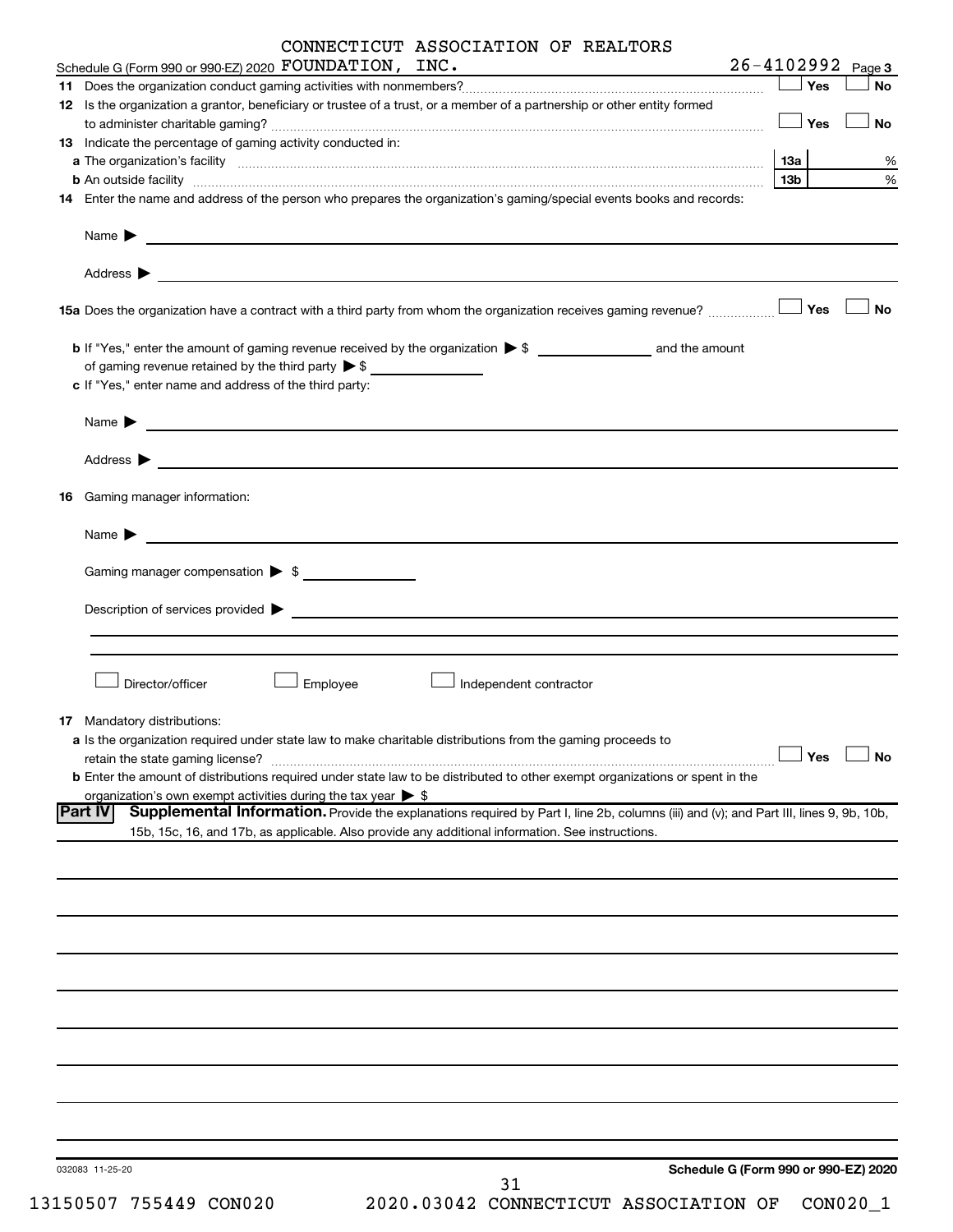|                                                                                                     |                  | CONNECTICUT ASSOCIATION OF REALTORS |                                 |  |
|-----------------------------------------------------------------------------------------------------|------------------|-------------------------------------|---------------------------------|--|
| Schedule G (Form 990 or 990-EZ) FOUNDATION<br><b>Part IV   Supplemental Information</b> (continued) | FOUNDATION, INC. |                                     | 26-4102992 Page 4               |  |
|                                                                                                     |                  |                                     |                                 |  |
|                                                                                                     |                  |                                     |                                 |  |
|                                                                                                     |                  |                                     |                                 |  |
|                                                                                                     |                  |                                     |                                 |  |
|                                                                                                     |                  |                                     |                                 |  |
|                                                                                                     |                  |                                     |                                 |  |
|                                                                                                     |                  |                                     |                                 |  |
|                                                                                                     |                  |                                     |                                 |  |
|                                                                                                     |                  |                                     |                                 |  |
|                                                                                                     |                  |                                     |                                 |  |
|                                                                                                     |                  |                                     |                                 |  |
|                                                                                                     |                  |                                     |                                 |  |
|                                                                                                     |                  |                                     |                                 |  |
|                                                                                                     |                  |                                     |                                 |  |
|                                                                                                     |                  |                                     |                                 |  |
|                                                                                                     |                  |                                     |                                 |  |
|                                                                                                     |                  |                                     |                                 |  |
|                                                                                                     |                  |                                     |                                 |  |
|                                                                                                     |                  |                                     |                                 |  |
|                                                                                                     |                  |                                     |                                 |  |
|                                                                                                     |                  |                                     |                                 |  |
|                                                                                                     |                  |                                     |                                 |  |
|                                                                                                     |                  |                                     |                                 |  |
|                                                                                                     |                  |                                     |                                 |  |
|                                                                                                     |                  |                                     |                                 |  |
|                                                                                                     |                  |                                     |                                 |  |
|                                                                                                     |                  |                                     |                                 |  |
|                                                                                                     |                  |                                     |                                 |  |
|                                                                                                     |                  |                                     |                                 |  |
|                                                                                                     |                  |                                     |                                 |  |
|                                                                                                     |                  |                                     |                                 |  |
|                                                                                                     |                  |                                     |                                 |  |
|                                                                                                     |                  |                                     |                                 |  |
|                                                                                                     |                  |                                     |                                 |  |
|                                                                                                     |                  |                                     |                                 |  |
|                                                                                                     |                  |                                     |                                 |  |
|                                                                                                     |                  |                                     |                                 |  |
|                                                                                                     |                  |                                     |                                 |  |
|                                                                                                     |                  |                                     |                                 |  |
|                                                                                                     |                  |                                     |                                 |  |
|                                                                                                     |                  |                                     |                                 |  |
|                                                                                                     |                  |                                     |                                 |  |
|                                                                                                     |                  |                                     |                                 |  |
|                                                                                                     |                  |                                     |                                 |  |
|                                                                                                     |                  |                                     |                                 |  |
|                                                                                                     |                  |                                     |                                 |  |
|                                                                                                     |                  |                                     | Schedule G (Form 990 or 990-EZ) |  |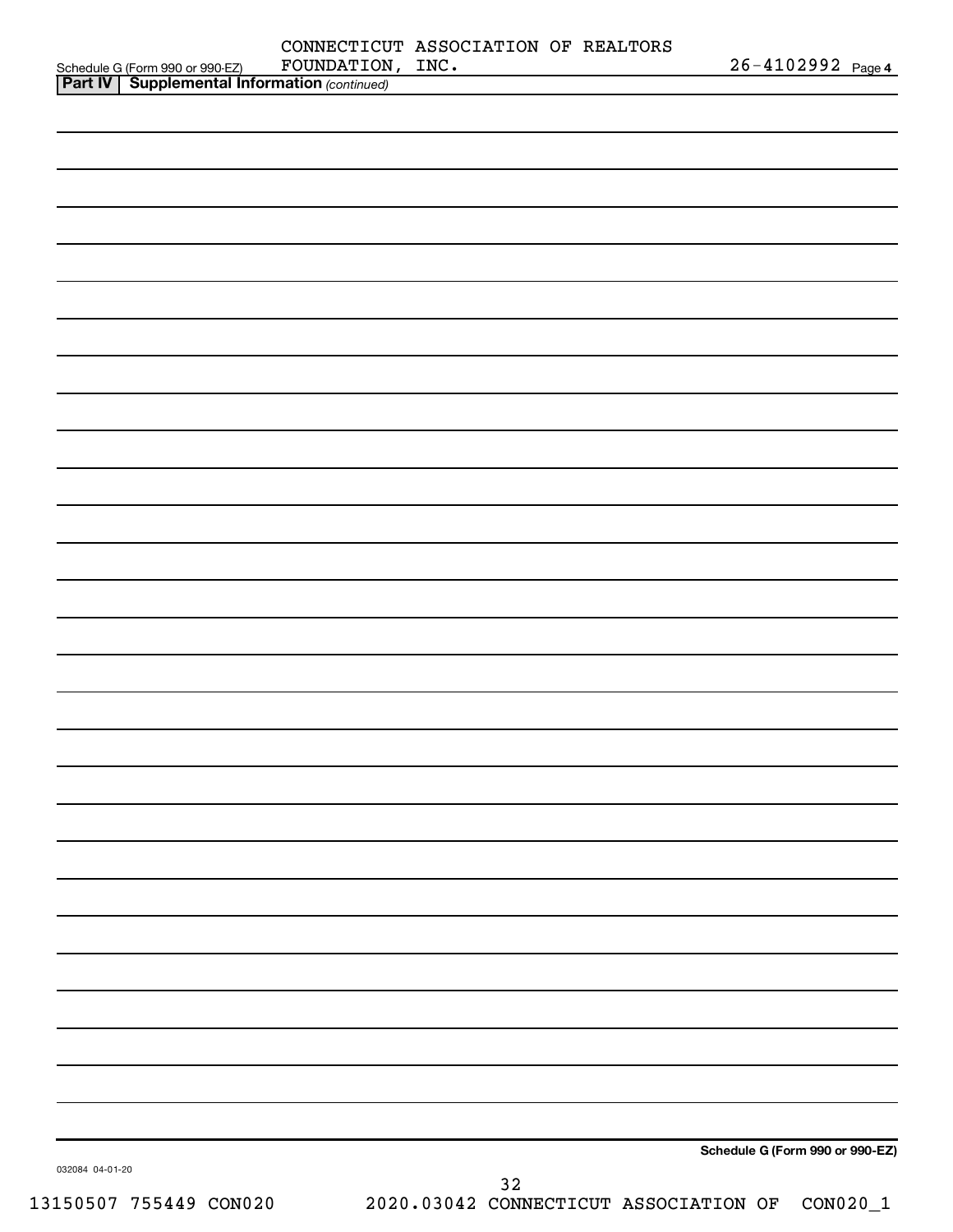| <b>Grants and Other Assistance to Organizations,</b><br><b>SCHEDULE I</b><br>(Form 990)<br>Governments, and Individuals in the United States<br>Complete if the organization answered "Yes" on Form 990, Part IV, line 21 or 22.                                                                              |            |                                     |                                                                              |                                         |                                               |                                          |                                                     |  |
|---------------------------------------------------------------------------------------------------------------------------------------------------------------------------------------------------------------------------------------------------------------------------------------------------------------|------------|-------------------------------------|------------------------------------------------------------------------------|-----------------------------------------|-----------------------------------------------|------------------------------------------|-----------------------------------------------------|--|
| Department of the Treasury<br>Internal Revenue Service                                                                                                                                                                                                                                                        |            |                                     | Attach to Form 990.<br>Go to www.irs.gov/Form990 for the latest information. |                                         |                                               |                                          | <b>Open to Public</b><br>Inspection                 |  |
| Name of the organization<br>FOUNDATION, INC.                                                                                                                                                                                                                                                                  |            | CONNECTICUT ASSOCIATION OF REALTORS |                                                                              |                                         |                                               |                                          | <b>Employer identification number</b><br>26-4102992 |  |
| Part I<br><b>General Information on Grants and Assistance</b>                                                                                                                                                                                                                                                 |            |                                     |                                                                              |                                         |                                               |                                          |                                                     |  |
| Does the organization maintain records to substantiate the amount of the grants or assistance, the grantees' eligibility for the grants or assistance, and the selection<br>$\mathbf 1$<br>Describe in Part IV the organization's procedures for monitoring the use of grant funds in the United States.<br>2 |            |                                     |                                                                              |                                         |                                               |                                          | $ \mathbf{X} $ Yes<br>l No                          |  |
| Part II<br>Grants and Other Assistance to Domestic Organizations and Domestic Governments. Complete if the organization answered "Yes" on Form 990, Part IV, line 21, for any                                                                                                                                 |            |                                     |                                                                              |                                         |                                               |                                          |                                                     |  |
| recipient that received more than \$5,000. Part II can be duplicated if additional space is needed.                                                                                                                                                                                                           |            |                                     |                                                                              |                                         | (f) Method of                                 |                                          |                                                     |  |
| 1 (a) Name and address of organization<br>or government                                                                                                                                                                                                                                                       | (b) EIN    | (c) IRC section<br>(if applicable)  | (d) Amount of<br>cash grant                                                  | (e) Amount of<br>non-cash<br>assistance | valuation (book,<br>FMV, appraisal,<br>other) | (g) Description of<br>noncash assistance | (h) Purpose of grant<br>or assistance               |  |
| CONNECTICUT COALITION TO END<br>HOMELESSNESS - 257 LAWRENCE ST -<br>HARTFORD, CT 06106                                                                                                                                                                                                                        | 06-1126880 |                                     | 79,909                                                                       | 0                                       |                                               |                                          | TO HELP CCEH END<br>HOMELESSNESS IN<br>CONNECTICUT  |  |
| BRIDGES HEALTHCARE . INC.<br>941-949 BRIDGEPORT AVENUE<br>MILFORD, CT 06460                                                                                                                                                                                                                                   | 06-0867978 |                                     | 50,000                                                                       | 0                                       |                                               |                                          | TO MITIGATE EFFECTS OF<br>OPIOID MISUSE DISORDER    |  |
| INTERCOMMUNITY, INC.<br>111 FOUNDERS PLAZA, SUITE 1802<br>EAST HARTFORD, CT 06108                                                                                                                                                                                                                             | 06-0954809 |                                     | 50,000                                                                       | 0                                       |                                               |                                          | TO MITIGATE EFFECTS OF<br>OPIOID MISUSE DISORDER    |  |
| SOUTHEASTERN COUNCIL ON ALCOHOLISM<br>AND DRUG DEPENDENCE, INC. - 37<br>CAMP MEADOW ROAD - LEBANON, CT<br>06249                                                                                                                                                                                               | 06-0860926 |                                     | 50,000                                                                       | 0                                       |                                               |                                          | TO MITIGATE EFFECTS OF<br>OPIOID MISUSE DISORDER    |  |
| QUIET CORNER CARES<br>17 KENNEDY DRIVE<br>PUTNAM, CT 06260                                                                                                                                                                                                                                                    | 84-2201977 |                                     | 50,000                                                                       | $\mathbf 0$                             |                                               |                                          | TO MITIGATE EFFECTS OF<br>OPIOID MISUSE DISORDER    |  |
| COMMUNITY HEALTH RESOURCES<br>2 WATERSIDE CROSSING<br>WINDSOR, CT 06095                                                                                                                                                                                                                                       | 06-6082527 |                                     | 47,250.                                                                      | $\mathbf 0$                             |                                               |                                          | TO MITIGATE EFFECTS OF<br>OPIOID MISUSE DISORDER    |  |
| 3                                                                                                                                                                                                                                                                                                             |            |                                     |                                                                              |                                         |                                               |                                          | 23.                                                 |  |

**For Paperwork Reduction Act Notice, see the Instructions for Form 990. Schedule I (Form 990) 2020** LHA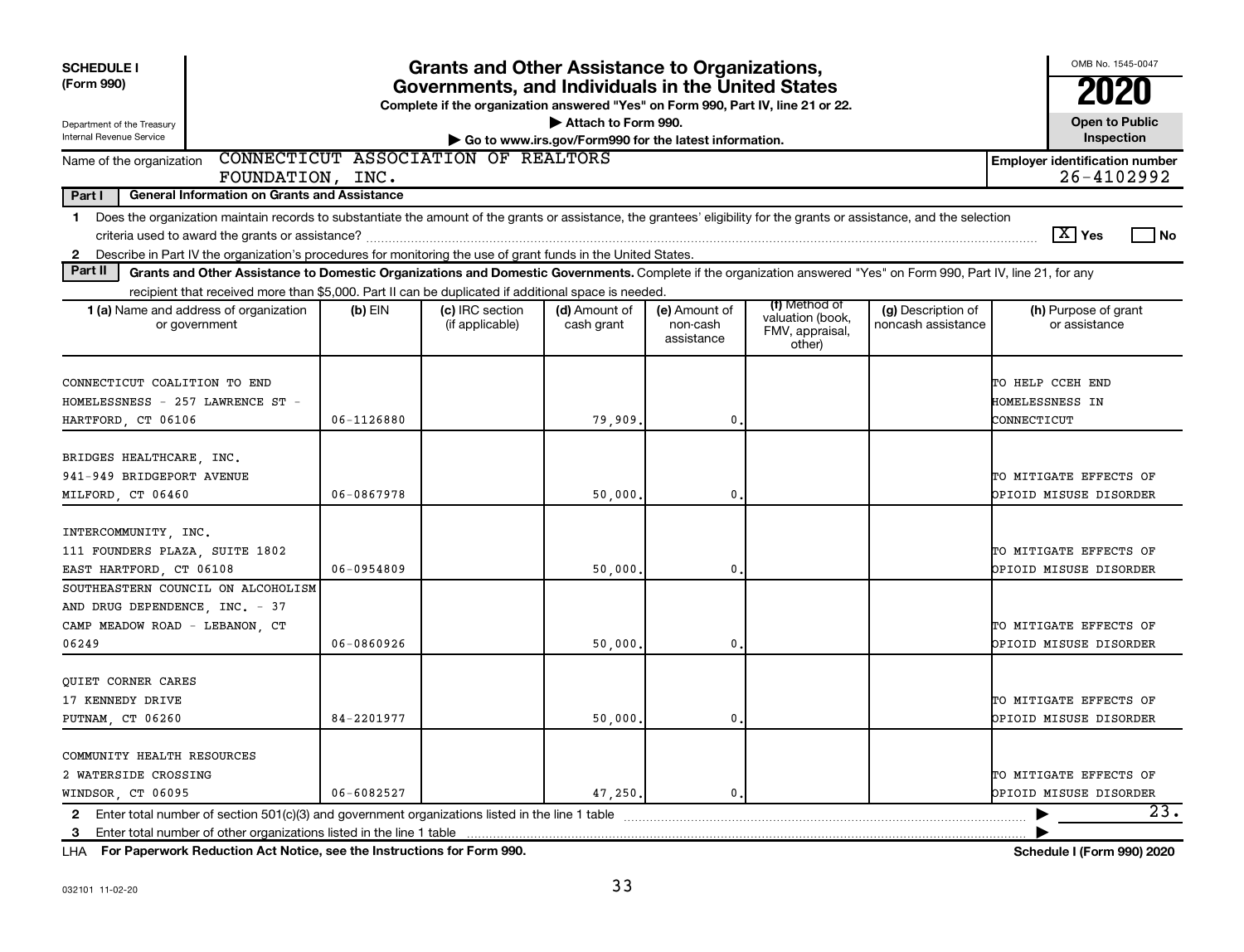Schedule I (Form 990) Page 1 FOUNDATION, INC. 26-4102992

| Part II   Continuation of Grants and Other Assistance to Domestic Organizations and Domestic Governments (Schedule I (Form 990), Part II.) |                |                                  |                             |                                         |                                                                |                                           |                                       |
|--------------------------------------------------------------------------------------------------------------------------------------------|----------------|----------------------------------|-----------------------------|-----------------------------------------|----------------------------------------------------------------|-------------------------------------------|---------------------------------------|
| (a) Name and address of<br>organization or government                                                                                      | $(b)$ EIN      | (c) IRC section<br>if applicable | (d) Amount of<br>cash grant | (e) Amount of<br>non-cash<br>assistance | (f) Method of<br>valuation<br>(book, FMV,<br>appraisal, other) | (g) Description of<br>non-cash assistance | (h) Purpose of grant<br>or assistance |
| CENTRAL NAUGATUCK VALLEY HELP INC                                                                                                          |                |                                  |                             |                                         |                                                                |                                           |                                       |
| 900 WATERTOWN AVENUE                                                                                                                       |                |                                  |                             |                                         |                                                                |                                           | TO MITIGATE EFFECTS OF                |
| WATERBURY, CT 06708                                                                                                                        | 06-0879554     |                                  | 45,000                      | $\mathbf{0}$                            |                                                                |                                           | OPIOID MISUSE DISORDER                |
|                                                                                                                                            |                |                                  |                             |                                         |                                                                |                                           |                                       |
| RECOVERY NETWORK OF PROGRAMS INC.                                                                                                          |                |                                  |                             |                                         |                                                                |                                           |                                       |
| 2 TRAP FALLS                                                                                                                               |                |                                  |                             |                                         |                                                                |                                           | TO MITIGATE EFFECTS OF                |
| SHELTON, CT 06484                                                                                                                          | $06 - 0910080$ |                                  | 40,000                      | $\mathbf{0}$                            |                                                                |                                           | OPIOID MISUSE DISORDER                |
| FAMILY & CHILDREN'S AGENCY                                                                                                                 |                |                                  |                             |                                         |                                                                |                                           |                                       |
| 9 MOTT AVENUE                                                                                                                              |                |                                  |                             |                                         |                                                                |                                           | TO MITIGATE EFFECTS OF                |
| NORWALK, CT 06850                                                                                                                          | 06-0970985     |                                  | 40,000                      | 0.                                      |                                                                |                                           | OPIOID MISUSE DISORDER                |
|                                                                                                                                            |                |                                  |                             |                                         |                                                                |                                           |                                       |
| ST. EDMUND'S RETREAT                                                                                                                       |                |                                  |                             |                                         |                                                                |                                           |                                       |
| 1 ENDERS ISLAND, PO BOX 399                                                                                                                |                |                                  |                             |                                         |                                                                |                                           | TO MITIGATE EFFECTS OF                |
| MYSTIC, CT 06355                                                                                                                           | 56-2409535     |                                  | 35,000                      | 0                                       |                                                                |                                           | OPIOID MISUSE DISORDER                |
|                                                                                                                                            |                |                                  |                             |                                         |                                                                |                                           |                                       |
| GR. HARTFORD HARM REDUCTION                                                                                                                |                |                                  |                             |                                         |                                                                |                                           |                                       |
| COALITION - 28 GRAND STREET -                                                                                                              |                |                                  |                             |                                         |                                                                |                                           | TO MITIGATE EFFECTS OF                |
| HARTFORD, CT 06106                                                                                                                         | 47-4312705     |                                  | 30,000                      | $\mathbf{0}$                            |                                                                |                                           | OPIOID MISUSE DISORDER                |
|                                                                                                                                            |                |                                  |                             |                                         |                                                                |                                           |                                       |
| MIDWESTERN CT COUNCIL OF                                                                                                                   |                |                                  |                             |                                         |                                                                |                                           |                                       |
| ALCOHOLISM - 8 OLD RIDGEFIELD ROAD                                                                                                         |                |                                  |                             |                                         |                                                                |                                           | TO MITIGATE EFFECTS OF                |
| $-$ DANBURY, CT 06810                                                                                                                      | 06-0890278     |                                  | 30,000                      | 0.                                      |                                                                |                                           | OPIOID MISUSE DISORDER                |
| UNITED COMMUNITY & FAMILY SERVICES                                                                                                         |                |                                  |                             |                                         |                                                                |                                           |                                       |
| INC. - 34 EAST TOWN STREET -                                                                                                               |                |                                  |                             |                                         |                                                                |                                           | TO MITIGATE EFFECTS OF                |
| NORWICH, CT 06360                                                                                                                          | $06 - 0653142$ |                                  | 25,000                      | $\mathbf{0}$                            |                                                                |                                           | OPIOID MISUSE DISORDER                |
|                                                                                                                                            |                |                                  |                             |                                         |                                                                |                                           |                                       |
| APT FOUNDATION, INC.                                                                                                                       |                |                                  |                             |                                         |                                                                |                                           |                                       |
| 1 LONG WHARF DRIVE                                                                                                                         |                |                                  |                             |                                         |                                                                |                                           | TO MITIGATE EFFECTS OF                |
| NEW HAVEN, CT 06511                                                                                                                        | 23-7061218     |                                  | 20,000                      | 0.                                      |                                                                |                                           | OPIOID MISUSE DISORDER                |
|                                                                                                                                            |                |                                  |                             |                                         |                                                                |                                           |                                       |
| A PROMISE TO JORDAN                                                                                                                        |                |                                  |                             |                                         |                                                                |                                           |                                       |
| 542 HOPMEADOW STREET #184                                                                                                                  |                |                                  |                             |                                         |                                                                |                                           | TO MITIGATE EFFECTS OF                |
| SIMBSURY, CT 06070                                                                                                                         | 83-3033636     |                                  | 20,000.                     | 0.                                      |                                                                |                                           | OPIOID MISUSE DISORDER                |

**Schedule I (Form 990)**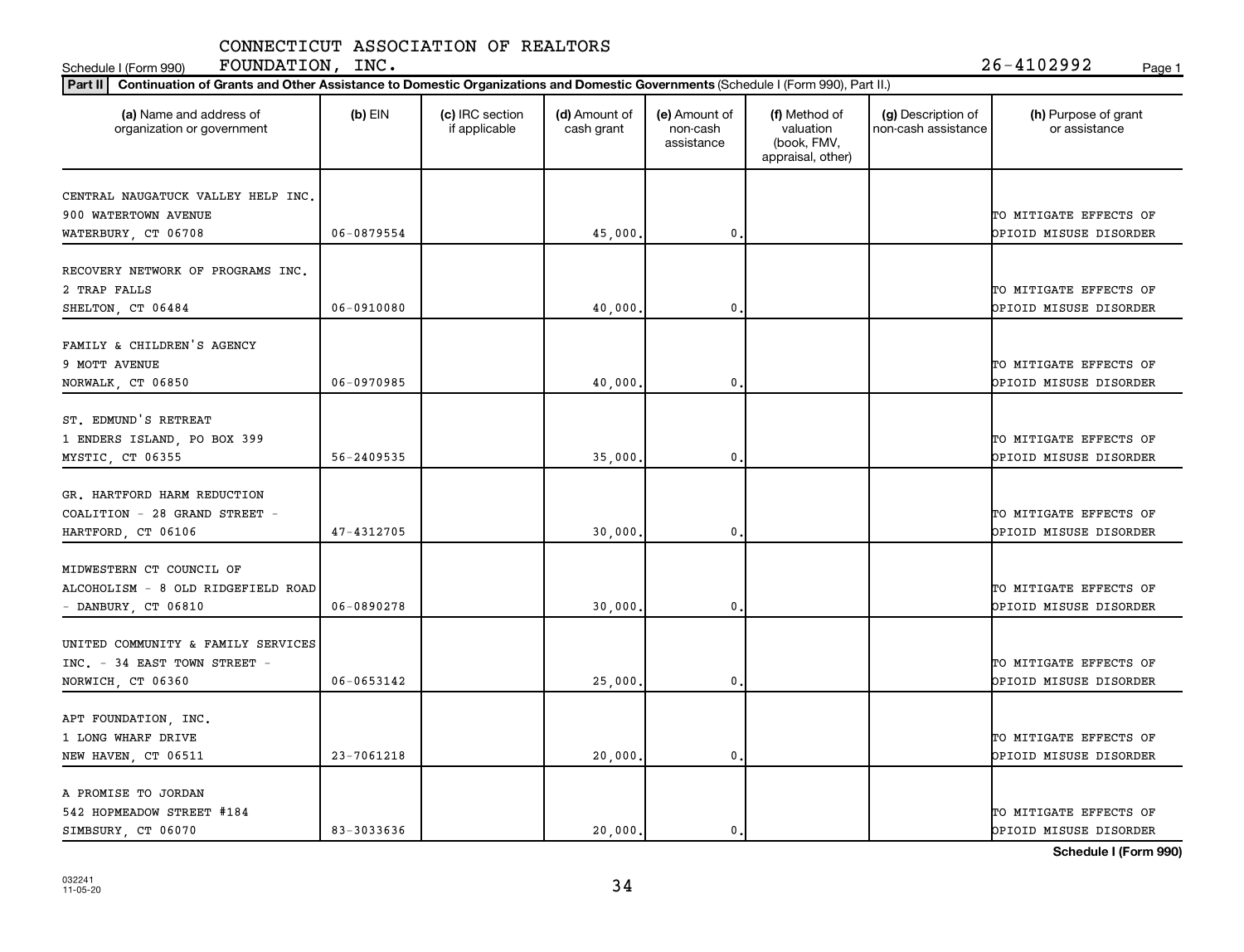Schedule I (Form 990) Page 1

FOUNDATION, INC. 26-4102992

| (a) Name and address of<br>organization or government | $(b)$ EIN      | (c) IRC section<br>if applicable | (d) Amount of<br>cash grant | (e) Amount of<br>non-cash<br>assistance | (f) Method of<br>valuation<br>(book, FMV,<br>appraisal, other) | (g) Description of<br>non-cash assistance | (h) Purpose of grant<br>or assistance |
|-------------------------------------------------------|----------------|----------------------------------|-----------------------------|-----------------------------------------|----------------------------------------------------------------|-------------------------------------------|---------------------------------------|
| RELIANCE HEALTH INC.                                  |                |                                  |                             |                                         |                                                                |                                           |                                       |
| 40 BROADWAY                                           |                |                                  |                             |                                         |                                                                |                                           | TO MITIGATE EFFECTS OF                |
| NORWICH, CT 06360                                     | $06 - 1011343$ |                                  | 10,000                      | $\mathbf 0$ .                           |                                                                |                                           | OPIOID MISUSE DISORDER                |
| SMILE ANYWAY                                          |                |                                  |                             |                                         |                                                                |                                           |                                       |
| 175 MONTOWESE STREET                                  |                |                                  |                             |                                         |                                                                |                                           | TO MITIGATE EFFECTS OF                |
| BRANFORD, CT 06405                                    | 82-3498927     |                                  | 10,000                      | $\mathbf{0}$ .                          |                                                                |                                           | OPIOID MISUSE DISORDER                |
| YOUTH CHALLENGE OF CT, INC.                           |                |                                  |                             |                                         |                                                                |                                           |                                       |
| 15-17 MAY STREET                                      |                |                                  |                             |                                         |                                                                |                                           | TO MITIGATE EFFECTS OF                |
| HARTFORD, CT 06105                                    | 23-7105437     |                                  | 7,000                       | $\mathbf{0}$ .                          |                                                                |                                           | OPIOID MISUSE DISORDER                |
| NEW CANAAN PARENT SUPPORT                             |                |                                  |                             |                                         |                                                                |                                           |                                       |
| GROUP/NEW CANAAN COMMUNITY                            |                |                                  |                             |                                         |                                                                |                                           |                                       |
| FOUNDATION - 25 HEATHER DRIVE -                       |                |                                  |                             |                                         |                                                                |                                           | TO MITIGATE EFFECTS OF                |
| NEW CANAAN, CT 06840                                  | 06-0970466     |                                  | 7,000                       | 0.                                      |                                                                |                                           | OPIOID MISUSE DISORDER                |
| GLORIOUS RECOVERY FOUNDATION                          |                |                                  |                             |                                         |                                                                |                                           |                                       |
| & LIBERATION PROGRAMS                                 |                |                                  |                             |                                         |                                                                |                                           | TO MITIGATE EFFECTS OF                |
| TRUMBULL, CT 06611                                    | 83-2207946     |                                  | 6,000                       | $\mathbf 0$ .                           |                                                                |                                           | OPIOID MISUSE DISORDER                |
|                                                       |                |                                  |                             |                                         |                                                                |                                           |                                       |
| THE C.A.R.E.S. FOUNDATION, INC.                       |                |                                  |                             |                                         |                                                                |                                           |                                       |
| 2 ELM DRIVE                                           |                |                                  |                             |                                         |                                                                |                                           | TO MITIGATE EFFECTS OF                |
| NEWTOWN, CT 06470                                     | 47-4586612     |                                  | 6,000                       | $\mathbf{0}$ .                          |                                                                |                                           | OPIOID MISUSE DISORDER                |
| MERCY HOUSING & SHELTER                               |                |                                  |                             |                                         |                                                                |                                           |                                       |
| CORPORATION - 221 MAIN STREET -                       |                |                                  |                             |                                         |                                                                |                                           | TO MITIGATE EFFECTS OF                |
| HARTFORD, CT 06106                                    | 06-1090211     |                                  | 5,000                       | $\mathbf{0}$ .                          |                                                                |                                           | OPIOID MISUSE DISORDER                |
| CLIFFORD W. BEERS GUIDANCE CLINIC                     |                |                                  |                             |                                         |                                                                |                                           |                                       |
| INC. - 93 EDWARDS STREET - NEW                        |                |                                  |                             |                                         |                                                                |                                           | TO MITIGATE EFFECTS OF                |
| HAVEN, CT 06511                                       | $06 - 0646757$ |                                  | 5,000                       | $\mathbf 0$ .                           |                                                                |                                           | OPIOID MISUSE DISORDER                |
|                                                       |                |                                  |                             |                                         |                                                                |                                           |                                       |
|                                                       |                |                                  |                             |                                         |                                                                |                                           |                                       |
|                                                       |                |                                  |                             |                                         |                                                                |                                           |                                       |

**Schedule I (Form 990)**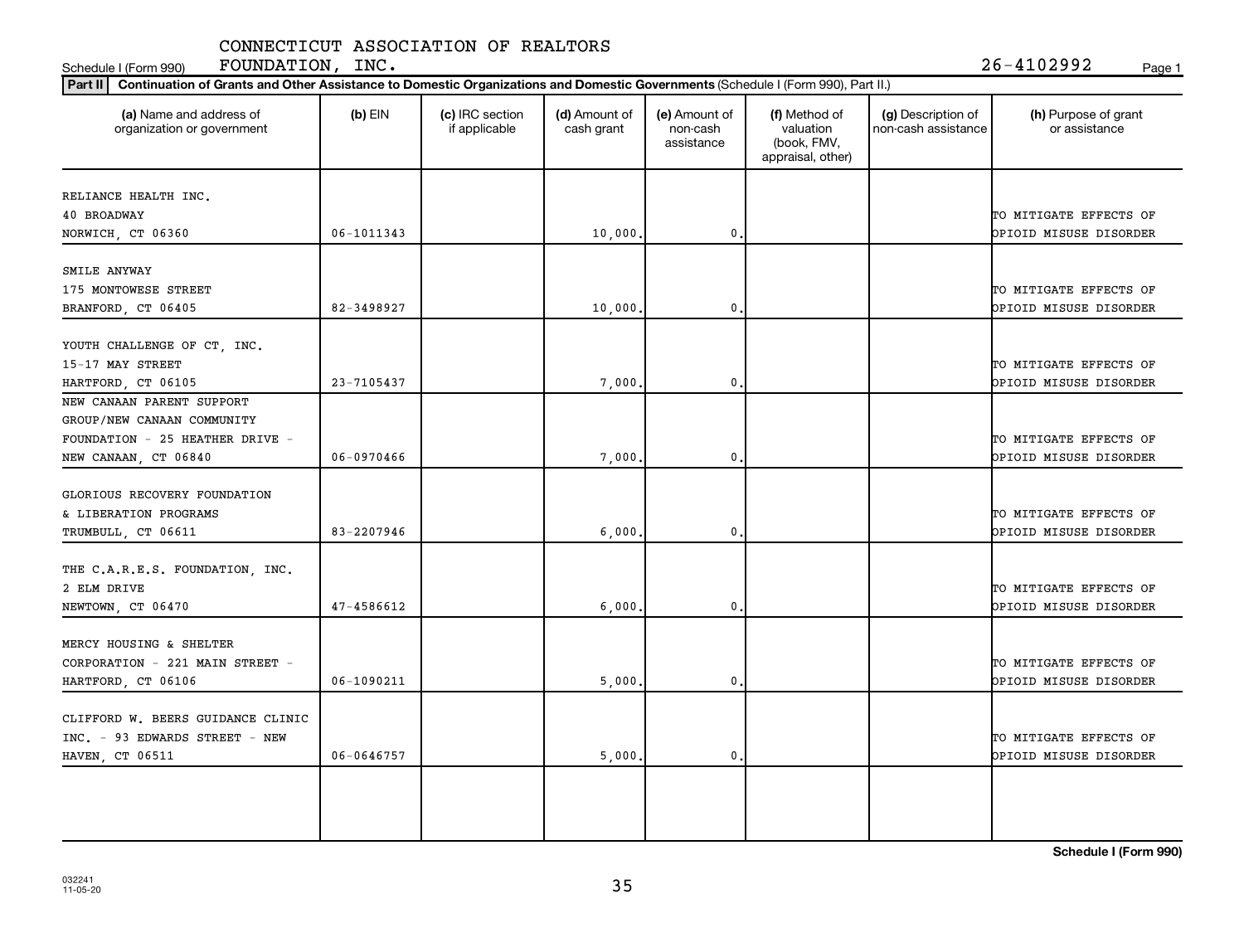#### CONNECTICUT ASSOCIATION OF REALTORS FOUNDATION, INC.

Schedule I (Form 990) 2020 **POUNDATION**, INC.

**2**

Part III | Grants and Other Assistance to Domestic Individuals. Complete if the organization answered "Yes" on Form 990, Part IV, line 22. Part III can be duplicated if additional space is needed.

| (b) Number of<br>recipients | (c) Amount of<br>cash grant | cash assistance | (e) Method of valuation<br>(book, FMV, appraisal, other) | (f) Description of noncash assistance |
|-----------------------------|-----------------------------|-----------------|----------------------------------------------------------|---------------------------------------|
|                             |                             |                 |                                                          |                                       |
|                             |                             | 0.              |                                                          |                                       |
|                             |                             |                 |                                                          |                                       |
|                             |                             |                 |                                                          |                                       |
|                             |                             |                 |                                                          |                                       |
|                             |                             |                 |                                                          |                                       |
|                             |                             |                 |                                                          |                                       |
|                             |                             |                 |                                                          |                                       |
|                             |                             |                 |                                                          |                                       |
|                             |                             |                 |                                                          |                                       |
|                             |                             | 45              | 45,000.                                                  | (d) Amount of non-                    |

Part IV | Supplemental Information. Provide the information required in Part I, line 2; Part III, column (b); and any other additional information.

PART I, LINE 2:

THE FOUNDATION PROVIDES ASSISTANCE TO INDIVIDUALS IN THE FORM OF

SCHOLARSHIP MONEY AND REQUIRES PROOF OF ACCEPTANCE TO A DEGREE-GRANTING

INSTITUTION. THE FOUNDATION PROVIDES OTHER ASSISTANCE (DISASTER RELIEF,

FOR EXAMPLE) TO OTHER  $501(C)(3)$  ORGANIZATION WHOSE MISSION IS CONSISTENT

WITH THAT OF THE FOUNDATION.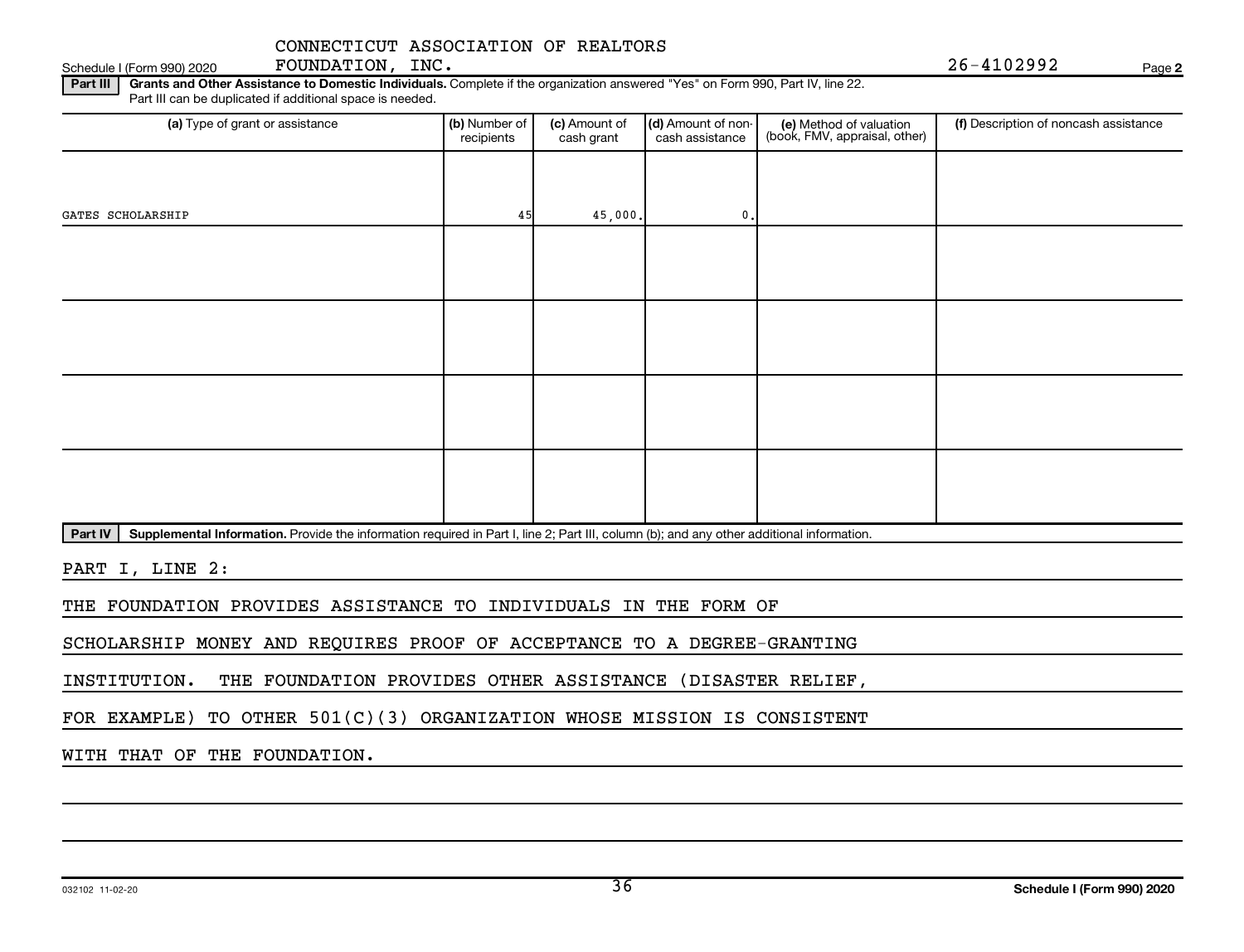|    | <b>Compensation Information</b><br><b>SCHEDULE J</b>                                       |                                                                                                                        |                                       |                            |     |                         |
|----|--------------------------------------------------------------------------------------------|------------------------------------------------------------------------------------------------------------------------|---------------------------------------|----------------------------|-----|-------------------------|
|    | (Form 990)                                                                                 | For certain Officers, Directors, Trustees, Key Employees, and Highest                                                  |                                       | 2020                       |     |                         |
|    |                                                                                            | <b>Compensated Employees</b>                                                                                           |                                       |                            |     |                         |
|    | Department of the Treasury                                                                 | Complete if the organization answered "Yes" on Form 990, Part IV, line 23.<br>Attach to Form 990.                      |                                       | <b>Open to Public</b>      |     |                         |
|    | Internal Revenue Service                                                                   | Go to www.irs.gov/Form990 for instructions and the latest information.                                                 |                                       | Inspection                 |     |                         |
|    | Name of the organization                                                                   | CONNECTICUT ASSOCIATION OF REALTORS                                                                                    | <b>Employer identification number</b> |                            |     |                         |
|    |                                                                                            | FOUNDATION, INC.                                                                                                       |                                       | 26-4102992                 |     |                         |
|    | Part I                                                                                     | <b>Questions Regarding Compensation</b>                                                                                |                                       |                            |     |                         |
|    |                                                                                            |                                                                                                                        |                                       |                            | Yes | No                      |
| 1a |                                                                                            | Check the appropriate box(es) if the organization provided any of the following to or for a person listed on Form 990, |                                       |                            |     |                         |
|    |                                                                                            | Part VII, Section A, line 1a. Complete Part III to provide any relevant information regarding these items.             |                                       |                            |     |                         |
|    | First-class or charter travel                                                              | Housing allowance or residence for personal use                                                                        |                                       |                            |     |                         |
|    | Travel for companions<br>Payments for business use of personal residence                   |                                                                                                                        |                                       |                            |     |                         |
|    | Health or social club dues or initiation fees<br>Tax indemnification and gross-up payments |                                                                                                                        |                                       |                            |     |                         |
|    | Discretionary spending account<br>Personal services (such as maid, chauffeur, chef)        |                                                                                                                        |                                       |                            |     |                         |
|    |                                                                                            |                                                                                                                        |                                       |                            |     |                         |
|    |                                                                                            | <b>b</b> If any of the boxes on line 1a are checked, did the organization follow a written policy regarding payment or |                                       |                            |     |                         |
|    |                                                                                            |                                                                                                                        |                                       | 1b                         |     |                         |
| 2  |                                                                                            | Did the organization require substantiation prior to reimbursing or allowing expenses incurred by all directors,       |                                       |                            |     |                         |
|    |                                                                                            |                                                                                                                        |                                       | $\mathbf{2}$               |     |                         |
|    |                                                                                            |                                                                                                                        |                                       |                            |     |                         |
| З  |                                                                                            | Indicate which, if any, of the following the organization used to establish the compensation of the organization's     |                                       |                            |     |                         |
|    |                                                                                            | CEO/Executive Director. Check all that apply. Do not check any boxes for methods used by a related organization to     |                                       |                            |     |                         |
|    |                                                                                            | establish compensation of the CEO/Executive Director, but explain in Part III.                                         |                                       |                            |     |                         |
|    | Compensation committee                                                                     | Written employment contract                                                                                            |                                       |                            |     |                         |
|    |                                                                                            | Independent compensation consultant<br>Compensation survey or study                                                    |                                       |                            |     |                         |
|    |                                                                                            | Form 990 of other organizations<br>Approval by the board or compensation committee                                     |                                       |                            |     |                         |
| 4  |                                                                                            | During the year, did any person listed on Form 990, Part VII, Section A, line 1a, with respect to the filing           |                                       |                            |     |                         |
|    | organization or a related organization:                                                    |                                                                                                                        |                                       |                            |     |                         |
| а  |                                                                                            | Receive a severance payment or change-of-control payment?                                                              |                                       | 4a                         |     | х                       |
| b  |                                                                                            |                                                                                                                        |                                       | 4b                         |     | $\overline{\textbf{x}}$ |
| c  |                                                                                            |                                                                                                                        |                                       | 4c                         |     | $\overline{\textbf{x}}$ |
|    |                                                                                            | If "Yes" to any of lines 4a-c, list the persons and provide the applicable amounts for each item in Part III.          |                                       |                            |     |                         |
|    |                                                                                            |                                                                                                                        |                                       |                            |     |                         |
|    |                                                                                            | Only section 501(c)(3), 501(c)(4), and 501(c)(29) organizations must complete lines 5-9.                               |                                       |                            |     |                         |
|    |                                                                                            | For persons listed on Form 990, Part VII, Section A, line 1a, did the organization pay or accrue any compensation      |                                       |                            |     |                         |
|    | contingent on the revenues of:                                                             |                                                                                                                        |                                       |                            |     |                         |
|    |                                                                                            |                                                                                                                        |                                       | 5а                         |     | х                       |
|    |                                                                                            |                                                                                                                        |                                       | 5b                         |     | х                       |
|    |                                                                                            | If "Yes" on line 5a or 5b, describe in Part III.                                                                       |                                       |                            |     |                         |
|    |                                                                                            | 6 For persons listed on Form 990, Part VII, Section A, line 1a, did the organization pay or accrue any compensation    |                                       |                            |     |                         |
|    | contingent on the net earnings of:                                                         |                                                                                                                        |                                       |                            |     |                         |
|    |                                                                                            |                                                                                                                        |                                       | 6a                         |     | х                       |
|    |                                                                                            |                                                                                                                        |                                       | 6b                         |     | х                       |
|    |                                                                                            | If "Yes" on line 6a or 6b, describe in Part III.                                                                       |                                       |                            |     |                         |
|    |                                                                                            | 7 For persons listed on Form 990, Part VII, Section A, line 1a, did the organization provide any nonfixed payments     |                                       |                            |     |                         |
|    |                                                                                            |                                                                                                                        |                                       | 7                          |     | х                       |
|    |                                                                                            | 8 Were any amounts reported on Form 990, Part VII, paid or accrued pursuant to a contract that was subject to the      |                                       |                            |     |                         |
|    |                                                                                            |                                                                                                                        |                                       | 8                          |     | х                       |
| 9. |                                                                                            | If "Yes" on line 8, did the organization also follow the rebuttable presumption procedure described in                 |                                       |                            |     |                         |
|    |                                                                                            |                                                                                                                        |                                       | 9                          |     |                         |
|    |                                                                                            | LHA For Paperwork Reduction Act Notice, see the Instructions for Form 990.                                             |                                       | Schedule J (Form 990) 2020 |     |                         |

032111 12-07-20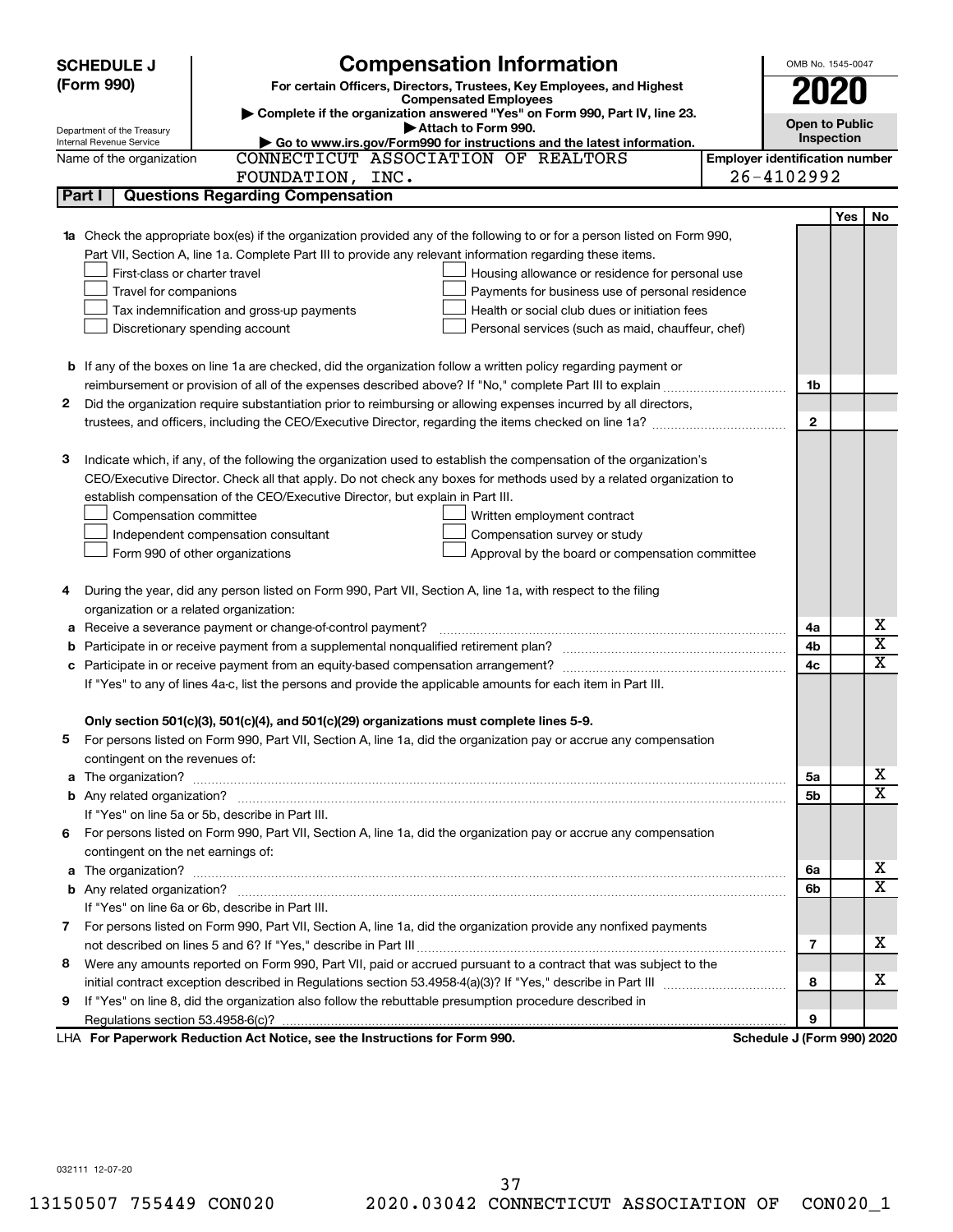Schedule J (Form 990) 2020 Page FOUNDATION, INC. 26-4102992

Part II | Officers, Directors, Trustees, Key Employees, and Highest Compensated Employees. Use duplicate copies if additional space is needed.

For each individual whose compensation must be reported on Schedule J, report compensation from the organization on row (i) and from related organizations, described in the instructions, on row (ii). Do not list any individuals that aren't listed on Form 990, Part VII.

Note: The sum of columns (B)(i)-(iii) for each listed individual must equal the total amount of Form 990, Part VII, Section A, line 1a, applicable column (D) and (E) amounts for that individual.

|                              |                          | (B) Breakdown of W-2 and/or 1099-MISC compensation |                                           | (C) Retirement and             | (D) Nontaxable   | (E) Total of columns      | (F) Compensation                                           |
|------------------------------|--------------------------|----------------------------------------------------|-------------------------------------------|--------------------------------|------------------|---------------------------|------------------------------------------------------------|
| (A) Name and Title           | (i) Base<br>compensation | (ii) Bonus &<br>incentive<br>compensation          | (iii) Other<br>reportable<br>compensation | other deferred<br>compensation | benefits         | $(B)(i)-(D)$              | in column (B)<br>reported as deferred<br>on prior Form 990 |
| BUTTS, CYNTHIA<br>(1)<br>(i) | $\overline{0}$ .         | $\overline{\mathbf{0}}$ .                          | $\overline{\mathbf{0}}$ .                 | $\overline{0}$ .               | $\overline{0}$ . | $\overline{\mathbf{0}}$ . | $\overline{\mathbf{0}}$ .                                  |
| EX-OFFICIO TRUSTEE<br>(ii)   | 251, 315.                | 19,833.                                            | 8,400.                                    | $\overline{0}$ .               | 21,313.          | 300, 861.                 | $\overline{0}$ .                                           |
| $(\sf{i})$                   |                          |                                                    |                                           |                                |                  |                           |                                                            |
| (ii)                         |                          |                                                    |                                           |                                |                  |                           |                                                            |
| $(\sf{i})$                   |                          |                                                    |                                           |                                |                  |                           |                                                            |
| (ii)                         |                          |                                                    |                                           |                                |                  |                           |                                                            |
| $(\sf{i})$                   |                          |                                                    |                                           |                                |                  |                           |                                                            |
| (ii)                         |                          |                                                    |                                           |                                |                  |                           |                                                            |
| $(\sf{i})$                   |                          |                                                    |                                           |                                |                  |                           |                                                            |
| (ii)                         |                          |                                                    |                                           |                                |                  |                           |                                                            |
| $(\sf{i})$<br>(ii)           |                          |                                                    |                                           |                                |                  |                           |                                                            |
| $(\sf{i})$                   |                          |                                                    |                                           |                                |                  |                           |                                                            |
| (ii)                         |                          |                                                    |                                           |                                |                  |                           |                                                            |
| $(\sf{i})$                   |                          |                                                    |                                           |                                |                  |                           |                                                            |
| (ii)                         |                          |                                                    |                                           |                                |                  |                           |                                                            |
| $(\sf{i})$                   |                          |                                                    |                                           |                                |                  |                           |                                                            |
| (ii)                         |                          |                                                    |                                           |                                |                  |                           |                                                            |
| $(\sf{i})$                   |                          |                                                    |                                           |                                |                  |                           |                                                            |
| (ii)                         |                          |                                                    |                                           |                                |                  |                           |                                                            |
| $(\sf{i})$                   |                          |                                                    |                                           |                                |                  |                           |                                                            |
| (ii)                         |                          |                                                    |                                           |                                |                  |                           |                                                            |
| $(\sf{i})$                   |                          |                                                    |                                           |                                |                  |                           |                                                            |
| (ii)                         |                          |                                                    |                                           |                                |                  |                           |                                                            |
| $(\sf{i})$                   |                          |                                                    |                                           |                                |                  |                           |                                                            |
| (ii)<br>$(\sf{i})$           |                          |                                                    |                                           |                                |                  |                           |                                                            |
| (ii)                         |                          |                                                    |                                           |                                |                  |                           |                                                            |
| $(\sf{i})$                   |                          |                                                    |                                           |                                |                  |                           |                                                            |
| (ii)                         |                          |                                                    |                                           |                                |                  |                           |                                                            |
| $(\sf{i})$                   |                          |                                                    |                                           |                                |                  |                           |                                                            |
| <u>(ii)</u>                  |                          |                                                    |                                           |                                |                  |                           |                                                            |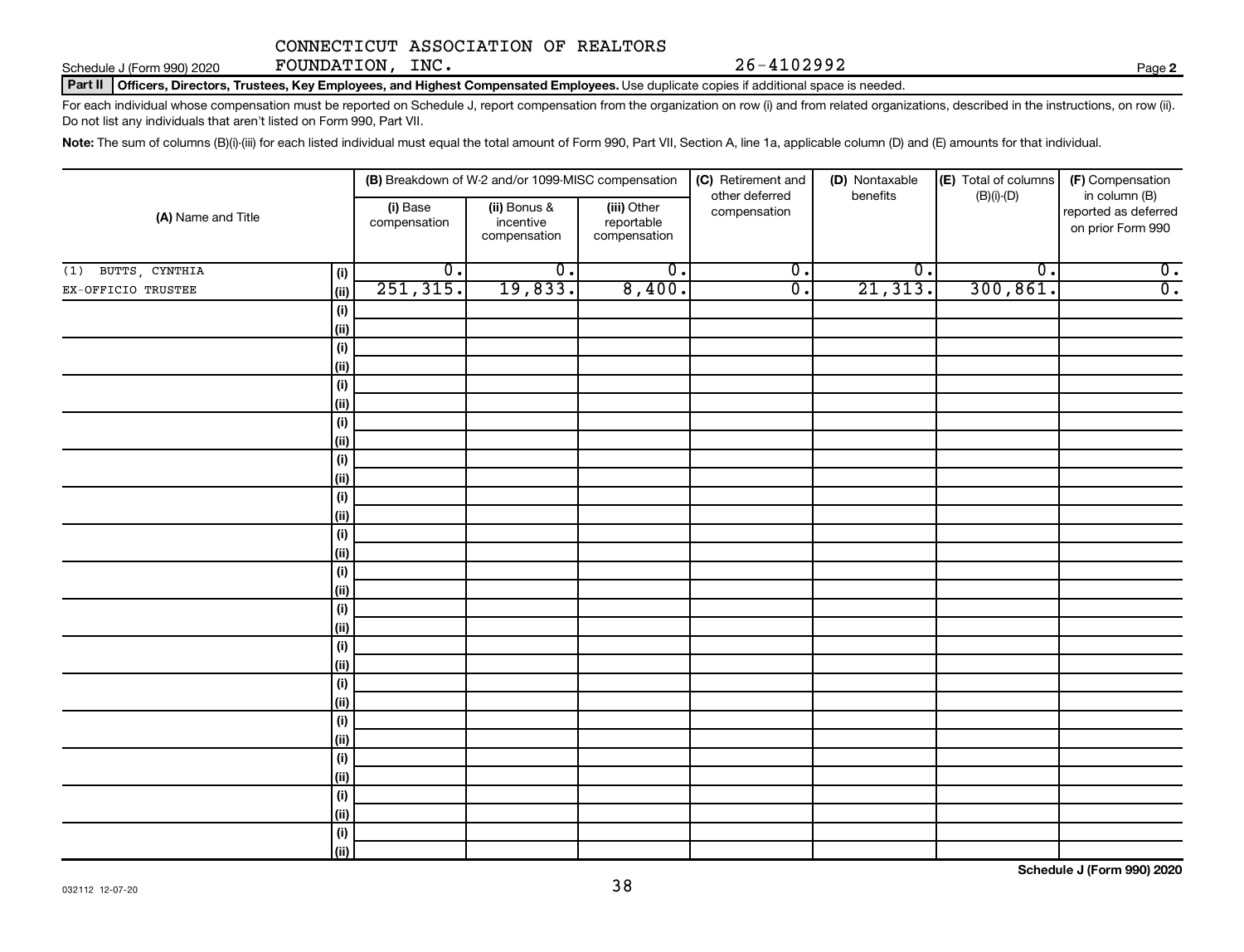#### **Part III Supplemental Information**

Provide the information, explanation, or descriptions required for Part I, lines 1a, 1b, 3, 4a, 4b, 4c, 5a, 5b, 6a, 6b, 7, and 8, and for Part II. Also complete this part for any additional information.

PART I, LINE 3:

CONNECTICUT ASSOCIATION OF REALTORS, INC. USES WRITTEN EMPLOYMENT CONTRACT,

COMPENSATION SURVEY OR STUDY, AND APPROVAL BY THE BOARD OR COMPENSATION

COMMITTEE TO ESTABLISH COMPENSATION OF THE ORGANIZATION'S OFFICERS.

**Schedule J (Form 990) 2020**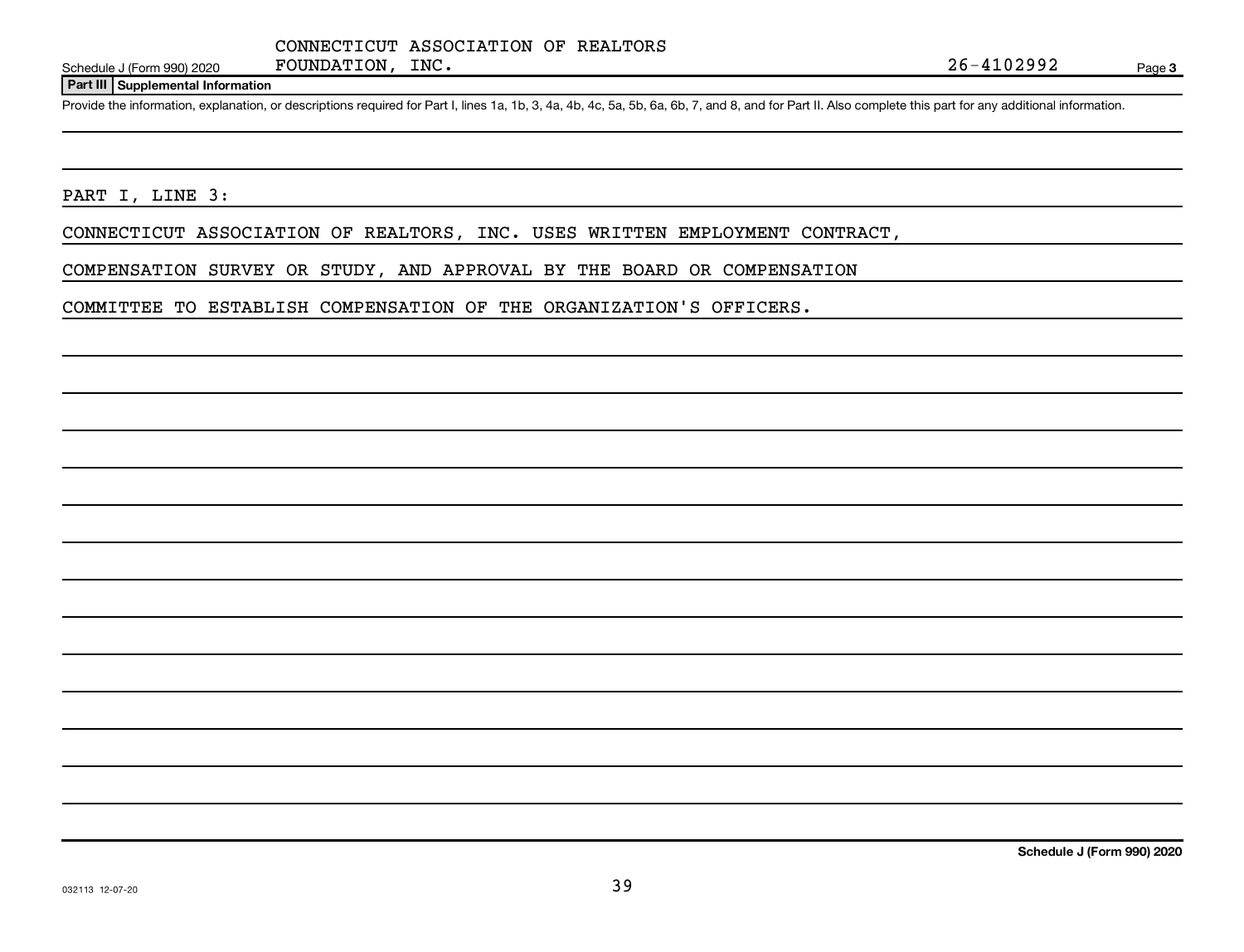**(Form 990 or 990-EZ)**

Department of the Treasury Internal Revenue Service Name of the organization

**Complete to provide information for responses to specific questions on Form 990 or 990-EZ or to provide any additional information. | Attach to Form 990 or 990-EZ. | Go to www.irs.gov/Form990 for the latest information. SCHEDULE O Supplemental Information to Form 990 or 990-EZ 2020**<br>(Form 990 or 990-EZ) Complete to provide information for responses to specific questions on



FOUNDATION, INC. 26-4102992

FORM 990, PART I, LINE 1, DESCRIPTION OF ORGANIZATION MISSION:

501(C)(3) OF THE INTERNAL REVENUE CODE FOR CHARITABLE, RELIGIOUS,

CONNECTICUT ASSOCIATION OF REALTORS

EDUCATIONAL, AND SCIENTIFIC PURPOSES AND TO FUND SCHOLARSHIPS FOR

PERSONS ATTENDING, OR PLANNING TO ATTEND, AN INSTITUTION OF HIGHER

EDUCATION AND TO PROVIDE AWARDS FOR ACADEMIC PERFORMANCE. TO BE GOOD

NEIGHBORS TO OUR MEMBERS, OUR COMMUNITIES, AND THE WORLD

FORM 990, PART III, LINE 2, NEW PROGRAM SERVICES:

FOUNDATION DISTRIBUTED GRANTS TO 501(C)(3) ORGANIZATIONS WHO ARE

MITIGATING EFFECTS OF OPIOID MISUSE DISORDER IN THE STATE THROUGH

PREVENTION, TREATMENT, RECOVERY AND/OR REDUCING THE STIGMA.

FORM 990, PART III, LINE 4D, OTHER PROGRAM SERVICES:

DISASTER RELIEF: BOARD APPROVED GRANTS PROVIDED TO ORGANIZATIONS TO

ASSIST WITH DISASTER RELIEF

EXPENSES \$ 28,800. INCLUDING GRANTS OF \$ 28,800. REVENUE \$ 0.

FORM 990, PART VI, SECTION B, LINE 11B:

THE FORM 990 IS REVIEWED BY THE FINANCE COMMITTEE AND IS SUBMITTED TO THE

EXECUTIVE COMMITTEE PRIOR TO FILING. IT IS ALSO PROVIDED TO THE ENTIRE

GOVERNING BODY PRIOR TO FILING.

FORM 990, PART VI, SECTION B, LINE 12C:

THE CONFLICT OF INTEREST POLICY IS ON EVERY MEETING NOTICE, INTRODUCED AT

THE FIRST BOARD MEETING ANNUALLY AND IS PART OF THE NEW TRUSTEE ORIENTATION

### PROCESS

032211 11-20-20 **For Paperwork Reduction Act Notice, see the Instructions for Form 990 or 990-EZ. Schedule O (Form 990 or 990-EZ) 2020** LHA

40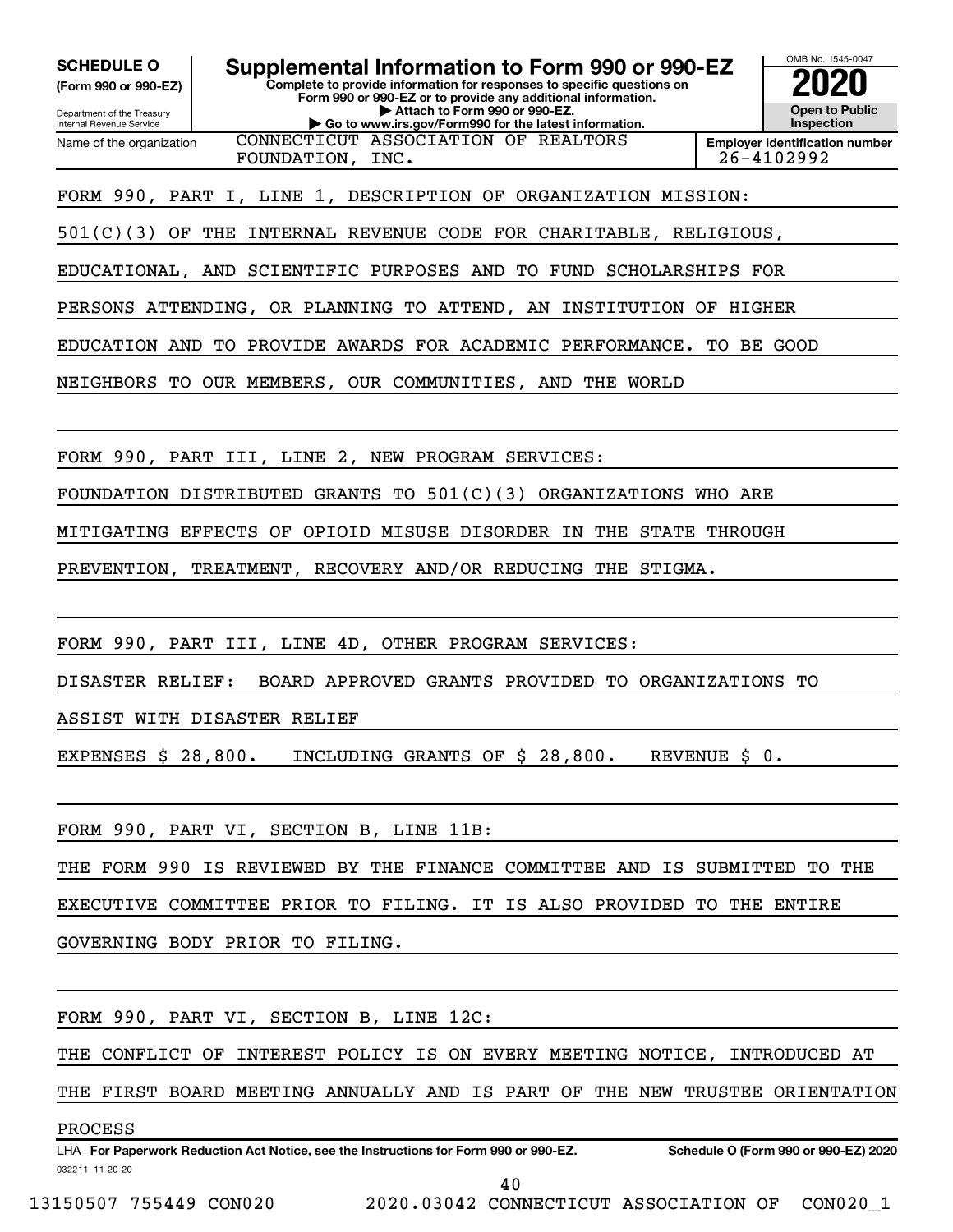| Schedule O (Form 990 or 990-EZ) 2020<br>Name of the organization CONNECTICUT ASSOCIATION OF REALTORS |                  |  | Page 2<br><b>Employer identification number</b> |
|------------------------------------------------------------------------------------------------------|------------------|--|-------------------------------------------------|
|                                                                                                      | FOUNDATION, INC. |  | $26 - 4102992$                                  |
| FORM 990, PART VI, SECTION C, LINE 19:                                                               |                  |  |                                                 |
| GOVERNING DOCUMENTS AND CONFLICT OF INTEREST POLICY ARE POSTED ON                                    |                  |  |                                                 |
| ORGANIZATION'S WEBSITE. FINANCIAL STATEMENTS UPON REQUEST                                            |                  |  |                                                 |
|                                                                                                      |                  |  |                                                 |
|                                                                                                      |                  |  |                                                 |
|                                                                                                      |                  |  |                                                 |
|                                                                                                      |                  |  |                                                 |
|                                                                                                      |                  |  |                                                 |
|                                                                                                      |                  |  |                                                 |
|                                                                                                      |                  |  |                                                 |
|                                                                                                      |                  |  |                                                 |
|                                                                                                      |                  |  |                                                 |
|                                                                                                      |                  |  |                                                 |
|                                                                                                      |                  |  |                                                 |
|                                                                                                      |                  |  |                                                 |
|                                                                                                      |                  |  |                                                 |
|                                                                                                      |                  |  |                                                 |
|                                                                                                      |                  |  |                                                 |

032212 11-20-20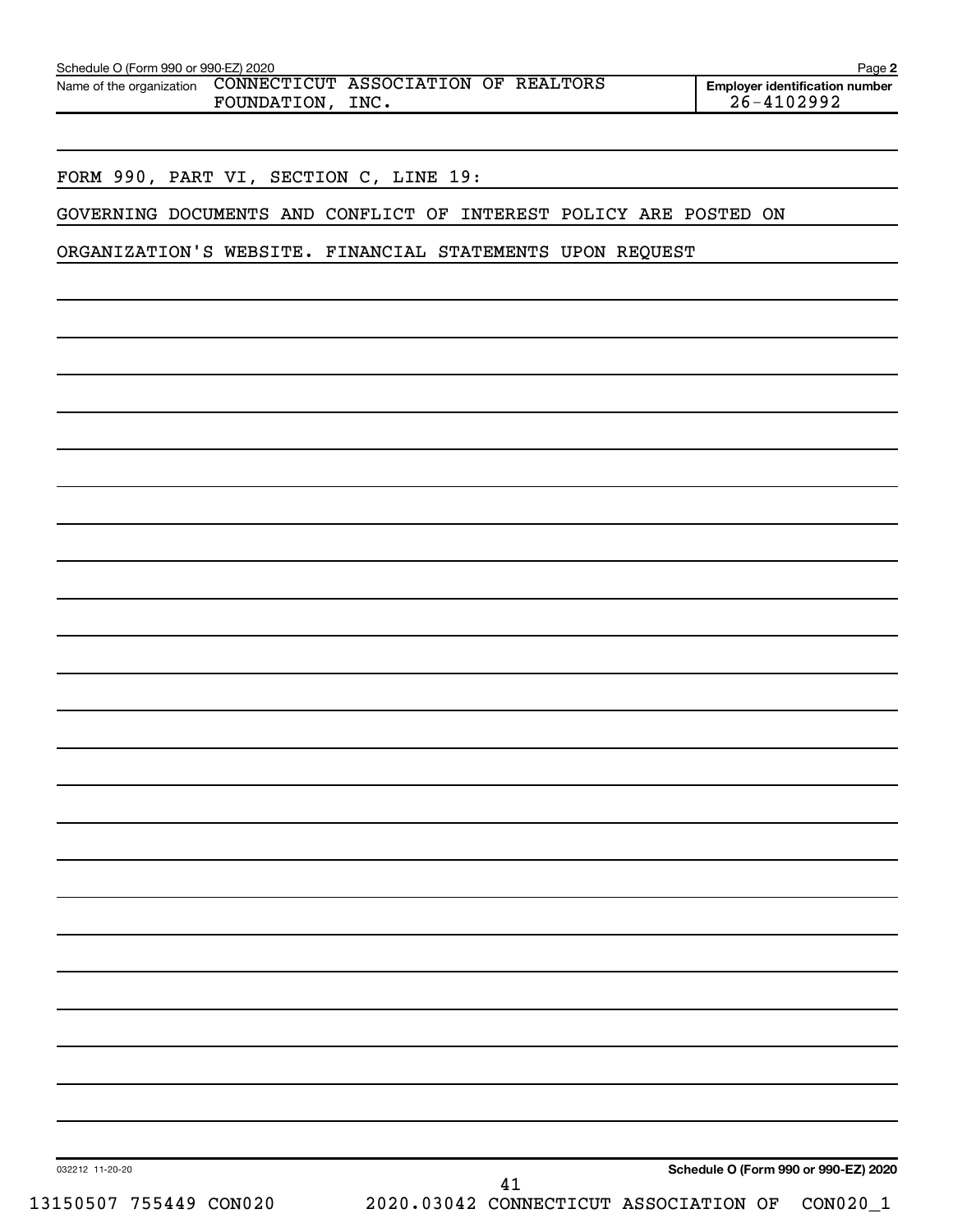| <b>SCHEDULE R</b>                                    |                                                                                                                                                                              | <b>Related Organizations and Unrelated Partnerships</b>                                                       |                                                     |                                      |                                                          |                                                                   | OMB No. 1545-0047                    |                                                      |
|------------------------------------------------------|------------------------------------------------------------------------------------------------------------------------------------------------------------------------------|---------------------------------------------------------------------------------------------------------------|-----------------------------------------------------|--------------------------------------|----------------------------------------------------------|-------------------------------------------------------------------|--------------------------------------|------------------------------------------------------|
| (Form 990)<br>Department of the Treasury             |                                                                                                                                                                              | > Complete if the organization answered "Yes" on Form 990, Part IV, line 33, 34, 35b, 36, or 37.              | Attach to Form 990.                                 |                                      |                                                          |                                                                   | <b>2020</b><br><b>Open to Public</b> |                                                      |
| Internal Revenue Service<br>Name of the organization | FOUNDATION, INC.                                                                                                                                                             | Go to www.irs.gov/Form990 for instructions and the latest information.<br>CONNECTICUT ASSOCIATION OF REALTORS |                                                     |                                      |                                                          | Inspection<br><b>Employer identification number</b><br>26-4102992 |                                      |                                                      |
| Part I                                               | Identification of Disregarded Entities. Complete if the organization answered "Yes" on Form 990, Part IV, line 33.                                                           |                                                                                                               |                                                     |                                      |                                                          |                                                                   |                                      |                                                      |
|                                                      | (a)<br>Name, address, and EIN (if applicable)<br>of disregarded entity                                                                                                       | (b)<br>Primary activity                                                                                       | (c)<br>Legal domicile (state or<br>foreign country) | (d)<br>Total income                  | (e)<br>End-of-year assets                                |                                                                   | (f)<br>Direct controlling<br>entity  |                                                      |
|                                                      |                                                                                                                                                                              |                                                                                                               |                                                     |                                      |                                                          |                                                                   |                                      |                                                      |
|                                                      |                                                                                                                                                                              |                                                                                                               |                                                     |                                      |                                                          |                                                                   |                                      |                                                      |
|                                                      | Identification of Related Tax-Exempt Organizations. Complete if the organization answered "Yes" on Form 990, Part IV, line 34, because it had one or more related tax-exempt |                                                                                                               |                                                     |                                      |                                                          |                                                                   |                                      |                                                      |
| Part II                                              | organizations during the tax year.<br>(a)<br>Name, address, and EIN<br>of related organization                                                                               | (b)<br>Primary activity                                                                                       | (c)<br>Legal domicile (state or<br>foreign country) | (d)<br><b>Exempt Code</b><br>section | (e)<br>Public charity<br>status (if section<br>501(c)(3) | (f)<br>Direct controlling<br>entity                               |                                      | $(g)$<br>Section 512(b)(13)<br>controlled<br>entity? |
| EAST HARTFORD, CT 06108                              | CONNECTICUT ASSOCIATION OF REALTORS, INC. -<br>06-0766926, 111 FOUNDERS PLAZA 11TH FLOOR,                                                                                    | EDUCATION/INFORMATION,<br>PUBLIC RELATIONS,<br>LEGISLATIVE.<br>CONNECTICUT                                    |                                                     | 501(C)(6)                            |                                                          | CONNECTICUT<br>ASSOCIATION OF<br>REALTORS, INC.                   | Yes                                  | No<br>x                                              |
|                                                      |                                                                                                                                                                              |                                                                                                               |                                                     |                                      |                                                          |                                                                   |                                      |                                                      |
|                                                      |                                                                                                                                                                              |                                                                                                               |                                                     |                                      |                                                          |                                                                   |                                      |                                                      |
|                                                      | For Paperwork Reduction Act Notice, see the Instructions for Form 990.                                                                                                       |                                                                                                               |                                                     |                                      |                                                          |                                                                   | Schedule R (Form 990) 2020           |                                                      |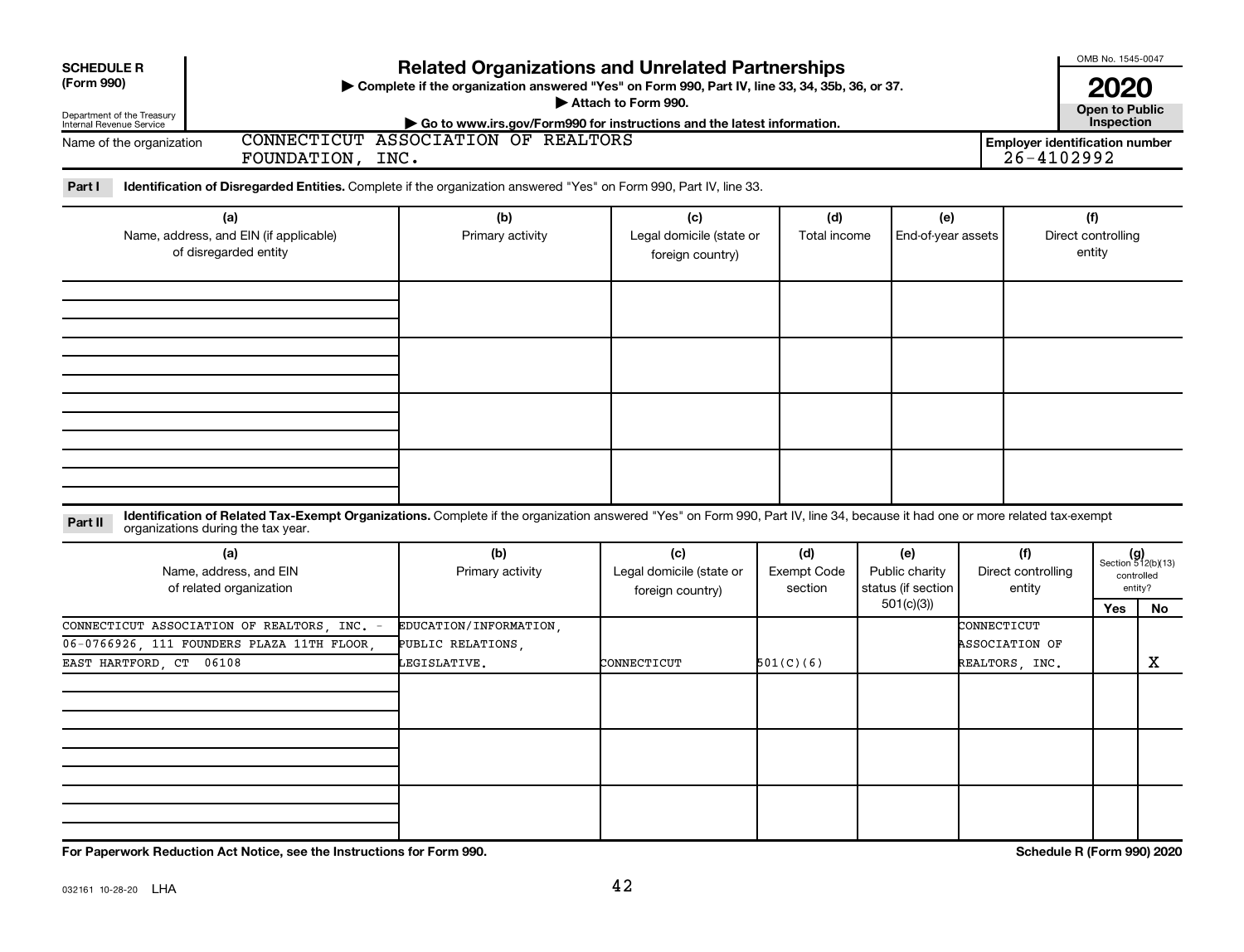**2**

Disproportionate allocations? Legal domicile (state or foreign country) General or Percentage managing partner? Part III Identification of Related Organizations Taxable as a Partnership. Complete if the organization answered "Yes" on Form 990, Part IV, line 34, because it had one or more related<br>Read to the organizations tracted as **(a) (b) (c) (d) (e) (f) (g) (h) (i) (j) (k) Yes No Yes No** K-1 (Form 1065) Predominant income (related, unrelated, excluded from tax under sections 512-514) Schedule R (Form 990) 2020 Page FOUNDATION, INC. 26-4102992 organizations treated as a partnership during the tax year. Name, address, and EIN of related organization Primary activity  $\left| \begin{array}{c} \text{Legal} \\ \text{diamial} \end{array} \right|$  Direct controlling entity Share of total income Share of end-of-year assets Code V-UBI<br>amount in box 20 of Schedule ownership

Part IV Identification of Related Organizations Taxable as a Corporation or Trust. Complete if the organization answered "Yes" on Form 990, Part IV, line 34, because it had one or more related organizations treated as a corporation or trust during the tax year.

| (a)<br>Name, address, and EIN<br>of related organization | (b)<br>Primary activity | (c)<br>Legal domicile<br>state or<br>foreign | (d)<br>Direct controlling<br>entity | (e)<br>Type of entity<br>(C corp, S corp,<br>or trust) | (f)<br>Share of total<br>income | (g)<br>Share of<br>end-of-year<br>assets | (h)<br>Percentage<br>ownership | $(i)$ Section<br>512(b)(13)<br>controlled<br>entity? |
|----------------------------------------------------------|-------------------------|----------------------------------------------|-------------------------------------|--------------------------------------------------------|---------------------------------|------------------------------------------|--------------------------------|------------------------------------------------------|
|                                                          |                         | country)                                     |                                     |                                                        |                                 |                                          |                                | Yes   No                                             |
|                                                          |                         |                                              |                                     |                                                        |                                 |                                          |                                |                                                      |
|                                                          |                         |                                              |                                     |                                                        |                                 |                                          |                                |                                                      |
|                                                          |                         |                                              |                                     |                                                        |                                 |                                          |                                |                                                      |
|                                                          |                         |                                              |                                     |                                                        |                                 |                                          |                                |                                                      |
|                                                          |                         |                                              |                                     |                                                        |                                 |                                          |                                |                                                      |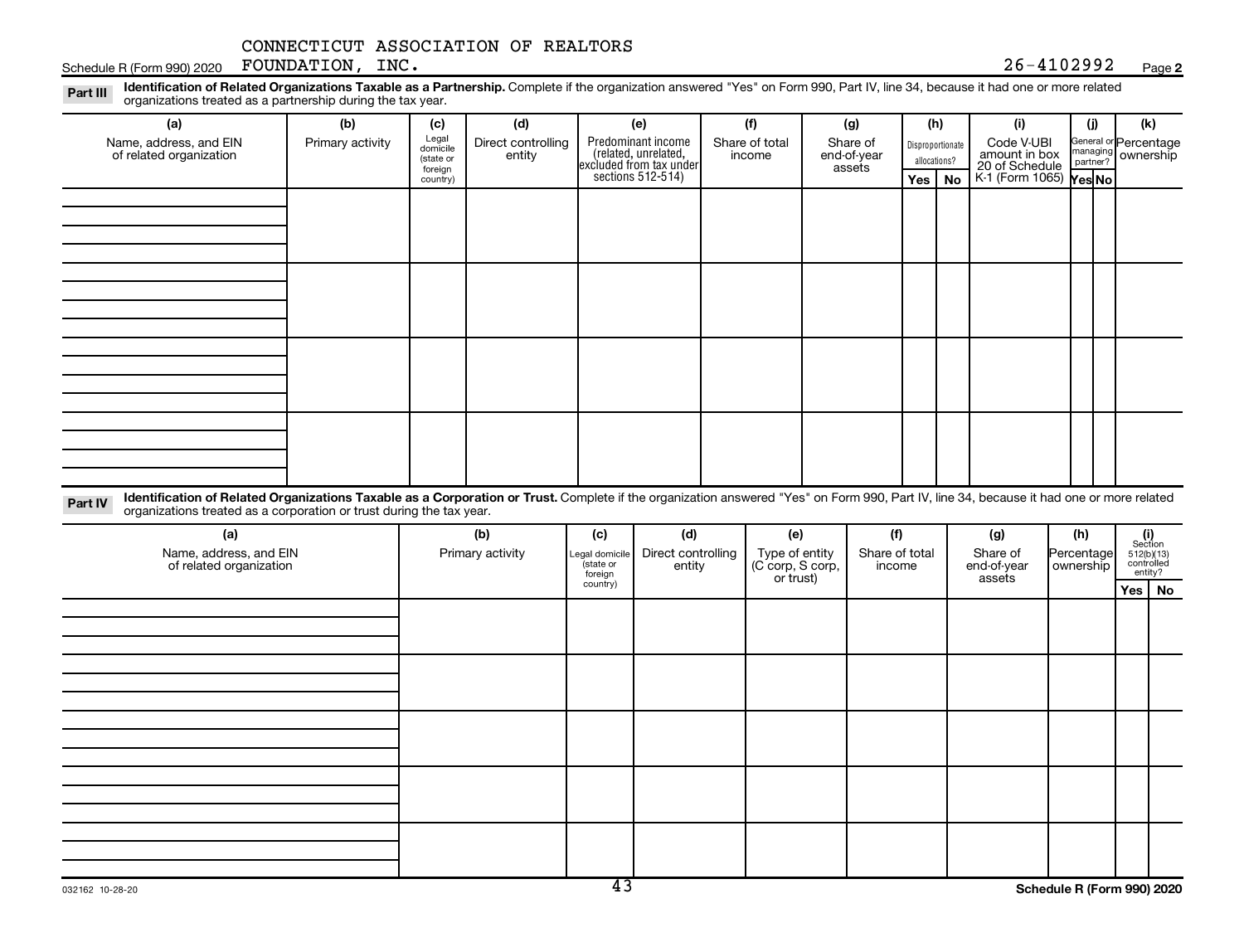Part V Transactions With Related Organizations. Complete if the organization answered "Yes" on Form 990, Part IV, line 34, 35b, or 36.

|  | Note: Complete line 1 if any entity is listed in Parts II, III, or IV of this schedule.                                                                                                                                        |                 | Yes                     | No                      |  |  |
|--|--------------------------------------------------------------------------------------------------------------------------------------------------------------------------------------------------------------------------------|-----------------|-------------------------|-------------------------|--|--|
|  | 1 During the tax year, did the organization engage in any of the following transactions with one or more related organizations listed in Parts II-IV?                                                                          |                 |                         |                         |  |  |
|  |                                                                                                                                                                                                                                | 1a              |                         | $\overline{\textbf{x}}$ |  |  |
|  | b Gift, grant, or capital contribution to related organization(s) www.communities content content content of the contribution to related organization(s)                                                                       | 1 <sub>b</sub>  |                         | $\overline{\textbf{x}}$ |  |  |
|  |                                                                                                                                                                                                                                | 1 <sub>c</sub>  | $\overline{\textbf{x}}$ |                         |  |  |
|  | d Loans or loan guarantees to or for related organization(s) mature content to the content of the content of the content of the content of the content of the content of the content of the content of the content of the cont | 1 <sub>d</sub>  |                         | $\mathbf x$             |  |  |
|  |                                                                                                                                                                                                                                | 1e              |                         | X                       |  |  |
|  |                                                                                                                                                                                                                                |                 |                         |                         |  |  |
|  |                                                                                                                                                                                                                                | 1f              |                         | х                       |  |  |
|  |                                                                                                                                                                                                                                | 1 <sub>q</sub>  |                         | X                       |  |  |
|  | h Purchase of assets from related organization(s) manufactured content to content the content of assets from related organization(s) manufactured content to content the content of the content of the content of the content  | 1 <sub>h</sub>  |                         | X                       |  |  |
|  | Exchange of assets with related organization(s) measurements are constructed as a set of the set of assets with related organization(s) measurements are constructed as a set of a set of the set of the set of the set of the | 1i              |                         | $\mathbf x$             |  |  |
|  |                                                                                                                                                                                                                                | 1j              |                         | X                       |  |  |
|  |                                                                                                                                                                                                                                |                 |                         |                         |  |  |
|  |                                                                                                                                                                                                                                | 1k              |                         | X                       |  |  |
|  |                                                                                                                                                                                                                                | 11              | X                       |                         |  |  |
|  |                                                                                                                                                                                                                                | 1 <sub>m</sub>  |                         | $\mathbf{x}$            |  |  |
|  |                                                                                                                                                                                                                                | 1n              | X                       |                         |  |  |
|  |                                                                                                                                                                                                                                | 10 <sub>o</sub> |                         | $\mathbf x$             |  |  |
|  |                                                                                                                                                                                                                                |                 |                         |                         |  |  |
|  |                                                                                                                                                                                                                                | 1p              |                         | X                       |  |  |
|  |                                                                                                                                                                                                                                | 1 <sub>q</sub>  | $\overline{\textbf{x}}$ |                         |  |  |
|  |                                                                                                                                                                                                                                |                 |                         |                         |  |  |
|  | r Other transfer of cash or property to related organization(s) encourance contains an account of the transfer of cash or property to related organization(s)                                                                  | 1r              |                         | х                       |  |  |
|  |                                                                                                                                                                                                                                | 1s              |                         | $\overline{\mathbf{X}}$ |  |  |
|  | 2 If the answer to any of the above is "Yes," see the instructions for information on who must complete this line, including covered relationships and transaction thresholds.                                                 |                 |                         |                         |  |  |

| (a)<br>Name of related organization           | (b)<br>Transaction<br>type (a-s) | (c)<br>Amount involved | (d)<br>Method of determining amount involved |
|-----------------------------------------------|----------------------------------|------------------------|----------------------------------------------|
| (1) CONNECTICUT ASSOCIATION OF REALTORS, INC. |                                  |                        | 71,239. FAIR MARKET VALUE                    |
| (2) CONNECTICUT ASSOCIATION OF REALTORS, INC. | C                                |                        | 645,778.COST INCURRED                        |
| (3) CONNECTICUT ASSOCIATION OF REALTORS, INC. |                                  |                        | 10,534.COST INCURRED                         |
| (4) CONNECTICUT ASSOCIATION OF REALTORS, INC. | N                                |                        | 10,267. FAIR MARKET VALUE                    |
| (5)                                           |                                  |                        |                                              |
| (6)                                           |                                  |                        |                                              |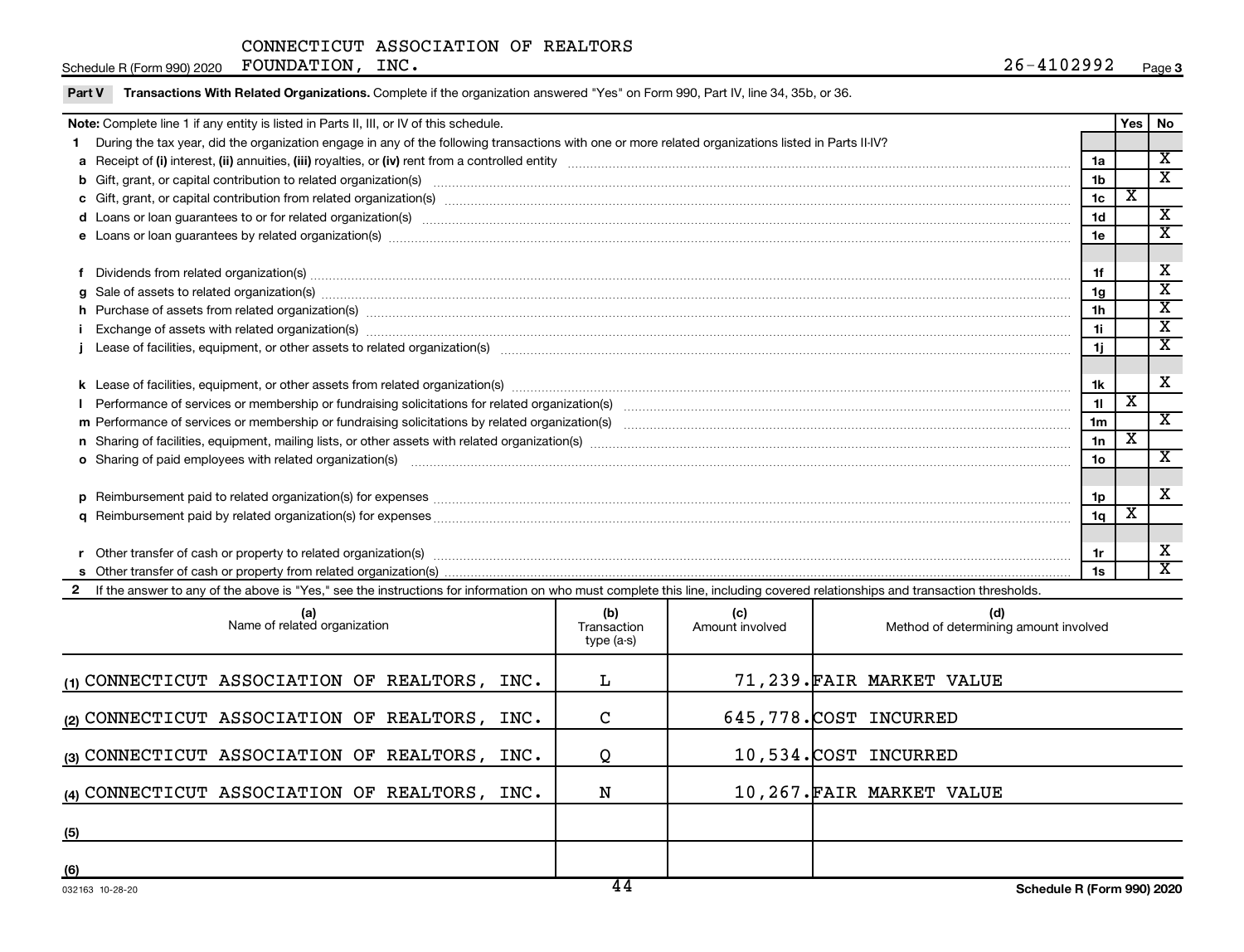Schedule R (Form 990) 2020 Page FOUNDATION, INC. 26-4102992

Part VI Unrelated Organizations Taxable as a Partnership. Complete if the organization answered "Yes" on Form 990, Part IV, line 37.

Provide the following information for each entity taxed as a partnership through which the organization conducted more than five percent of its activities (measured by total assets or gross revenue) that was not a related organization. See instructions regarding exclusion for certain investment partnerships.

| mat mac not a rolated organization. Oce included by regarding exercision for contain invectment partneremper<br>(a)<br>Name, address, and EIN | (b)<br>Primary activity | (c)<br>Legal domicile         | (d)                                                                                        | (e)<br>Are all<br>partners sec.<br>$501(c)(3)$<br>orgs.? | (f)<br>Share of | (g)<br>Share of       |        | (h)<br>$\fbox{\parbox{0.5cm}{\begin{tabular}{ l l } \hline Disproportion} \\ \hline \text{tion} \\ \hline allocations? \\ \hline \end{tabular}}$ | (i)                                                                                                                          | (i)    |  | (k) |
|-----------------------------------------------------------------------------------------------------------------------------------------------|-------------------------|-------------------------------|--------------------------------------------------------------------------------------------|----------------------------------------------------------|-----------------|-----------------------|--------|--------------------------------------------------------------------------------------------------------------------------------------------------|------------------------------------------------------------------------------------------------------------------------------|--------|--|-----|
| of entity                                                                                                                                     |                         | (state or foreign<br>country) | Predominant income<br>(related, unrelated,<br>excluded from tax under<br>sections 512-514) | Yes No                                                   | total<br>income | end-of-year<br>assets | Yes No |                                                                                                                                                  | Code V-UBI<br>amount in box 20 managing<br>of Schedule K-1<br>(Form 1065)<br>$\overline{Y_{\text{res}}}\overline{N\text{o}}$ | Yes NO |  |     |
|                                                                                                                                               |                         |                               |                                                                                            |                                                          |                 |                       |        |                                                                                                                                                  |                                                                                                                              |        |  |     |
|                                                                                                                                               |                         |                               |                                                                                            |                                                          |                 |                       |        |                                                                                                                                                  |                                                                                                                              |        |  |     |
|                                                                                                                                               |                         |                               |                                                                                            |                                                          |                 |                       |        |                                                                                                                                                  |                                                                                                                              |        |  |     |
|                                                                                                                                               |                         |                               |                                                                                            |                                                          |                 |                       |        |                                                                                                                                                  |                                                                                                                              |        |  |     |
|                                                                                                                                               |                         |                               |                                                                                            |                                                          |                 |                       |        |                                                                                                                                                  |                                                                                                                              |        |  |     |
|                                                                                                                                               |                         |                               |                                                                                            |                                                          |                 |                       |        |                                                                                                                                                  |                                                                                                                              |        |  |     |
|                                                                                                                                               |                         |                               |                                                                                            |                                                          |                 |                       |        |                                                                                                                                                  |                                                                                                                              |        |  |     |
|                                                                                                                                               |                         |                               |                                                                                            |                                                          |                 |                       |        |                                                                                                                                                  |                                                                                                                              |        |  |     |
|                                                                                                                                               |                         |                               |                                                                                            |                                                          |                 |                       |        |                                                                                                                                                  |                                                                                                                              |        |  |     |
|                                                                                                                                               |                         |                               |                                                                                            |                                                          |                 |                       |        |                                                                                                                                                  |                                                                                                                              |        |  |     |
|                                                                                                                                               |                         |                               |                                                                                            |                                                          |                 |                       |        |                                                                                                                                                  |                                                                                                                              |        |  |     |
|                                                                                                                                               |                         |                               |                                                                                            |                                                          |                 |                       |        |                                                                                                                                                  |                                                                                                                              |        |  |     |
|                                                                                                                                               |                         |                               |                                                                                            |                                                          |                 |                       |        |                                                                                                                                                  |                                                                                                                              |        |  |     |
|                                                                                                                                               |                         |                               |                                                                                            |                                                          |                 |                       |        |                                                                                                                                                  |                                                                                                                              |        |  |     |
|                                                                                                                                               |                         |                               |                                                                                            |                                                          |                 |                       |        |                                                                                                                                                  |                                                                                                                              |        |  |     |
|                                                                                                                                               |                         |                               |                                                                                            |                                                          |                 |                       |        |                                                                                                                                                  |                                                                                                                              |        |  |     |
|                                                                                                                                               |                         |                               |                                                                                            |                                                          |                 |                       |        |                                                                                                                                                  |                                                                                                                              |        |  |     |
|                                                                                                                                               |                         |                               |                                                                                            |                                                          |                 |                       |        |                                                                                                                                                  |                                                                                                                              |        |  |     |

**Schedule R (Form 990) 2020**